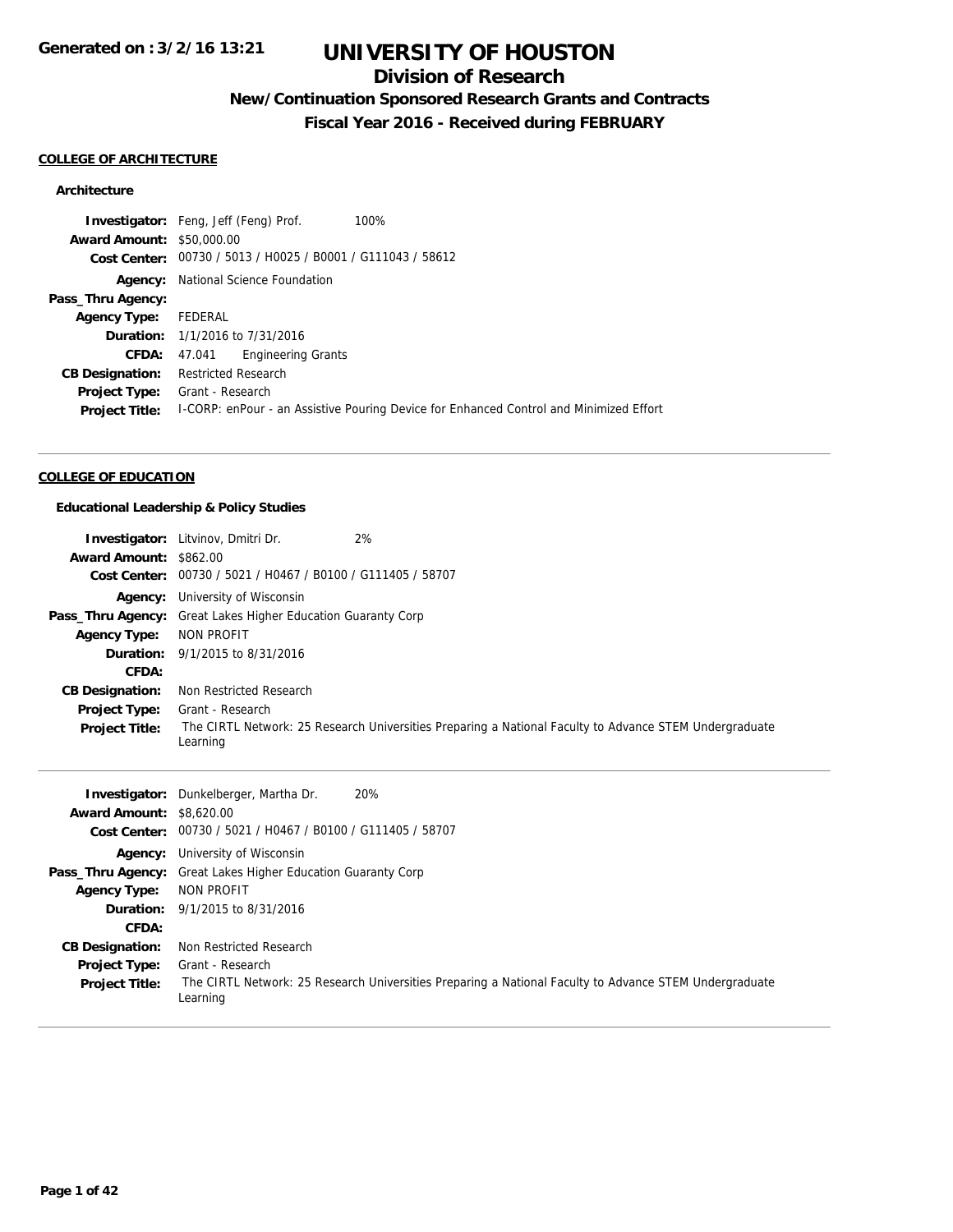## **Division of Research**

**New/Continuation Sponsored Research Grants and Contracts**

**Fiscal Year 2016 - Received during FEBRUARY**

### **COLLEGE OF EDUCATION**

### **Educational Leadership & Policy Studies**

|                                  | 39%<br><b>Investigator:</b> Tolar, Tammy Dr.                                                                       |
|----------------------------------|--------------------------------------------------------------------------------------------------------------------|
| <b>Award Amount: \$16,809.00</b> |                                                                                                                    |
|                                  | Cost Center: 00730 / 5021 / H0467 / B0100 / G111405 / 58707                                                        |
|                                  | <b>Agency:</b> University of Wisconsin                                                                             |
|                                  | <b>Pass_Thru Agency:</b> Great Lakes Higher Education Guaranty Corp                                                |
| <b>Agency Type:</b>              | NON PROFIT                                                                                                         |
|                                  | <b>Duration:</b> 9/1/2015 to 8/31/2016                                                                             |
| <b>CFDA:</b>                     |                                                                                                                    |
| <b>CB Designation:</b>           | Non Restricted Research                                                                                            |
| <b>Project Type:</b>             | Grant - Research                                                                                                   |
| <b>Project Title:</b>            | The CIRTL Network: 25 Research Universities Preparing a National Faculty to Advance STEM Undergraduate<br>Learning |

|                                  | 39%<br><b>Investigator:</b> Hawkins, Jacqueline Dr.                                                                |
|----------------------------------|--------------------------------------------------------------------------------------------------------------------|
| <b>Award Amount: \$16,809.00</b> |                                                                                                                    |
|                                  | Cost Center: 00730 / 5021 / H0467 / B0100 / G111405 / 58707                                                        |
|                                  | <b>Agency:</b> University of Wisconsin                                                                             |
|                                  | <b>Pass_Thru Agency:</b> Great Lakes Higher Education Guaranty Corp                                                |
| <b>Agency Type:</b>              | NON PROFIT                                                                                                         |
|                                  | <b>Duration:</b> 9/1/2015 to 8/31/2016                                                                             |
| CFDA:                            |                                                                                                                    |
| <b>CB Designation:</b>           | Non Restricted Research                                                                                            |
| <b>Project Type:</b>             | Grant - Research                                                                                                   |
| <b>Project Title:</b>            | The CIRTL Network: 25 Research Universities Preparing a National Faculty to Advance STEM Undergraduate<br>Learning |

### **COLLEGE OF LIBERAL ARTS AND SOCIAL SCIENCES**

### **Arte Publico Press**

| <b>Award Amount: \$9,500.00</b> | <b>Investigator:</b> Kanellos, Nicolas Dr.<br>Cost Center: 00730 / 5016 / H0093 / C0001 / C109790 / 58652 | 100% |
|---------------------------------|-----------------------------------------------------------------------------------------------------------|------|
|                                 | <b>Agency:</b> Texas Commission on the Arts                                                               |      |
| Pass_Thru Agency:               |                                                                                                           |      |
| Agency Type: STATE              |                                                                                                           |      |
|                                 | <b>Duration:</b> $9/1/2015$ to $8/31/2016$                                                                |      |
| CFDA:                           |                                                                                                           |      |
| <b>CB Designation:</b>          | Non Research                                                                                              |      |
| <b>Project Type:</b>            | Grant - Public Service                                                                                    |      |
| <b>Project Title:</b>           | TCA - Arts Create - Book Publication and Promotion                                                        |      |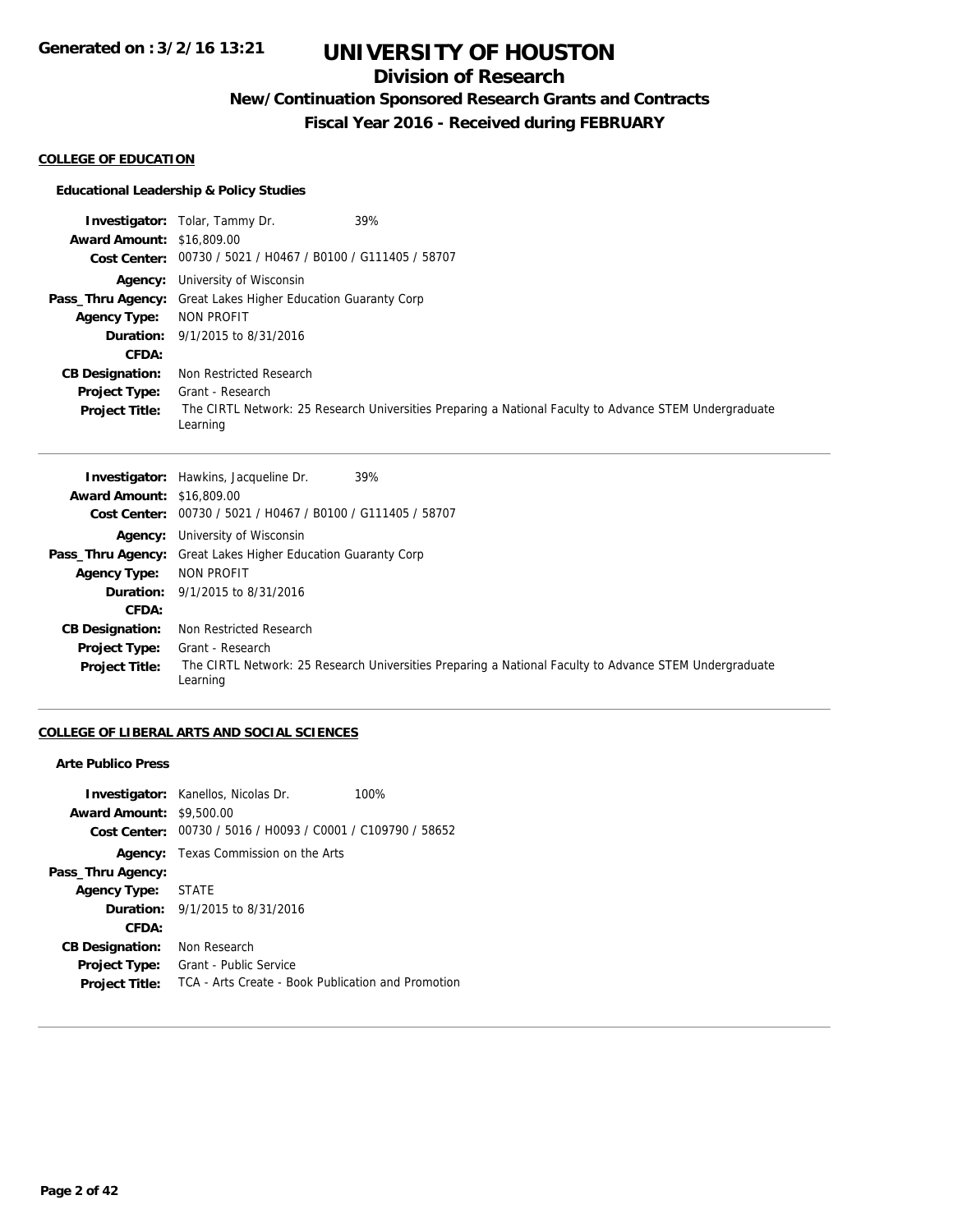## **Division of Research**

**New/Continuation Sponsored Research Grants and Contracts**

**Fiscal Year 2016 - Received during FEBRUARY**

#### **COLLEGE OF LIBERAL ARTS AND SOCIAL SCIENCES**

### **Arte Publico Press**

**Investigator:** Kanellos, Nicolas Dr. 100% **Award Amount:** \$2,000.00 **Cost Center:** 00730 / 5016 / H0093 / C0001 / C110319 / 58647 **Agency:** Texas Commission on the Arts **Pass\_Thru Agency: Agency Type:** STATE **Duration:** 9/1/2015 to 3/31/2016 **CFDA: CB Designation:** Non Research **Project Type:** Grant - Public Service **Project Title:** Arts Respond Education - 2015-2016

#### **Cynthia Woods Mitchell Center for the Arts**

|                                 | <b>Investigator:</b> Farber, Karen Ms.                      | 100% |
|---------------------------------|-------------------------------------------------------------|------|
| <b>Award Amount: \$7,000.00</b> |                                                             |      |
|                                 | Cost Center: 00730 / 5022 / H0473 / B0100 / C107485 / 54624 |      |
| Agency:                         | Association of Performing Arts Presenters                   |      |
| Pass_Thru Agency:               |                                                             |      |
| Agency Type: PROFIT             |                                                             |      |
|                                 | <b>Duration:</b> $1/1/2014$ to $4/30/2017$                  |      |
| CFDA:                           |                                                             |      |
| <b>CB Designation:</b>          | Non Restricted Research                                     |      |
| <b>Project Type:</b>            | Grant - Research                                            |      |
| <b>Project Title:</b>           | <b>INTERSECTIONS</b>                                        |      |

### **Psychology**

| <b>Award Amount: \$1,400.00</b> | <b>Investigator:</b> Francis, David Dr.<br>14%                                              |
|---------------------------------|---------------------------------------------------------------------------------------------|
|                                 |                                                                                             |
|                                 | Cost Center: 00730 / 5021 / H0288 / B0001 / C111316 / 58680                                 |
|                                 | <b>Agency:</b> Aid to Victims of Domestic Abuse                                             |
| Pass_Thru Agency:               |                                                                                             |
| Agency Type:                    | NON PROFIT                                                                                  |
|                                 | <b>Duration:</b> 12/1/2015 to 11/30/2016                                                    |
| CFDA:                           |                                                                                             |
| <b>CB Designation:</b>          | Restricted Research                                                                         |
| <b>Project Type:</b>            | Contract - Research                                                                         |
| <b>Project Title:</b>           | Technical Assistance and Evaluation Services: AVDA Batterer Intervention Prevention Program |
|                                 |                                                                                             |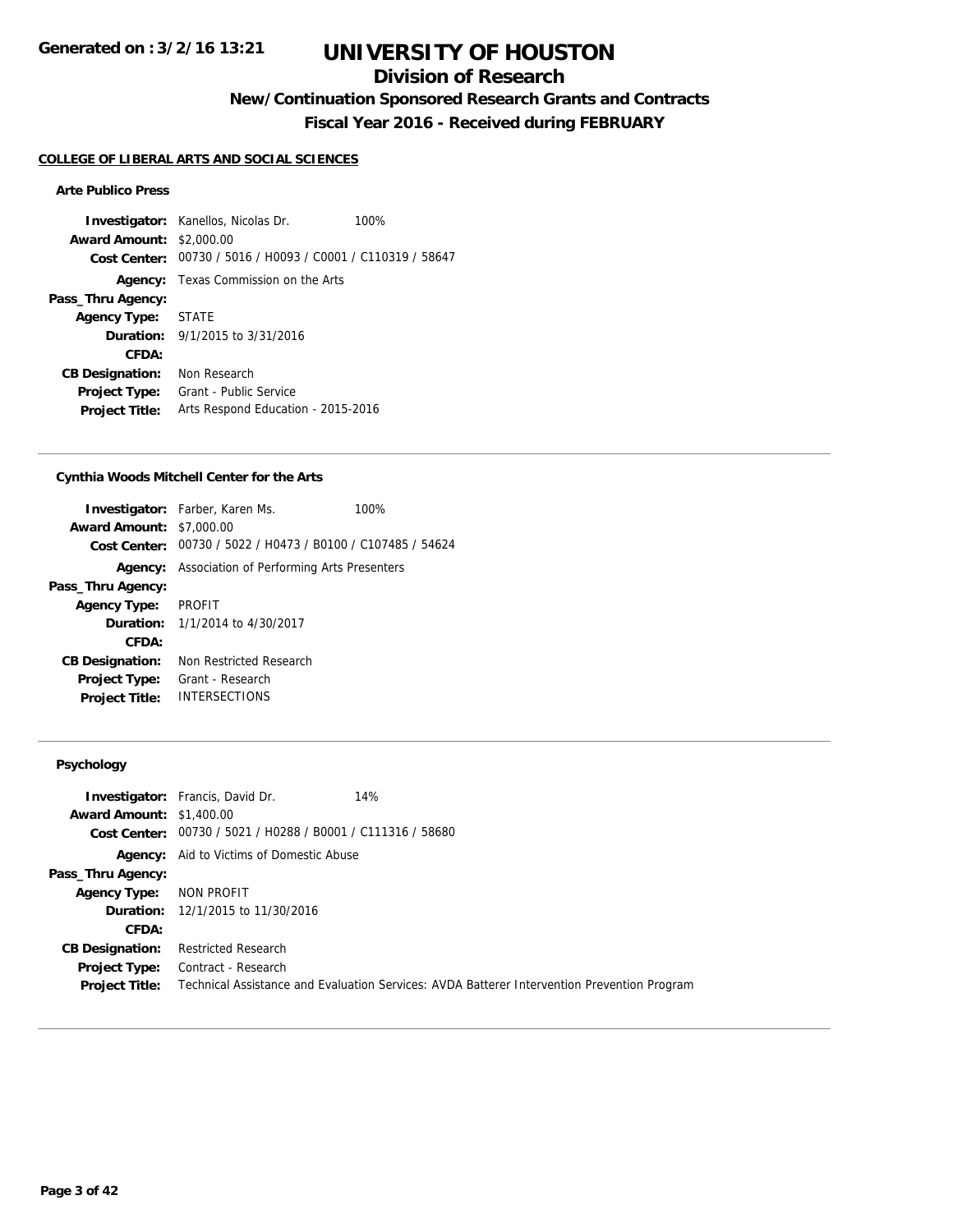## **Division of Research**

**New/Continuation Sponsored Research Grants and Contracts**

**Fiscal Year 2016 - Received during FEBRUARY**

## **COLLEGE OF LIBERAL ARTS AND SOCIAL SCIENCES**

### **Psychology**

| <b>Award Amount: \$74,497.00</b> | <b>Investigator:</b> Hernandez, Arturo Dr.<br>100%<br>Cost Center: 00730 / 5013 / H0125 / B0001 / G108336 / 57077 |
|----------------------------------|-------------------------------------------------------------------------------------------------------------------|
|                                  |                                                                                                                   |
| Agency:                          | National Institute of Child Health and Human Development                                                          |
| Pass_Thru Agency:                |                                                                                                                   |
| <b>Agency Type:</b>              | FEDERAL                                                                                                           |
|                                  | <b>Duration:</b> 2/1/2015 to 1/31/2017                                                                            |
| CFDA:                            | Center for Research for Mothers and Children<br>93.865                                                            |
| <b>CB Designation:</b>           | <b>Restricted Research</b>                                                                                        |
| <b>Project Type:</b>             | Grant - Research                                                                                                  |
| <b>Project Title:</b>            | Effects of genetic differences and bilingual status on cognitive control                                          |
|                                  |                                                                                                                   |

| <b>Investigator:</b> Leasure, J. Leigh Dr. |                            |                                                             | 5.9%                                                                  |
|--------------------------------------------|----------------------------|-------------------------------------------------------------|-----------------------------------------------------------------------|
| <b>Award Amount: \$23,601.42</b>           |                            |                                                             |                                                                       |
|                                            |                            | Cost Center: 00730 / 5013 / H0117 / B0001 / G108391 / 57162 |                                                                       |
| Agency:                                    |                            | National Institute on Alcohol Abuse and Alcoholism          |                                                                       |
| Pass_Thru Agency:                          |                            |                                                             |                                                                       |
| <b>Agency Type:</b>                        | FEDERAL                    |                                                             |                                                                       |
|                                            |                            | <b>Duration:</b> 3/20/2015 to 2/29/2020                     |                                                                       |
| <b>CFDA:</b>                               | 93.077                     |                                                             | Family Smoking Prevention and Tobacco Control Act Regulatory Research |
| <b>CB Designation:</b>                     | <b>Restricted Research</b> |                                                             |                                                                       |
| <b>Project Type:</b>                       | Grant - Research           |                                                             |                                                                       |
| <b>Project Title:</b>                      |                            |                                                             | Role of Munc13-1 as a Presynaptic Effector of Ethanol Action          |

| <b>Investigator:</b> Mehta, Paras Dr.<br><b>Award Amount: \$9,018.90</b> |                     | Cost Center: 00730 / 5013 / H0288 / B0001 / G111135 / 58692 | 30% |
|--------------------------------------------------------------------------|---------------------|-------------------------------------------------------------|-----|
|                                                                          |                     |                                                             |     |
|                                                                          |                     | Agency: Michael E. DeBakey Veterans Affairs Medical Center  |     |
| Pass_Thru Agency:                                                        |                     |                                                             |     |
| Agency Type: FEDERAL                                                     |                     |                                                             |     |
|                                                                          |                     | <b>Duration:</b> $10/1/2015$ to $9/30/2016$                 |     |
| CFDA:                                                                    | 64.000              | Department of Veterans Affairs                              |     |
| <b>CB Designation:</b>                                                   | Restricted Research |                                                             |     |
| <b>Project Type:</b>                                                     | Grant - Research    |                                                             |     |
| <b>Project Title:</b>                                                    |                     | Peer Facilities VISN Contract FY 15-16                      |     |
|                                                                          |                     |                                                             |     |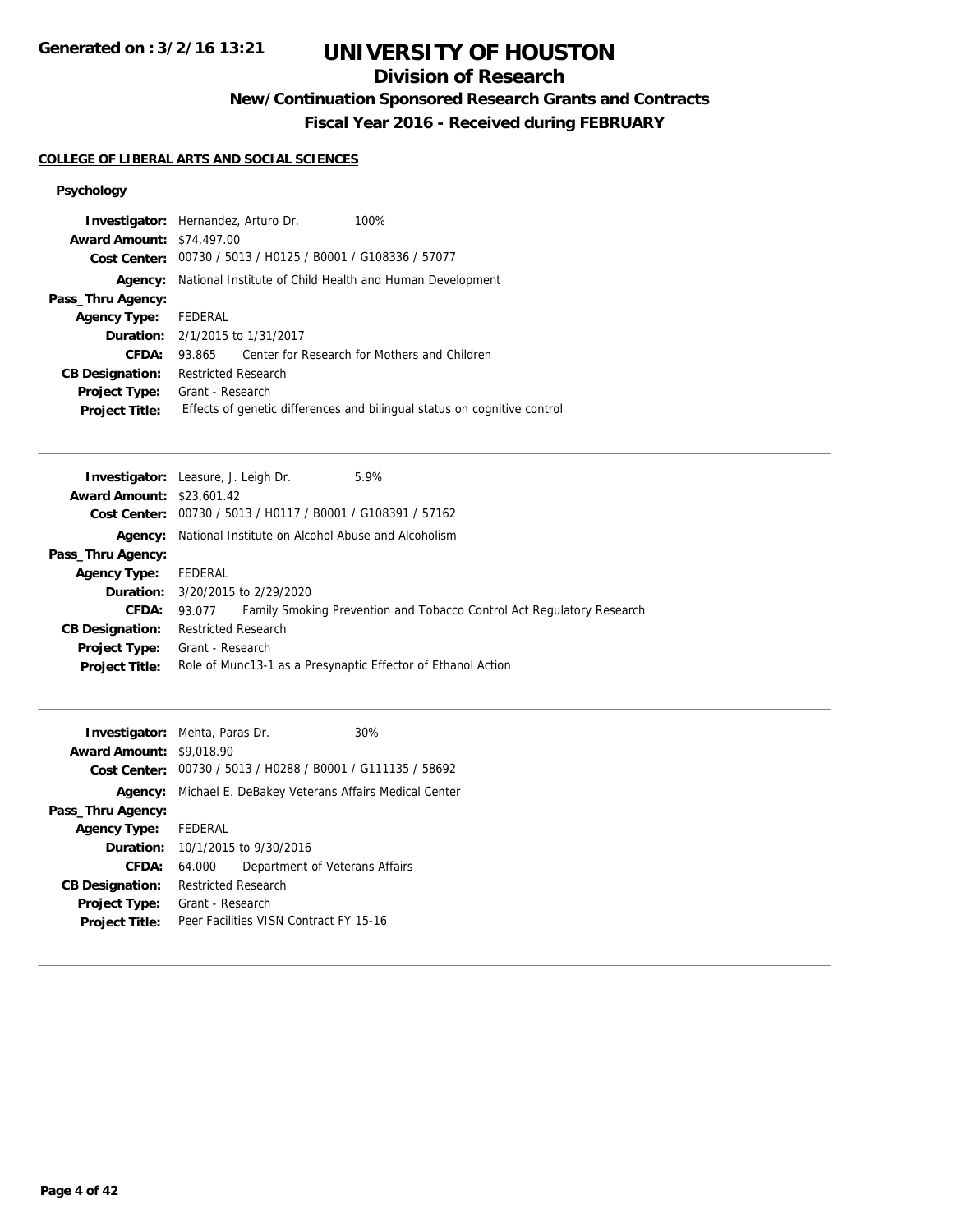## **Division of Research**

**New/Continuation Sponsored Research Grants and Contracts**

**Fiscal Year 2016 - Received during FEBRUARY**

#### **COLLEGE OF LIBERAL ARTS AND SOCIAL SCIENCES**

#### **Psychology**

**Investigator:** Miciak, Jeremy Dr. 6% **Award Amount:** \$600.00 **Cost Center:** 00730 / 5021 / H0288 / B0001 / C111316 / 58680 Agency: Aid to Victims of Domestic Abuse **Pass\_Thru Agency: Agency Type:** NON PROFIT **Duration:** 12/1/2015 to 11/30/2016 **CFDA: CB Designation:** Restricted Research **Project Type:** Contract - Research **Project Title:** Technical Assistance and Evaluation Services: AVDA Batterer Intervention Prevention Program

#### **COLLEGE OF NATURAL SCIENCES AND MATHEMATICS**

### **Biology/Biochemistry**

| <b>Investigator:</b> Frigo, Daniel Dr. |                     |                                                             | 50%                                                                               |
|----------------------------------------|---------------------|-------------------------------------------------------------|-----------------------------------------------------------------------------------|
| <b>Award Amount: \$174,879.50</b>      |                     |                                                             |                                                                                   |
|                                        |                     | Cost Center: 00730 / 5013 / H0515 / B0001 / G108218 / 56893 |                                                                                   |
| Agency:                                |                     | National Cancer Institute                                   |                                                                                   |
| Pass_Thru Agency:                      |                     |                                                             |                                                                                   |
| <b>Agency Type:</b>                    | FEDERAL             |                                                             |                                                                                   |
|                                        |                     | <b>Duration:</b> 1/27/2015 to 12/31/2019                    |                                                                                   |
|                                        |                     | <b>CFDA:</b> 93.396 Cancer Biology Research                 |                                                                                   |
| <b>CB Designation:</b>                 | Restricted Research |                                                             |                                                                                   |
| <b>Project Type:</b>                   | Grant - Research    |                                                             |                                                                                   |
| <b>Project Title:</b>                  |                     |                                                             | Genetic & Metabolic Dissection of the CAMKKbeta Signaling Axis in Prostate Cancer |
|                                        |                     |                                                             |                                                                                   |

| <b>Investigator:</b> Roman, Gregg Dr.<br>31.6% |                                                                                                                                                                                                                                                                           |
|------------------------------------------------|---------------------------------------------------------------------------------------------------------------------------------------------------------------------------------------------------------------------------------------------------------------------------|
| <b>Award Amount: \$126,407.58</b>              |                                                                                                                                                                                                                                                                           |
|                                                |                                                                                                                                                                                                                                                                           |
|                                                |                                                                                                                                                                                                                                                                           |
|                                                |                                                                                                                                                                                                                                                                           |
| FEDERAL                                        |                                                                                                                                                                                                                                                                           |
| <b>Duration:</b> $3/20/2015$ to $2/29/2020$    |                                                                                                                                                                                                                                                                           |
| 93.077                                         |                                                                                                                                                                                                                                                                           |
| <b>Restricted Research</b>                     |                                                                                                                                                                                                                                                                           |
| Grant - Research                               |                                                                                                                                                                                                                                                                           |
|                                                |                                                                                                                                                                                                                                                                           |
|                                                | Cost Center: 00730 / 5013 / H0117 / B0001 / G108391 / 57162<br><b>Agency:</b> National Institute on Alcohol Abuse and Alcoholism<br>Family Smoking Prevention and Tobacco Control Act Regulatory Research<br>Role of Munc13-1 as a Presynaptic Effector of Ethanol Action |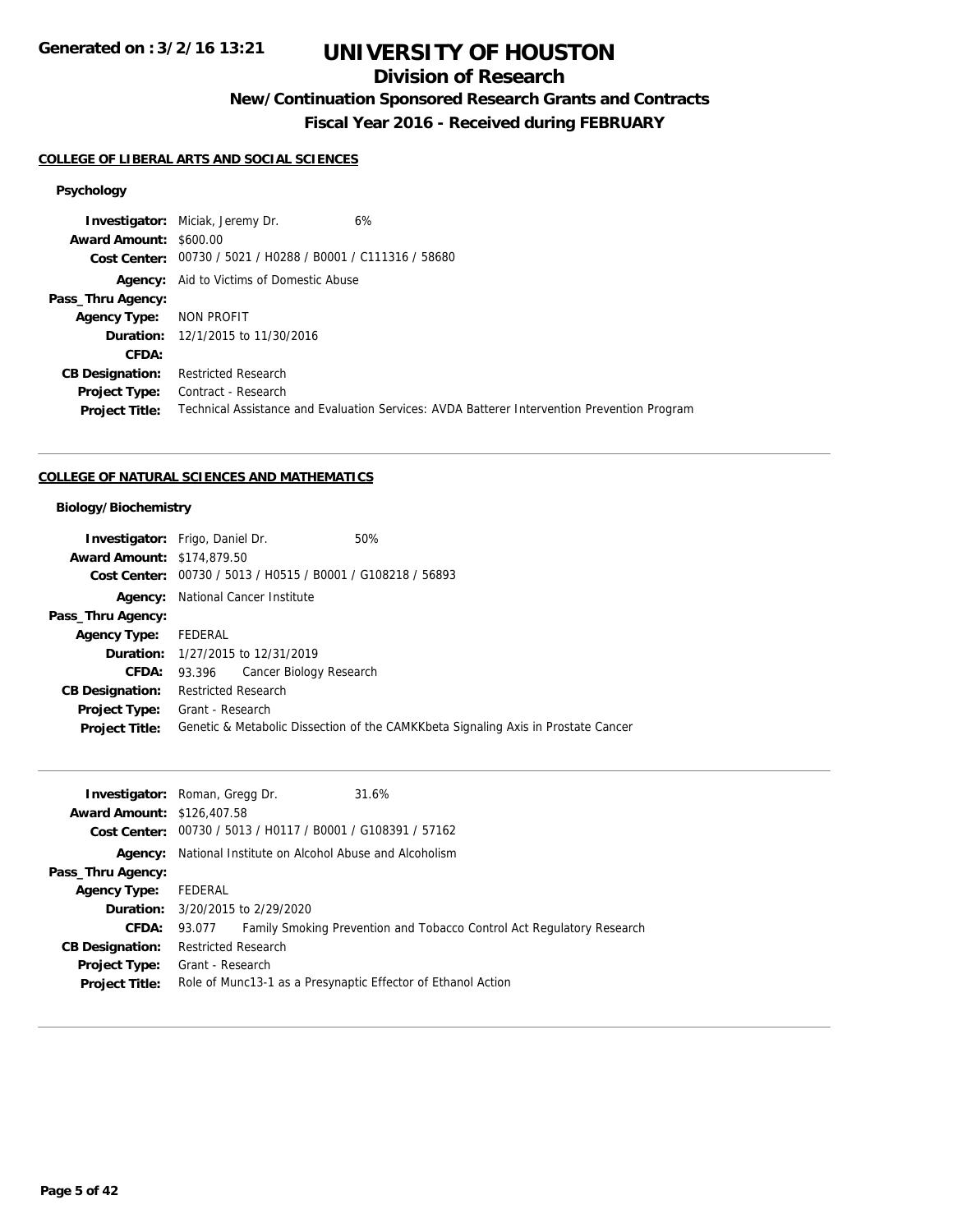## **Division of Research**

**New/Continuation Sponsored Research Grants and Contracts**

**Fiscal Year 2016 - Received during FEBRUARY**

### **COLLEGE OF NATURAL SCIENCES AND MATHEMATICS**

### **Biology/Biochemistry**

| <b>Investigator:</b> Schwartz, Robert Dr. |                                      |                                                             | 100% |
|-------------------------------------------|--------------------------------------|-------------------------------------------------------------|------|
| <b>Award Amount: \$26,620.98</b>          |                                      |                                                             |      |
|                                           |                                      | Cost Center: 00730 / 5013 / H0104 / B0001 / G109264 / 56446 |      |
| Agency:                                   | University of California - San Diego |                                                             |      |
| Pass_Thru Agency:                         |                                      | National Institutes of Health                               |      |
| <b>Agency Type:</b>                       | FEDERAL                              |                                                             |      |
| Duration:                                 | 8/30/2014 to 10/9/2015               |                                                             |      |
| CFDA:                                     | 93.837                               | Heart and Vascular Diseases Research                        |      |
| <b>CB Designation:</b>                    | Restricted Research                  |                                                             |      |
| <b>Project Type:</b>                      | Grant - Research                     |                                                             |      |
| <b>Project Title:</b>                     |                                      | MicroRNAs and Integrative Control of Cardiopoiesis          |      |

| <b>Investigator:</b> Willson, Richard Dr. |                                        | 10%                                                                    |
|-------------------------------------------|----------------------------------------|------------------------------------------------------------------------|
| <b>Award Amount: \$22,575.00</b>          |                                        |                                                                        |
| <b>Cost Center:</b>                       |                                        | 00730 / 5013 / H0067 / B0001 / G108761 / 56852                         |
| Agency:                                   |                                        | National Institute of Allergy and Infectious Diseases                  |
| Pass_Thru Agency:                         |                                        |                                                                        |
| <b>Agency Type:</b>                       | FEDERAL                                |                                                                        |
|                                           | <b>Duration:</b> 2/1/2015 to 1/31/2017 |                                                                        |
| CFDA:                                     | 93.855                                 | Allergy, Immunology, and Transplantation Research                      |
| <b>CB Designation:</b>                    | <b>Restricted Research</b>             |                                                                        |
| <b>Project Type:</b>                      | Grant - Research                       |                                                                        |
| <b>Project Title:</b>                     |                                        | Viral nanoparticles as ultrasensitive reporters in lateral-flow assays |
|                                           |                                        |                                                                        |

| <b>Investigator:</b> Liu, Yu Dr.<br><b>Award Amount: \$70,000.00</b> | 100%<br>Cost Center: 00730 / 5021 / H0104 / B0001 / C110460 / 58620                                    |
|----------------------------------------------------------------------|--------------------------------------------------------------------------------------------------------|
|                                                                      | <b>Agency:</b> American Heart Association-SouthWest Affiliate                                          |
| Pass_Thru Agency:                                                    |                                                                                                        |
| <b>Agency Type:</b>                                                  | NON PROFIT                                                                                             |
|                                                                      | <b>Duration:</b> 1/1/2016 to 12/31/2017                                                                |
| CFDA:                                                                |                                                                                                        |
| <b>CB Designation:</b>                                               | <b>Restricted Research</b>                                                                             |
| <b>Project Type:</b><br><b>Project Title:</b>                        | Grant - Research<br>Molecular Mechanisms of miR-322/503 in Regulating Cardiomyocyte Fate Determination |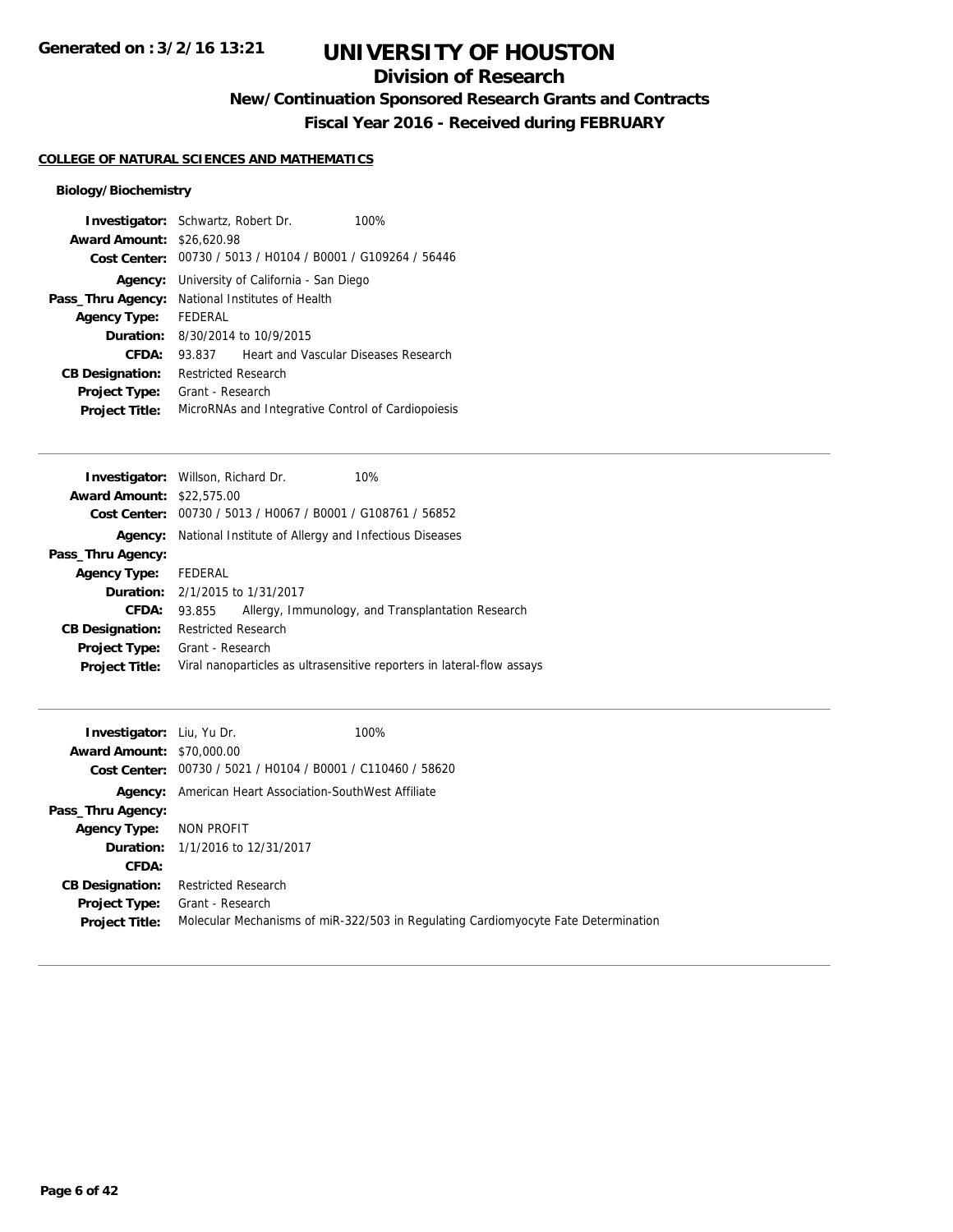## **Division of Research**

**New/Continuation Sponsored Research Grants and Contracts**

**Fiscal Year 2016 - Received during FEBRUARY**

### **COLLEGE OF NATURAL SCIENCES AND MATHEMATICS**

### **Center for Nuclear Receptors and Cell Signaling**

| <b>Investigator:</b> Frigo, Daniel Dr. |                            |                                                             | 50%                                                                               |
|----------------------------------------|----------------------------|-------------------------------------------------------------|-----------------------------------------------------------------------------------|
| <b>Award Amount: \$174,879.50</b>      |                            |                                                             |                                                                                   |
|                                        |                            | Cost Center: 00730 / 5013 / H0515 / B0001 / G108218 / 56893 |                                                                                   |
|                                        |                            | <b>Agency:</b> National Cancer Institute                    |                                                                                   |
| Pass_Thru Agency:                      |                            |                                                             |                                                                                   |
| <b>Agency Type:</b>                    | FEDERAL                    |                                                             |                                                                                   |
|                                        |                            | <b>Duration:</b> 1/27/2015 to 12/31/2019                    |                                                                                   |
| <b>CFDA:</b>                           | 93.396                     | Cancer Biology Research                                     |                                                                                   |
| <b>CB Designation:</b>                 | <b>Restricted Research</b> |                                                             |                                                                                   |
| <b>Project Type:</b>                   | Grant - Research           |                                                             |                                                                                   |
| <b>Project Title:</b>                  |                            |                                                             | Genetic & Metabolic Dissection of the CAMKKbeta Signaling Axis in Prostate Cancer |

#### **Chemistry**

| <b>Investigator:</b> Gilbertson, Scott Dr.<br>100%          |
|-------------------------------------------------------------|
| <b>Award Amount: \$116,814.00</b>                           |
| Cost Center: 00730 / 5018 / H0107 / B0001 / G108879 / 57237 |
| <b>Agency:</b> Texas A&M University Health Science Center   |
| Cancer Prevention and Research Institute of Texas           |
| STATE                                                       |
| <b>Duration:</b> 12/1/2014 to 12/31/2016                    |
|                                                             |
| <b>Restricted Research</b>                                  |
| Grant - Research                                            |
| Therapeutic Targeting of Skp2/Ck1 to Restore Nuclear p27    |
|                                                             |

### **Computer Science**

|                                  | <b>Investigator:</b> Chapman, Barbara M. Dr.<br>50%         |
|----------------------------------|-------------------------------------------------------------|
| <b>Award Amount: \$36,682.50</b> |                                                             |
|                                  | Cost Center: 00730 / 5043 / H0246 / B0001 / G111278 / 58695 |
|                                  | <b>Agency:</b> Los Alamos National Laboratories             |
| Pass_Thru Agency:                |                                                             |
| <b>Agency Type:</b>              | FEDERAL                                                     |
|                                  | <b>Duration:</b> 2/1/2016 to 4/30/2016                      |
| CFDA:                            | Department of Energy<br>81.000                              |
| <b>CB Designation:</b>           | <b>Restricted Research</b>                                  |
| <b>Project Type:</b>             | Contract - Research                                         |
| <b>Project Title:</b>            | OpenSHMEM: Advanced Communication for Exascale Programming  |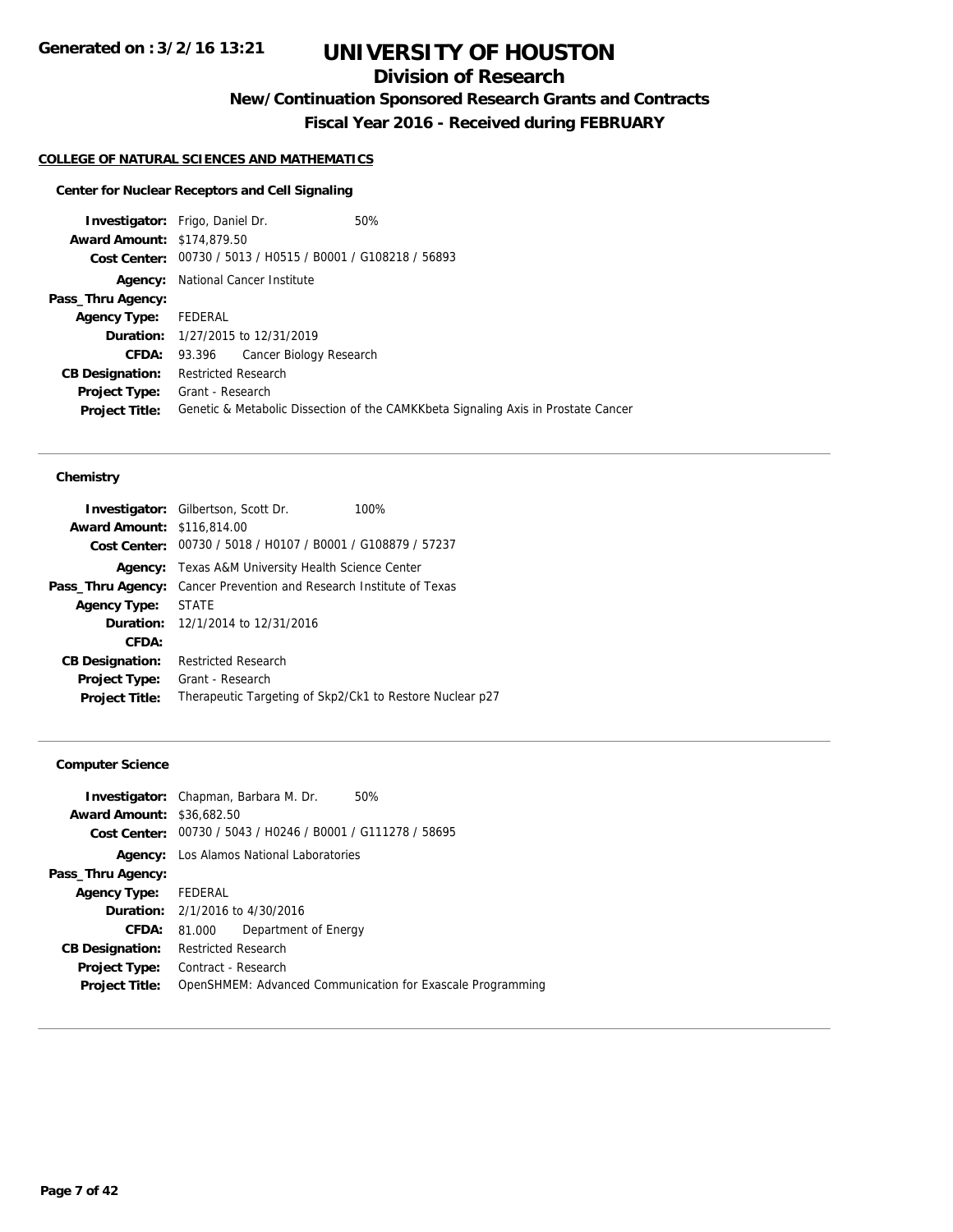## **Division of Research**

**New/Continuation Sponsored Research Grants and Contracts**

**Fiscal Year 2016 - Received during FEBRUARY**

### **COLLEGE OF NATURAL SCIENCES AND MATHEMATICS**

### **Computer Science**

|                                  | <b>Investigator:</b> Pavlidis, Ioannis Dr.                  | 50% |
|----------------------------------|-------------------------------------------------------------|-----|
| <b>Award Amount: \$17,500.40</b> |                                                             |     |
|                                  | Cost Center: 00730 / 5022 / H0288 / B0001 / G106793 / 55148 |     |
| Agency:                          | Toyota Motor Corporation                                    |     |
| Pass_Thru Agency:                | <b>Texas Transportation Institute</b>                       |     |
| <b>Agency Type:</b>              | <b>STATE</b>                                                |     |
|                                  | <b>Duration:</b> $1/17/2014$ to $4/30/2016$                 |     |
| CFDA:                            |                                                             |     |
| <b>CB Designation:</b>           | <b>Restricted Research</b>                                  |     |
| <b>Project Type:</b>             | Contract - Research                                         |     |
| <b>Project Title:</b>            | Toyota Economic Loss Settlement Safety Research             |     |

|                                   | <b>Investigator:</b> Solorio, Thamar Dr.          | 100%                                           |
|-----------------------------------|---------------------------------------------------|------------------------------------------------|
| <b>Award Amount: \$119,860.00</b> |                                                   |                                                |
| Cost Center:                      |                                                   | 00730 / 5013 / H0108 / B0001 / G110545 / 58882 |
| Agency:                           | SkywriterRX                                       |                                                |
| Pass_Thru Agency:                 | National Science Foundation                       |                                                |
| <b>Agency Type:</b>               | FEDERAL                                           |                                                |
|                                   | <b>Duration:</b> $1/1/2016$ to $12/31/2016$       |                                                |
| CFDA:                             | 47.041                                            | <b>Engineering Grants</b>                      |
| <b>CB Designation:</b>            | Restricted Research                               |                                                |
| <b>Project Type:</b>              | Grant - Research                                  |                                                |
| <b>Project Title:</b>             | STTR Phase I: Book Discovery Through Literary DNA |                                                |
|                                   |                                                   |                                                |

| <b>Investigator:</b> Solorio, Thamar Dr.<br><b>Award Amount: \$93,137.00</b> |                            | Cost Center: 00730 / 5013 / H0108 / B0001 / G109036 / 56114 | 100%                                                    |
|------------------------------------------------------------------------------|----------------------------|-------------------------------------------------------------|---------------------------------------------------------|
|                                                                              |                            | <b>Agency:</b> National Science Foundation                  |                                                         |
| Pass_Thru Agency:                                                            |                            |                                                             |                                                         |
| <b>Agency Type:</b>                                                          | FEDERAL                    |                                                             |                                                         |
|                                                                              |                            | <b>Duration:</b> 8/31/2014 to 12/31/2018                    |                                                         |
| CFDA:                                                                        | 47.070                     |                                                             | Computer and Information Science and Engineering (CISE) |
| <b>CB Designation:</b>                                                       | <b>Restricted Research</b> |                                                             |                                                         |
| <b>Project Type:</b>                                                         | Grant - Research           |                                                             |                                                         |
| <b>Project Title:</b>                                                        |                            | <b>CAREER: Authorship Analysis Across Domains</b>           |                                                         |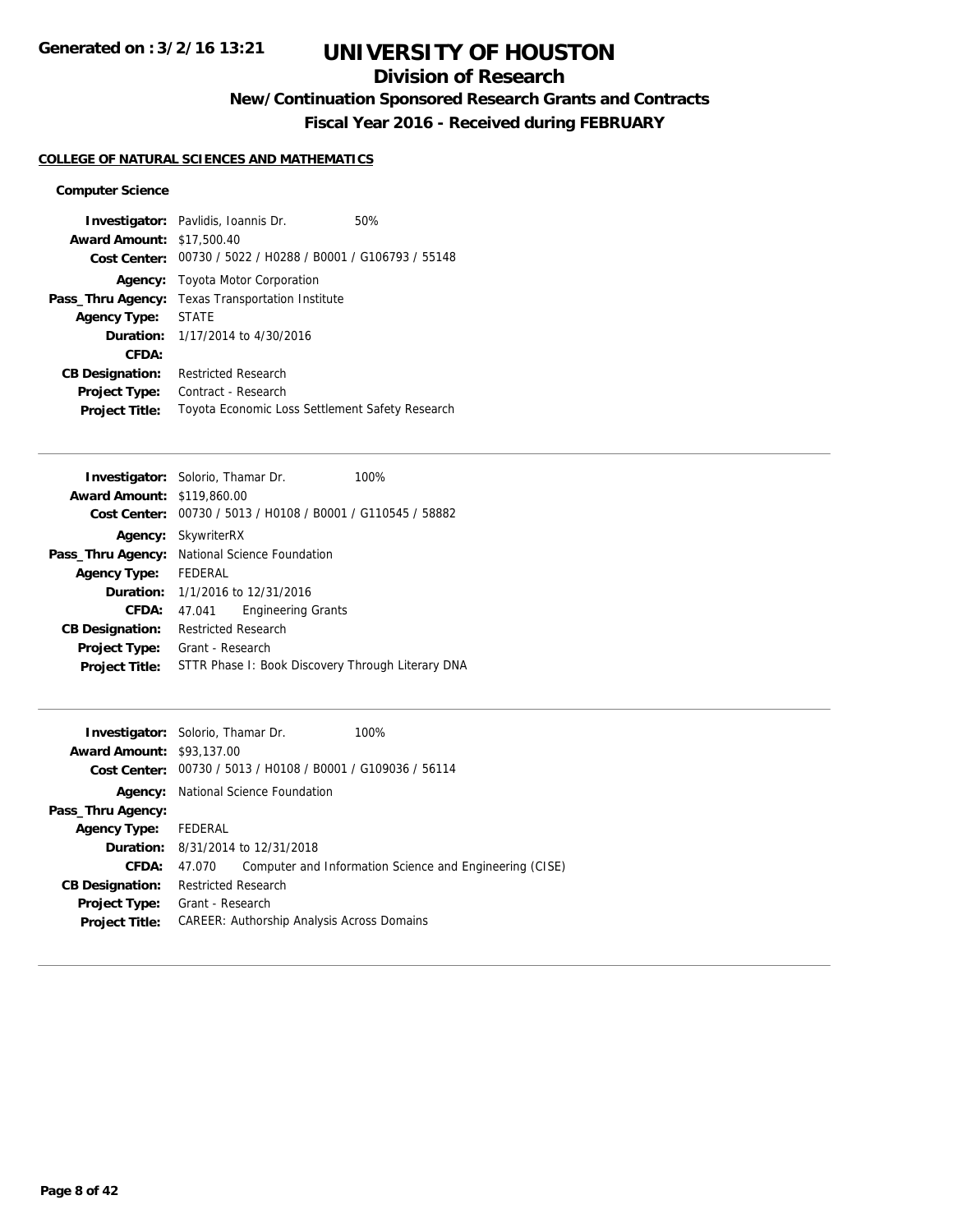## **Division of Research**

## **New/Continuation Sponsored Research Grants and Contracts**

**Fiscal Year 2016 - Received during FEBRUARY**

#### **COLLEGE OF NATURAL SCIENCES AND MATHEMATICS**

#### **Computer Science**

**Investigator:** Vilalta, Ricardo Dr. 60% **Award Amount:** \$15,000.00 **Cost Center:** 00730 / 5022 / H0288 / B0001 / C106149 / 54079 **Agency:** Repsol Services Company **Pass\_Thru Agency: Agency Type:** PROFIT **Duration:** 5/1/2013 to 12/31/2015 **CFDA: CB Designation:** Restricted Research **Project Type:** Grant - Research **Project Title:** Data Mining Techniques Applied to Seismic Data

|                                   | 100%<br><b>Investigator:</b> Chen, Guoning Dr.                                                              |
|-----------------------------------|-------------------------------------------------------------------------------------------------------------|
| <b>Award Amount: \$109,301.00</b> |                                                                                                             |
|                                   | Cost Center: 00730 / 5013 / H0108 / B0001 / G110466 / 58679                                                 |
|                                   | <b>Agency:</b> National Science Foundation                                                                  |
| Pass_Thru Agency:                 |                                                                                                             |
| <b>Agency Type:</b>               | FEDERAL                                                                                                     |
|                                   | <b>Duration:</b> 2/1/2016 to 1/31/2021                                                                      |
| CFDA:                             | Computer and Information Science and Engineering (CISE)<br>47.070                                           |
| <b>CB Designation:</b>            | Restricted Research                                                                                         |
| <b>Project Type:</b>              | Grant - Research                                                                                            |
| <b>Project Title:</b>             | CAREER: Extract Hierarchical Vector-Valued Data Summary for Scalable Flow Data Processing and Visualization |

#### **Dean, Natural Sciences and Mathematics**

|                                  | 10%<br><b>Investigator:</b> Paulose, Maggie Dr.                        |
|----------------------------------|------------------------------------------------------------------------|
| <b>Award Amount: \$10,000.00</b> |                                                                        |
| <b>Cost Center:</b>              | 00730 / 5022 / H0112 / B0001 / C110548 / 58427                         |
|                                  | <b>Agency:</b> Shell International Exploration and Production Inc.     |
| Pass_Thru Agency:                |                                                                        |
| <b>Agency Type:</b>              | PROFIT                                                                 |
|                                  | <b>Duration:</b> 11/1/2015 to 10/31/2016                               |
| CFDA:                            |                                                                        |
| <b>CB Designation:</b>           | <b>Restricted Research</b>                                             |
| <b>Project Type:</b>             | Grant - Research                                                       |
| <b>Project Title:</b>            | Plasmon Resonance to Improve the Photocatalytic Generation of HC Fuels |
|                                  |                                                                        |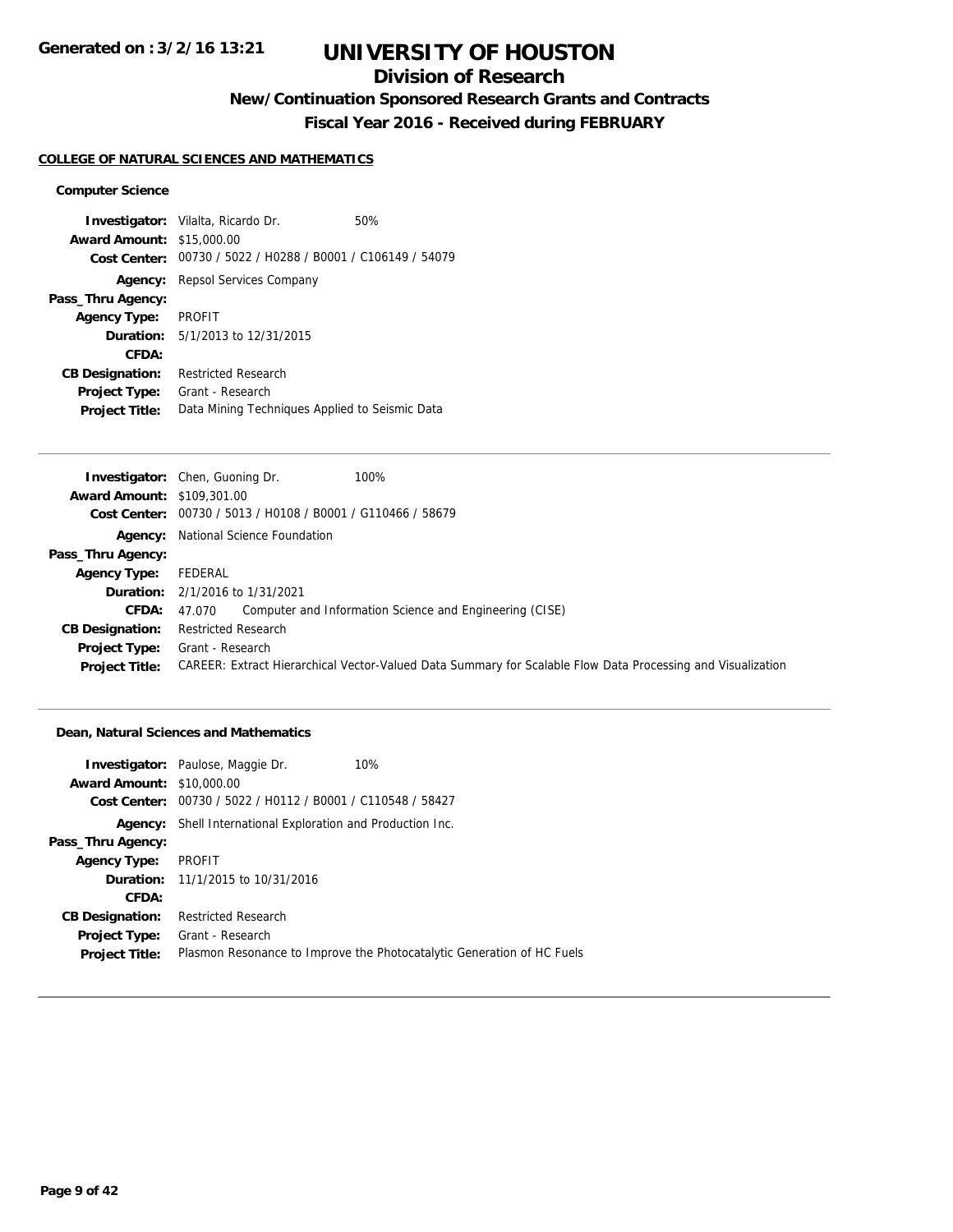## **Division of Research**

**New/Continuation Sponsored Research Grants and Contracts**

**Fiscal Year 2016 - Received during FEBRUARY**

### **COLLEGE OF NATURAL SCIENCES AND MATHEMATICS**

### **Earth & Atmospheric Sciences**

|                                  | <b>Investigator:</b> Robinson, Alexander Dr.<br>100%                                                                                                                 |
|----------------------------------|----------------------------------------------------------------------------------------------------------------------------------------------------------------------|
| <b>Award Amount: \$83,429.00</b> |                                                                                                                                                                      |
|                                  | Cost Center: 00730 / 5013 / H0109 / B0001 / G108731 / 56851                                                                                                          |
|                                  | <b>Agency:</b> National Science Foundation                                                                                                                           |
| Pass_Thru Agency:                |                                                                                                                                                                      |
| <b>Agency Type:</b>              | FEDERAL                                                                                                                                                              |
|                                  | <b>Duration:</b> 2/1/2015 to 1/31/2018                                                                                                                               |
| <b>CFDA:</b>                     | Geosciences<br>47.050                                                                                                                                                |
| <b>CB Designation:</b>           | <b>Restricted Research</b>                                                                                                                                           |
| <b>Project Type:</b>             | Grant - Research                                                                                                                                                     |
| <b>Project Title:</b>            | Collaborative Research: Investigating Mesozoic deformation in the Pamir: Implications for crustal thickening in the<br>Pamir and the evolution of the Tibetan orogen |

|                                 | <b>Investigator:</b> Sager, William Dr.<br>100%                             |
|---------------------------------|-----------------------------------------------------------------------------|
| <b>Award Amount: \$3,000.00</b> |                                                                             |
| <b>Cost Center:</b>             | 00730 / 5013 / H0109 / B0100 / C108440 / 55419                              |
|                                 | <b>Agency:</b> Consortium for Ocean Leadership (COL)                        |
|                                 | Pass_Thru Agency: National Science Foundation                               |
| <b>Agency Type:</b>             | FEDERAL                                                                     |
|                                 | <b>Duration:</b> 7/30/2014 to 1/31/2016                                     |
| CFDA:                           | Geosciences<br>47.050                                                       |
| <b>CB Designation:</b>          | Non Restricted Research                                                     |
|                                 | <b>Project Type:</b> Grant - Research                                       |
| <b>Project Title:</b>           | TODP Expedition 352 Izu Bonin Mariana: Forearc Aboard the JOIDES Resolution |
|                                 |                                                                             |

| <b>Award Amount: \$40,000.00</b> | <b>Investigator:</b> Han, De-Hua Dr.<br>Cost Center: 00730 / 5022 / H0109 / B0001 / C106965 / 53599 | 100% |
|----------------------------------|-----------------------------------------------------------------------------------------------------|------|
|                                  | <b>Agency:</b> Consortium Members - For Profit                                                      |      |
| Pass_Thru Agency:                |                                                                                                     |      |
| Agency Type: PROFIT              |                                                                                                     |      |
|                                  | <b>Duration:</b> $5/30/2013$ to $12/31/2020$                                                        |      |
| CFDA:                            |                                                                                                     |      |
| <b>CB Designation:</b>           | <b>Restricted Research</b>                                                                          |      |
| <b>Project Type:</b>             | Contract - Research                                                                                 |      |
| <b>Project Title:</b>            | Fluid & Rock Properties and Seismic Hydrocarbon Indicators                                          |      |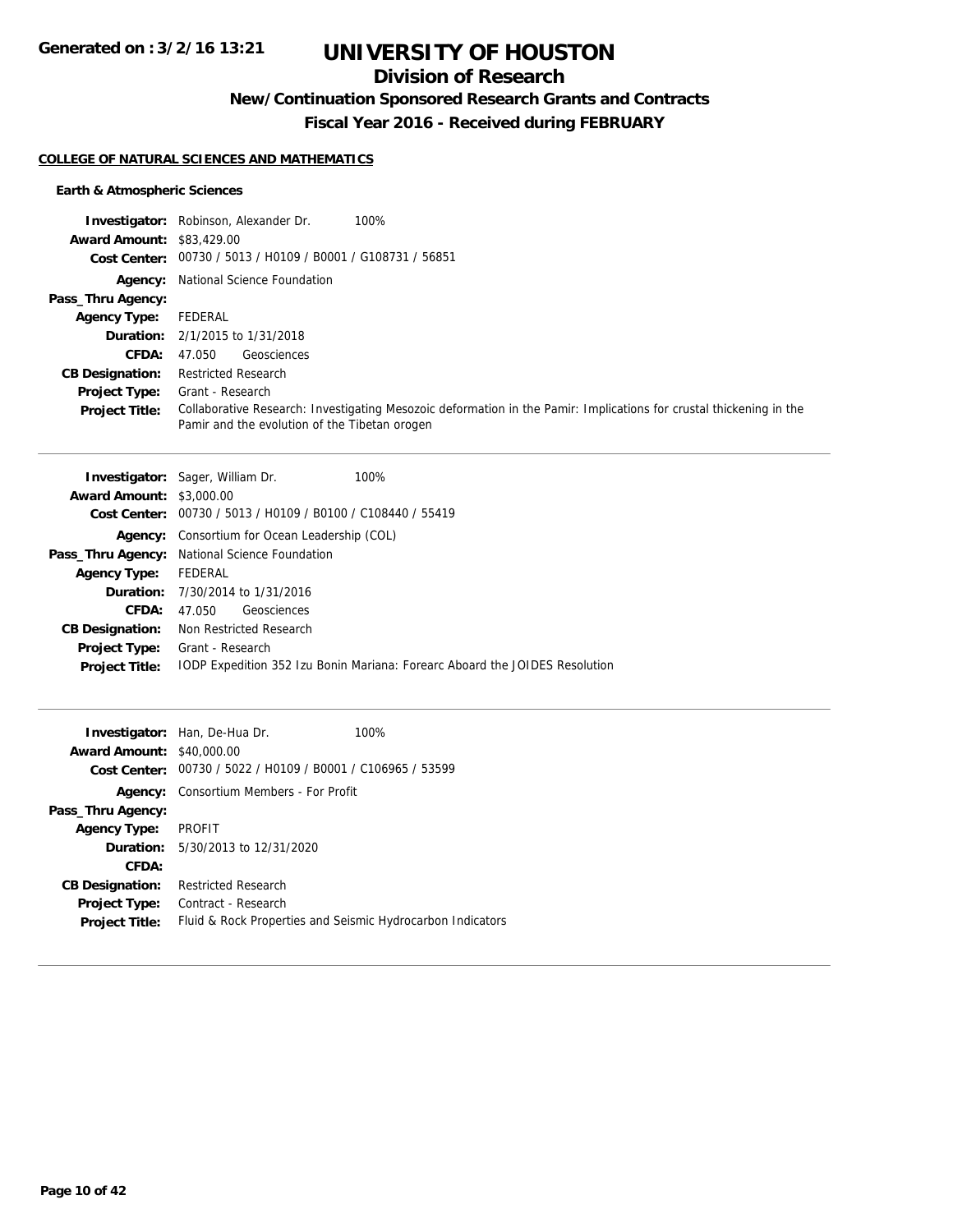## **Division of Research**

**New/Continuation Sponsored Research Grants and Contracts**

**Fiscal Year 2016 - Received during FEBRUARY**

#### **COLLEGE OF NATURAL SCIENCES AND MATHEMATICS**

### **Earth & Atmospheric Sciences**

|                                   | <b>Investigator:</b> Flynn, James Dr.<br>50%                                                                                                                 |
|-----------------------------------|--------------------------------------------------------------------------------------------------------------------------------------------------------------|
| <b>Award Amount: \$124,157.00</b> |                                                                                                                                                              |
|                                   | Cost Center: 00730 / 5013 / H0109 / B0001 / G110481 / 58615                                                                                                  |
|                                   | <b>Agency:</b> National Science Foundation                                                                                                                   |
| Pass_Thru Agency:                 |                                                                                                                                                              |
| <b>Agency Type:</b>               | FEDERAL                                                                                                                                                      |
|                                   | <b>Duration:</b> 2/15/2016 to 1/31/2018                                                                                                                      |
| <b>CFDA:</b>                      | Geosciences<br>47.050                                                                                                                                        |
| <b>CB Designation:</b>            | <b>Restricted Research</b>                                                                                                                                   |
| <b>Project Type:</b>              | Grant - Research                                                                                                                                             |
| <b>Project Title:</b>             | Collaborative Research: Formation of Organic Nitrogen and Secondary Organic Aerosol Related to Nitrate Radical<br>Oxidation of Volatile<br>Organic Compounds |

#### **Institute for Climate and Atmospheric Science**

| <b>Award Amount: \$124,157.00</b> | 50%<br><b>Investigator:</b> Flynn, James Dr.<br>Cost Center: 00730 / 5013 / H0109 / B0001 / G110481 / 58615                                                  |
|-----------------------------------|--------------------------------------------------------------------------------------------------------------------------------------------------------------|
|                                   | <b>Agency:</b> National Science Foundation                                                                                                                   |
| Pass_Thru Agency:                 |                                                                                                                                                              |
| <b>Agency Type:</b>               | FEDERAL                                                                                                                                                      |
|                                   | <b>Duration:</b> 2/15/2016 to 1/31/2018                                                                                                                      |
| <b>CFDA:</b>                      | Geosciences<br>47.050                                                                                                                                        |
| <b>CB Designation:</b>            | <b>Restricted Research</b>                                                                                                                                   |
| <b>Project Type:</b>              | Grant - Research                                                                                                                                             |
| <b>Project Title:</b>             | Collaborative Research: Formation of Organic Nitrogen and Secondary Organic Aerosol Related to Nitrate Radical<br>Oxidation of Volatile<br>Organic Compounds |

### **Mathematics**

| <b>Investigator:</b> Nicol, Matthew Dr.<br><b>Award Amount: \$12,250.00</b> |                  |                                                             | 25% |
|-----------------------------------------------------------------------------|------------------|-------------------------------------------------------------|-----|
|                                                                             |                  | Cost Center: 00730 / 5013 / H0110 / B0001 / G111062 / 58834 |     |
|                                                                             |                  | <b>Agency:</b> National Science Foundation                  |     |
| Pass_Thru Agency:                                                           |                  |                                                             |     |
| Agency Type: FEDERAL                                                        |                  |                                                             |     |
|                                                                             |                  | <b>Duration:</b> $4/1/2016$ to $3/31/2017$                  |     |
| CFDA:                                                                       | 47.049           | Mathematical and Physical Sciences                          |     |
| <b>CB Designation:</b>                                                      |                  | Non Restricted Research                                     |     |
| <b>Project Type:</b>                                                        | Grant - Research |                                                             |     |
| <b>Project Title:</b>                                                       |                  | Houston Summer School on Dynamical Systems                  |     |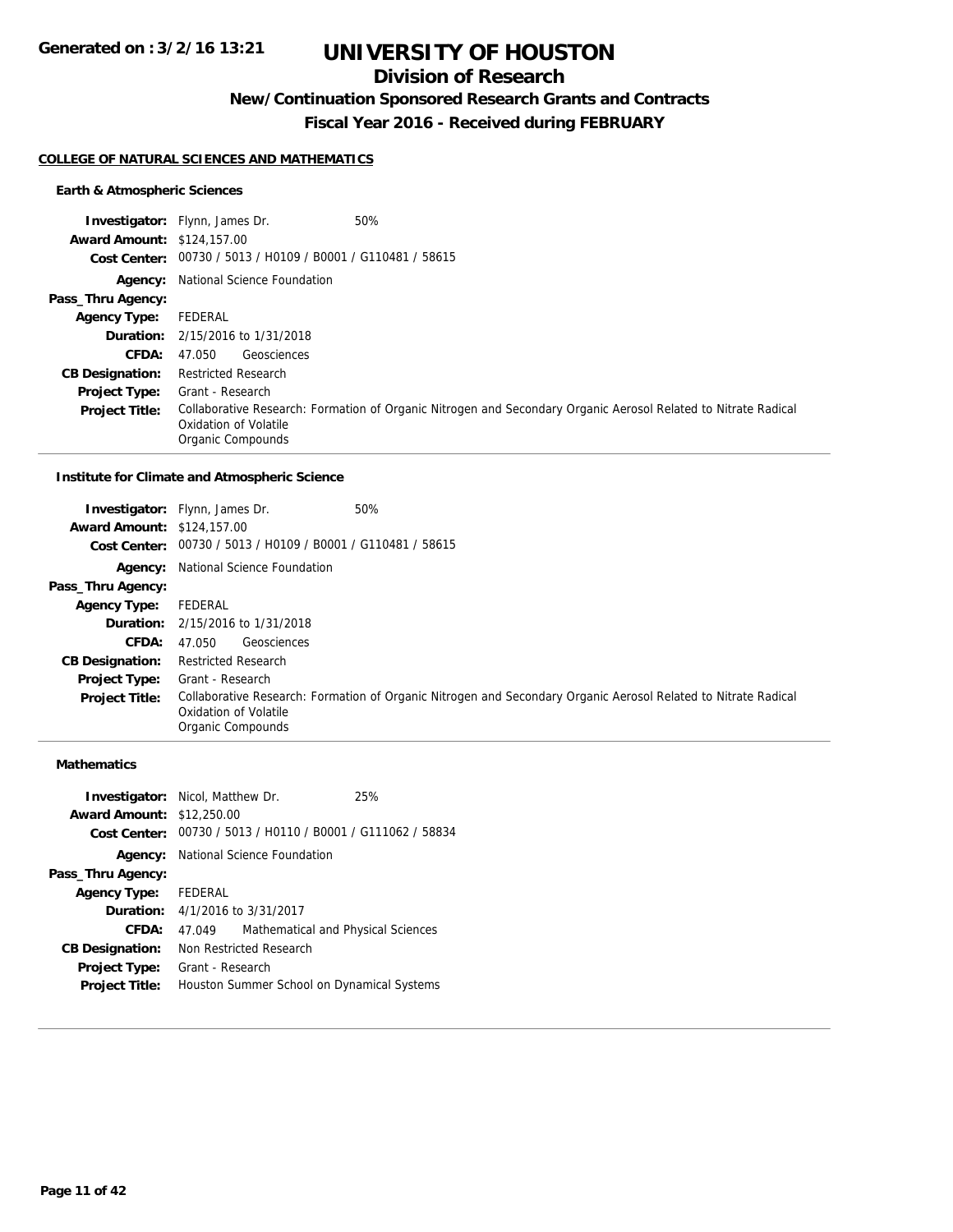## **Division of Research**

## **New/Continuation Sponsored Research Grants and Contracts**

**Fiscal Year 2016 - Received during FEBRUARY**

### **COLLEGE OF NATURAL SCIENCES AND MATHEMATICS**

### **Mathematics**

|                                  | <b>Investigator:</b> Evans, Paige Dr.                       | 100%                                                                       |
|----------------------------------|-------------------------------------------------------------|----------------------------------------------------------------------------|
| <b>Award Amount: \$50,000.00</b> |                                                             |                                                                            |
|                                  | Cost Center: 00730 / 5021 / H0110 / B0100 / C111164 / 58803 |                                                                            |
| Agency:                          | Bernard Harris Foundation                                   |                                                                            |
| Pass_Thru Agency:                |                                                             |                                                                            |
| Agency Type: FOUNDATION          |                                                             |                                                                            |
|                                  | <b>Duration:</b> 2/1/2016 to 1/31/2017                      |                                                                            |
| CFDA:                            |                                                             |                                                                            |
| <b>CB Designation:</b>           | Non Restricted Research                                     |                                                                            |
| <b>Project Type:</b>             | Grant - Research                                            |                                                                            |
| <b>Project Title:</b>            |                                                             | ExxonMobil Bernard Harris Summer Science Camp at the University of Houston |

|                        | Investigator: Climenhaga, Vaughn Dr.<br>25%                 |
|------------------------|-------------------------------------------------------------|
| <b>Award Amount:</b>   | \$12,250.00                                                 |
|                        | Cost Center: 00730 / 5013 / H0110 / B0001 / G111062 / 58834 |
| Agency:                | National Science Foundation                                 |
| Pass_Thru Agency:      |                                                             |
| <b>Agency Type:</b>    | FEDERAL                                                     |
|                        | <b>Duration:</b> 4/1/2016 to 3/31/2017                      |
| CFDA:                  | Mathematical and Physical Sciences<br>47.049                |
| <b>CB Designation:</b> | Non Restricted Research                                     |
| <b>Project Type:</b>   | Grant - Research                                            |
| <b>Project Title:</b>  | Houston Summer School on Dynamical Systems                  |
|                        |                                                             |

| <b>Award Amount: \$12,250.00</b>                                    |  |
|---------------------------------------------------------------------|--|
| Cost Center: $00730 / 5013 / 40110 / 80001 / 6111062 / 58834$       |  |
| <b>Agency:</b> National Science Foundation                          |  |
| Pass_Thru Agency:                                                   |  |
| FEDERAL<br><b>Agency Type:</b>                                      |  |
| <b>Duration:</b> 4/1/2016 to 3/31/2017                              |  |
| CFDA:<br>Mathematical and Physical Sciences<br>47.049               |  |
| Non Restricted Research<br><b>CB Designation:</b>                   |  |
| Grant - Research<br><b>Project Type:</b>                            |  |
| Houston Summer School on Dynamical Systems<br><b>Project Title:</b> |  |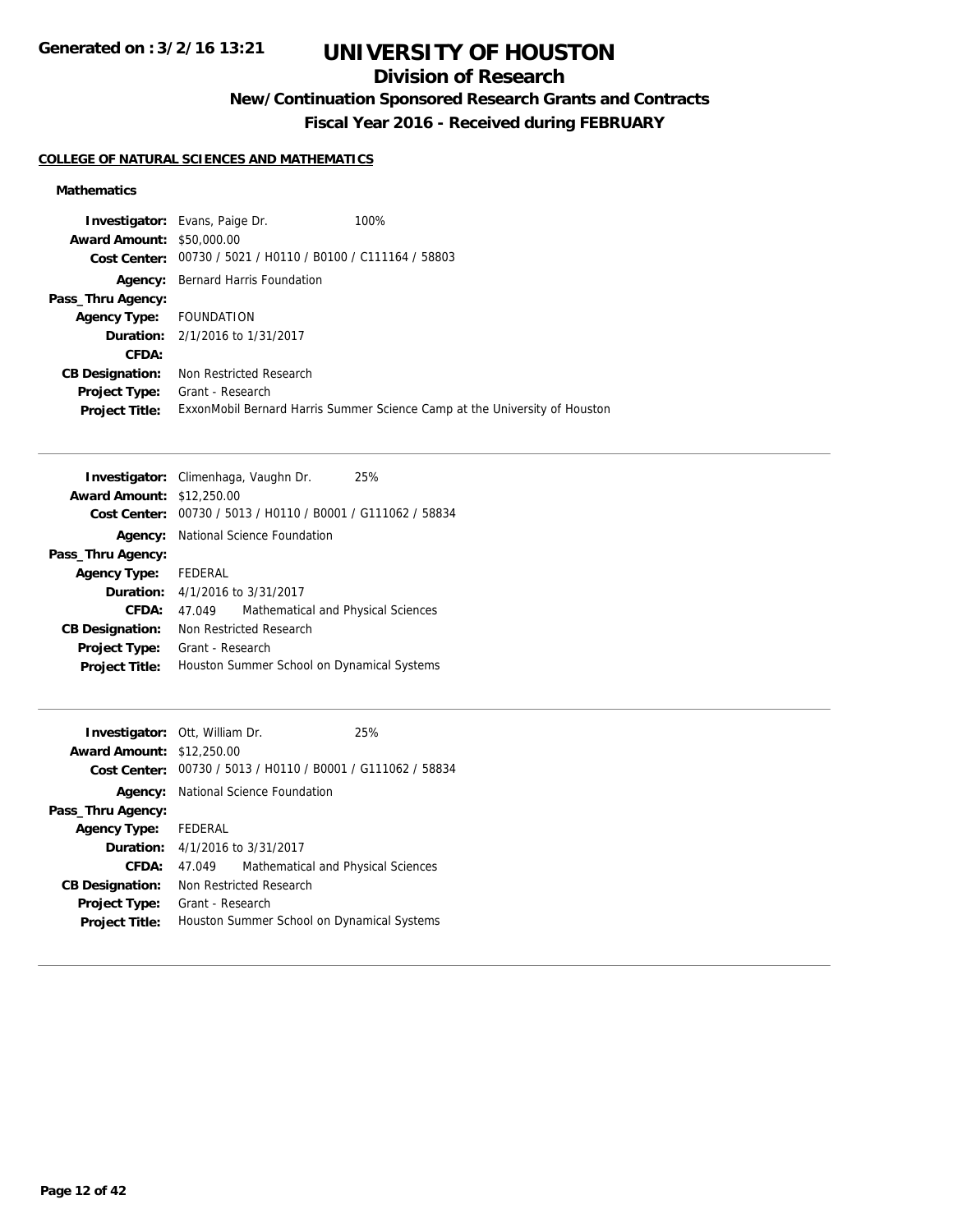## **Division of Research**

**New/Continuation Sponsored Research Grants and Contracts**

**Fiscal Year 2016 - Received during FEBRUARY**

### **COLLEGE OF NATURAL SCIENCES AND MATHEMATICS**

### **Mathematics**

| <b>Investigator:</b> Torok, Andrei Dr. |                  |                                                             | 25% |
|----------------------------------------|------------------|-------------------------------------------------------------|-----|
| <b>Award Amount: \$12,250.00</b>       |                  |                                                             |     |
|                                        |                  | Cost Center: 00730 / 5013 / H0110 / B0001 / G111062 / 58834 |     |
|                                        |                  | <b>Agency:</b> National Science Foundation                  |     |
| Pass_Thru Agency:                      |                  |                                                             |     |
| Agency Type: FEDERAL                   |                  |                                                             |     |
|                                        |                  | <b>Duration:</b> $4/1/2016$ to $3/31/2017$                  |     |
| CFDA:                                  | 47.049           | Mathematical and Physical Sciences                          |     |
| <b>CB Designation:</b>                 |                  | Non Restricted Research                                     |     |
| <b>Project Type:</b>                   | Grant - Research |                                                             |     |
| <b>Project Title:</b>                  |                  | Houston Summer School on Dynamical Systems                  |     |

|                                  | Investigator: Climenhaga, Vaughn Dr.<br>100%             |
|----------------------------------|----------------------------------------------------------|
| <b>Award Amount: \$57,228.00</b> |                                                          |
| Cost Center:                     | 00730 / 5013 / H0110 / B0001 / G110544 / 58835           |
| Agency:                          | National Science Foundation                              |
| Pass_Thru Agency:                |                                                          |
| <b>Agency Type:</b>              | FEDERAL                                                  |
|                                  | <b>Duration:</b> 8/1/2016 to 7/31/2021                   |
| CFDA:                            | Mathematical and Physical Sciences<br>47.049             |
| <b>CB Designation:</b>           | <b>Restricted Research</b>                               |
| <b>Project Type:</b>             | Grant - Research                                         |
| <b>Project Title:</b>            | CAREER: Unifying Approaches to Non-uniform Hyperbolicity |
|                                  |                                                          |

|                                   | <b>Investigator:</b> Hungerford, Ed V. Dr.<br>100%                                              |
|-----------------------------------|-------------------------------------------------------------------------------------------------|
| <b>Award Amount: \$223,251.00</b> |                                                                                                 |
|                                   | Cost Center: 00730 / 5013 / H0112 / B0001 / G108628 / 55695                                     |
|                                   | <b>Agency:</b> National Science Foundation                                                      |
| Pass_Thru Agency:                 |                                                                                                 |
| <b>Agency Type:</b>               | FEDERAL                                                                                         |
|                                   | <b>Duration:</b> 6/15/2014 to 5/31/2017                                                         |
|                                   | <b>CFDA:</b> 47.049 Mathematical and Physical Sciences                                          |
| <b>CB Designation:</b>            | <b>Restricted Research</b>                                                                      |
| <b>Project Type:</b>              | Grant - Research                                                                                |
| <b>Project Title:</b>             | Collaborative Research: Direct Search for Dark Matter with Underground Argon at LNGS(On campus) |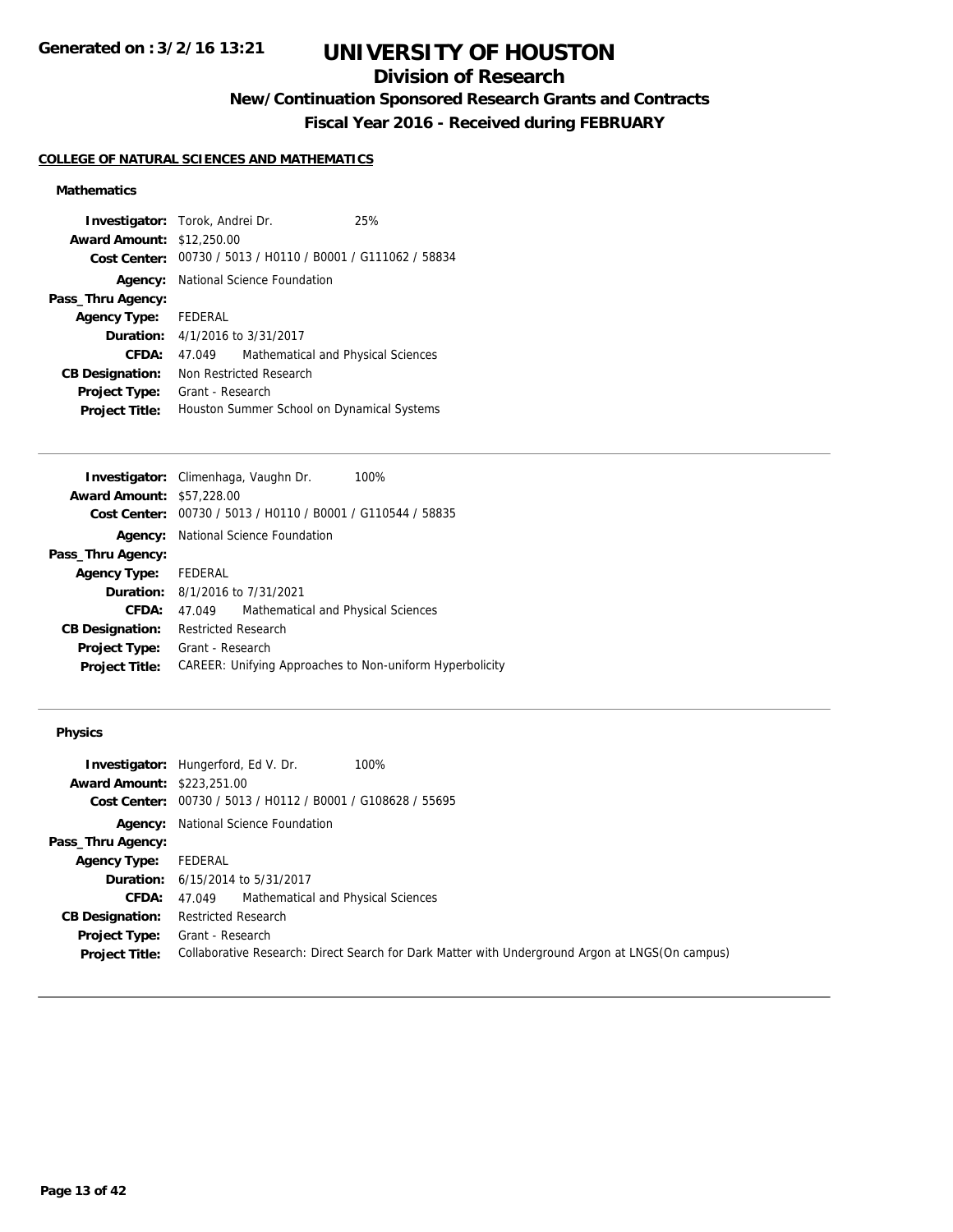## **Division of Research**

## **New/Continuation Sponsored Research Grants and Contracts**

**Fiscal Year 2016 - Received during FEBRUARY**

### **COLLEGE OF NATURAL SCIENCES AND MATHEMATICS**

| 100%<br><b>Investigator:</b> Timmins, Anthony Dr.                                            |
|----------------------------------------------------------------------------------------------|
| <b>Award Amount: \$120,000.00</b>                                                            |
| Cost Center: 00730 / 5013 / H0112 / B0001 / G108591 / 56734                                  |
| <b>Agency:</b> U.S. Department of Energy - Office of Science                                 |
|                                                                                              |
| FEDERAL                                                                                      |
| <b>Duration:</b> 2/1/2015 to 1/31/2017                                                       |
| Office of Energy Research Financial Assistance Program<br>81.049                             |
| <b>Restricted Research</b>                                                                   |
| Grant - Research                                                                             |
| Characterization of the initial state and medium properties of heavy-ion collisions at ALICE |
|                                                                                              |

| <b>Investigator:</b> Bassler, Kevin E. Dr.                     | 60%                                                                  |
|----------------------------------------------------------------|----------------------------------------------------------------------|
| <b>Award Amount: \$194,400.00</b>                              |                                                                      |
| 00730 / 5013 / H0112 / B0001 / G109287 / 58576<br>Cost Center: |                                                                      |
| <b>Agency:</b> National Science Foundation                     |                                                                      |
|                                                                |                                                                      |
| FEDERAL                                                        |                                                                      |
| <b>Duration:</b> 1/15/2016 to 12/31/2018                       |                                                                      |
| 47.049                                                         | Mathematical and Physical Sciences                                   |
| <b>Restricted Research</b>                                     |                                                                      |
| Grant - Research                                               |                                                                      |
|                                                                | Non-Equilibrium Statistical Mechanics of Co-Evolving Complex Systems |
|                                                                |                                                                      |

|                                   | 100%<br><b>Investigator:</b> Pinsky, Lawrence S. Dr.                                                                                                                                                                               |
|-----------------------------------|------------------------------------------------------------------------------------------------------------------------------------------------------------------------------------------------------------------------------------|
| <b>Award Amount: \$459,100.97</b> |                                                                                                                                                                                                                                    |
|                                   | Cost Center: 00730 / 5043 / H0112 / B0001 / C110992 / 58630                                                                                                                                                                        |
|                                   | <b>Agency:</b> Wyle Science Technology and Engineering Group                                                                                                                                                                       |
|                                   | <b>Pass_Thru Agency:</b> NASA - National Aeronautics and Space Administration - Johnson Space Center                                                                                                                               |
| <b>Agency Type:</b>               | FEDERAL                                                                                                                                                                                                                            |
|                                   | <b>Duration:</b> 11/6/2015 to 9/30/2016                                                                                                                                                                                            |
| <b>CFDA:</b>                      | Space Operations<br>43.007                                                                                                                                                                                                         |
| <b>CB Designation:</b>            | <b>Restricted Research</b>                                                                                                                                                                                                         |
| <b>Project Type:</b>              | Contract - Research                                                                                                                                                                                                                |
| <b>Project Title:</b>             | Station Detailed Test Objective (SDTO) for the Radiation Environment Monitor (REM); & Battery-operated<br>Independent Radiation Detector (BIRD); & Hybrid Electronic Radiation Assessor (HERA); & Timepix3 Development<br>Projects |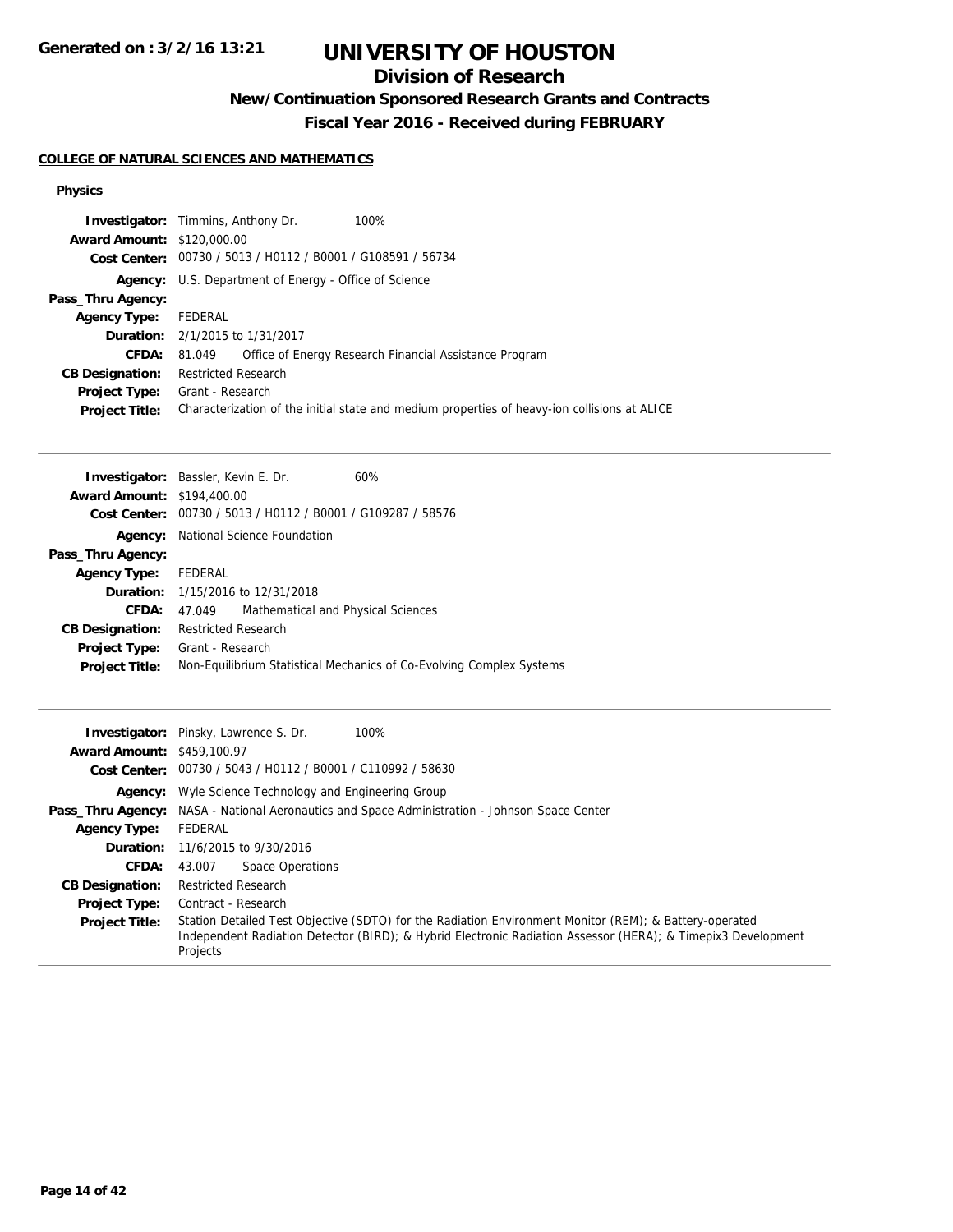## **Division of Research**

## **New/Continuation Sponsored Research Grants and Contracts**

**Fiscal Year 2016 - Received during FEBRUARY**

### **COLLEGE OF NATURAL SCIENCES AND MATHEMATICS**

|                                  | 50%<br><b>Investigator:</b> Ren, Zhifeng Dr.                                                                 |
|----------------------------------|--------------------------------------------------------------------------------------------------------------|
| <b>Award Amount: \$15,000.00</b> |                                                                                                              |
|                                  | Cost Center: 00730 / 5013 / H0452 / B0001 / G110372 / 57855                                                  |
|                                  | <b>Agency:</b> Boise State University                                                                        |
|                                  | Pass_Thru Agency: U.S. Department of Energy                                                                  |
| <b>Agency Type:</b>              | FEDERAL                                                                                                      |
|                                  | <b>Duration:</b> 7/1/2015 to 12/31/2016                                                                      |
| <b>CFDA:</b>                     | Nuclear Energy Research, Development and Demonstration<br>81.121                                             |
| <b>CB Designation:</b>           | <b>Restricted Research</b>                                                                                   |
| <b>Project Type:</b>             | Grant - Research                                                                                             |
| <b>Project Title:</b>            | Nanostructured Bulk Thermoelectric Generator for Efficient Power Harvesting for Self-powered Sensor Networks |

| <b>Investigator:</b> Whitehead, Lisa Dr. |                            |                                                | 16%                                                    |
|------------------------------------------|----------------------------|------------------------------------------------|--------------------------------------------------------|
| <b>Award Amount: \$67,200.00</b>         |                            |                                                |                                                        |
| <b>Cost Center:</b>                      |                            | 00730 / 5013 / H0112 / B0001 / G107429 / 54842 |                                                        |
|                                          |                            | <b>Agency:</b> U.S. Department of Energy       |                                                        |
| Pass_Thru Agency:                        |                            |                                                |                                                        |
| <b>Agency Type:</b>                      | FEDERAL                    |                                                |                                                        |
|                                          |                            | <b>Duration:</b> 3/15/2014 to 3/31/2017        |                                                        |
| <b>CFDA:</b>                             | 81.049                     |                                                | Office of Energy Research Financial Assistance Program |
| <b>CB Designation:</b>                   | <b>Restricted Research</b> |                                                |                                                        |
| <b>Project Type:</b> Grant - Research    |                            |                                                |                                                        |
| <b>Project Title:</b>                    |                            |                                                | Particle Physics Research at the University of Houston |
|                                          |                            |                                                |                                                        |

| <b>Investigator:</b> Lau, Kwong Dr. |                            |                                                | 44%                                                    |
|-------------------------------------|----------------------------|------------------------------------------------|--------------------------------------------------------|
| <b>Award Amount: \$184,800.00</b>   |                            |                                                |                                                        |
| Cost Center:                        |                            | 00730 / 5013 / H0112 / B0001 / G107429 / 54842 |                                                        |
|                                     |                            | <b>Agency:</b> U.S. Department of Energy       |                                                        |
| Pass_Thru Agency:                   |                            |                                                |                                                        |
| <b>Agency Type:</b>                 | FEDERAL                    |                                                |                                                        |
|                                     |                            | <b>Duration:</b> 3/15/2014 to 3/31/2017        |                                                        |
| CFDA:                               | 81.049                     |                                                | Office of Energy Research Financial Assistance Program |
| <b>CB Designation:</b>              | <b>Restricted Research</b> |                                                |                                                        |
| <b>Project Type:</b>                | Grant - Research           |                                                |                                                        |
| <b>Project Title:</b>               |                            |                                                | Particle Physics Research at the University of Houston |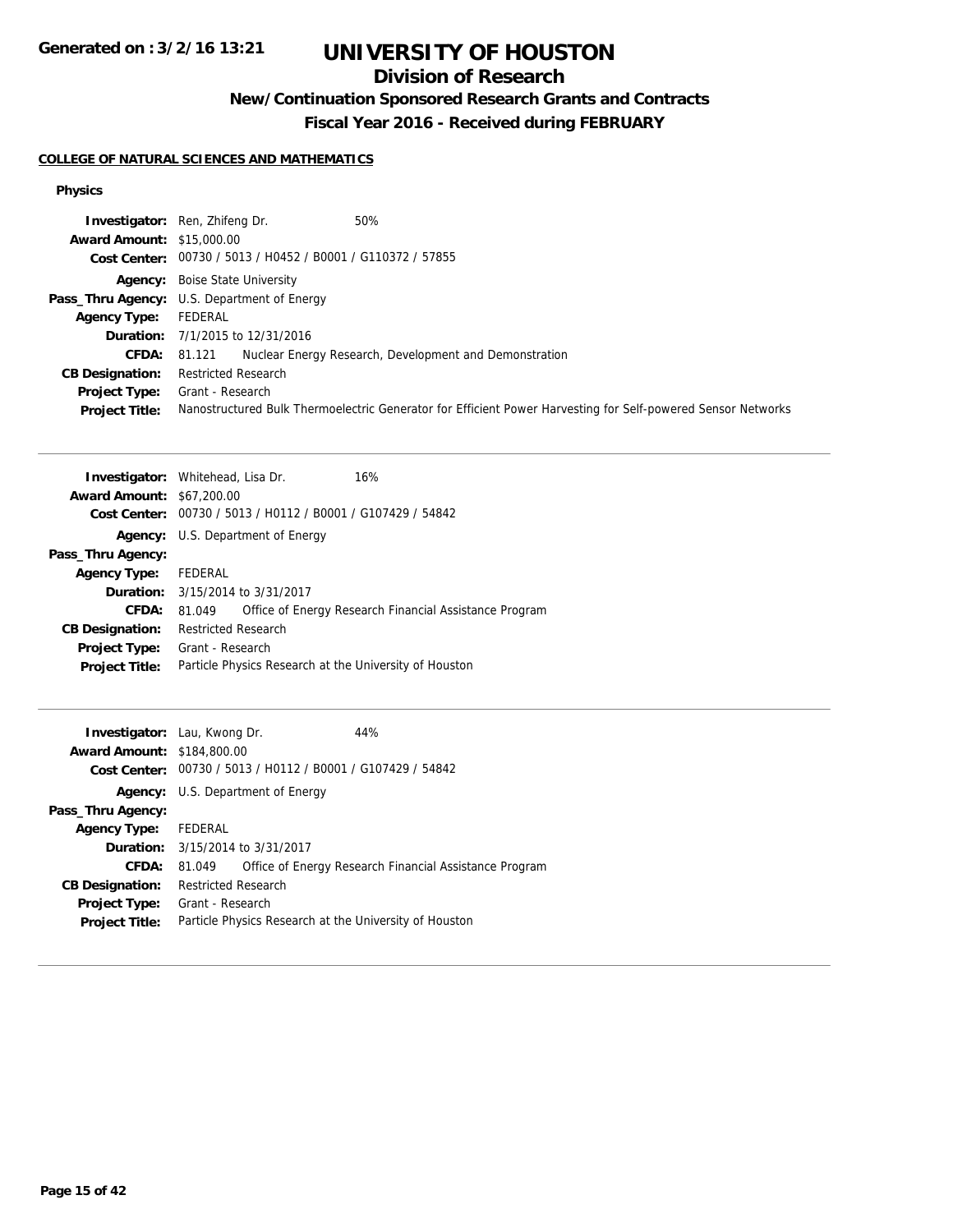## **Division of Research**

## **New/Continuation Sponsored Research Grants and Contracts**

**Fiscal Year 2016 - Received during FEBRUARY**

### **COLLEGE OF NATURAL SCIENCES AND MATHEMATICS**

|                                  | <b>Investigator:</b> Varghese, Oomman Dr.<br>100%                                                 |
|----------------------------------|---------------------------------------------------------------------------------------------------|
| <b>Award Amount: \$20,000.00</b> |                                                                                                   |
|                                  | Cost Center: 00730 / 5043 / H0112 / B0001 / G111141 / 58617                                       |
|                                  | <b>Agency:</b> Clarkson Aerospace Corporation                                                     |
|                                  | Pass_Thru Agency: U.S. Air Force Research Laboratory                                              |
| <b>Agency Type:</b>              | FEDERAL                                                                                           |
|                                  | <b>Duration:</b> 1/1/2016 to 12/31/2016                                                           |
| <b>CFDA:</b>                     | 12.800 Air Force Defense Research Sciences Program                                                |
| <b>CB Designation:</b>           | <b>Restricted Research</b>                                                                        |
| <b>Project Type:</b>             | Contract - Research                                                                               |
| <b>Project Title:</b>            | Fabrication of nanostructured refractory metals and alloys for very high temperature applications |

| 90%<br><b>Investigator:</b> Varghese, Oomman Dr.                       |
|------------------------------------------------------------------------|
| <b>Award Amount: \$90,000.00</b>                                       |
| 00730 / 5022 / H0112 / B0001 / C110548 / 58427                         |
| Shell International Exploration and Production Inc.                    |
|                                                                        |
| <b>PROFIT</b>                                                          |
| <b>Duration:</b> 11/1/2015 to 10/31/2016                               |
|                                                                        |
| <b>Restricted Research</b>                                             |
| Grant - Research                                                       |
| Plasmon Resonance to Improve the Photocatalytic Generation of HC Fuels |
|                                                                        |

| <b>Investigator:</b> Hungerford, Ed V. Dr. |                            |                                                             | 40%                                                    |
|--------------------------------------------|----------------------------|-------------------------------------------------------------|--------------------------------------------------------|
| <b>Award Amount: \$168,000.00</b>          |                            |                                                             |                                                        |
|                                            |                            | Cost Center: 00730 / 5013 / H0112 / B0001 / G107429 / 54842 |                                                        |
|                                            |                            | <b>Agency:</b> U.S. Department of Energy                    |                                                        |
| Pass_Thru Agency:                          |                            |                                                             |                                                        |
| <b>Agency Type:</b>                        | FEDERAL                    |                                                             |                                                        |
|                                            |                            | <b>Duration:</b> 3/15/2014 to 3/31/2017                     |                                                        |
| <b>CFDA:</b>                               | 81.049                     |                                                             | Office of Energy Research Financial Assistance Program |
| <b>CB Designation:</b>                     | <b>Restricted Research</b> |                                                             |                                                        |
| Project Type:                              | Grant - Research           |                                                             |                                                        |
| <b>Project Title:</b>                      |                            |                                                             | Particle Physics Research at the University of Houston |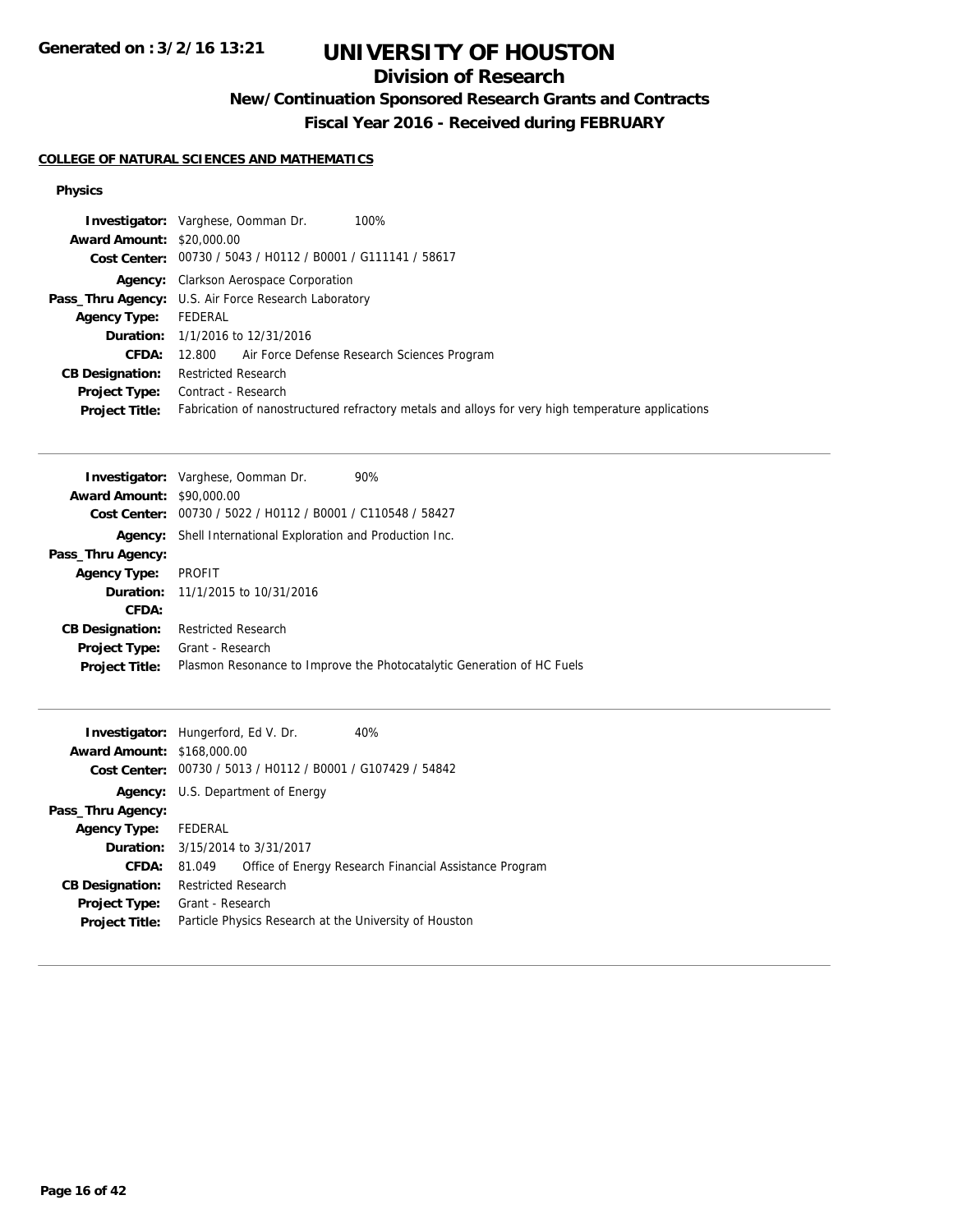## **Division of Research**

## **New/Continuation Sponsored Research Grants and Contracts**

**Fiscal Year 2016 - Received during FEBRUARY**

#### **COLLEGE OF OPTOMETRY**

#### **Optometry Vision Sciences**

**Investigator:** Smith III, Earl L. Dr. 100% **Award Amount:** \$35,426.00 **Cost Center:** 00730 / 5021 / H0114 / B0001 / C108818 / 55752 **Agency:** Brien Holden Vision Institute **Pass\_Thru Agency: Agency Type:** UNIVERSITY **Duration:** 7/1/2014 to 6/30/2020 **CFDA: CB Designation:** Restricted Research **Project Type:** Special Research Agreement - Research **Project Title:** Optical Intervention

#### **COLLEGE OF PHARMACY**

#### **Clinical Pharmacy & Administration**

|                                 | <b>Investigator:</b> Alam, Mohammad Dr.                     | 30%                                                                                                               |
|---------------------------------|-------------------------------------------------------------|-------------------------------------------------------------------------------------------------------------------|
| <b>Award Amount: \$5,400.00</b> |                                                             |                                                                                                                   |
|                                 | Cost Center: 00730 / 5022 / H0118 / B0001 / C110324 / 58343 |                                                                                                                   |
|                                 | <b>Agency:</b> Accelerate Diagnostics                       |                                                                                                                   |
| Pass_Thru Agency:               |                                                             |                                                                                                                   |
| <b>Agency Type:</b>             | PROFIT                                                      |                                                                                                                   |
|                                 | <b>Duration:</b> 7/20/2015 to 5/31/2016                     |                                                                                                                   |
| CFDA:                           |                                                             |                                                                                                                   |
| <b>CB Designation:</b>          | <b>Restricted Research</b>                                  |                                                                                                                   |
| <b>Project Type:</b>            | Grant - Research                                            |                                                                                                                   |
| <b>Project Title:</b>           |                                                             | Accelerate ID/AST System vs. Conventional Methods for Identification and Susceptibility of Gram-positive Bacteria |

| <b>Award Amount: \$5,400.00</b>               | <b>Investigator:</b> Beyda, Nicholas Dr.<br>Cost Center: 00730 / 5022 / H0118 / B0001 / C110324 / 58343 | 30%                                                                                                               |
|-----------------------------------------------|---------------------------------------------------------------------------------------------------------|-------------------------------------------------------------------------------------------------------------------|
|                                               |                                                                                                         |                                                                                                                   |
|                                               | <b>Agency:</b> Accelerate Diagnostics                                                                   |                                                                                                                   |
| Pass_Thru Agency:                             |                                                                                                         |                                                                                                                   |
| <b>Agency Type:</b>                           | PROFIT                                                                                                  |                                                                                                                   |
|                                               | <b>Duration:</b> 7/20/2015 to 5/31/2016                                                                 |                                                                                                                   |
| CFDA:                                         |                                                                                                         |                                                                                                                   |
| <b>CB Designation:</b>                        | Restricted Research                                                                                     |                                                                                                                   |
| <b>Project Type:</b><br><b>Project Title:</b> | Grant - Research                                                                                        | Accelerate ID/AST System vs. Conventional Methods for Identification and Susceptibility of Gram-positive Bacteria |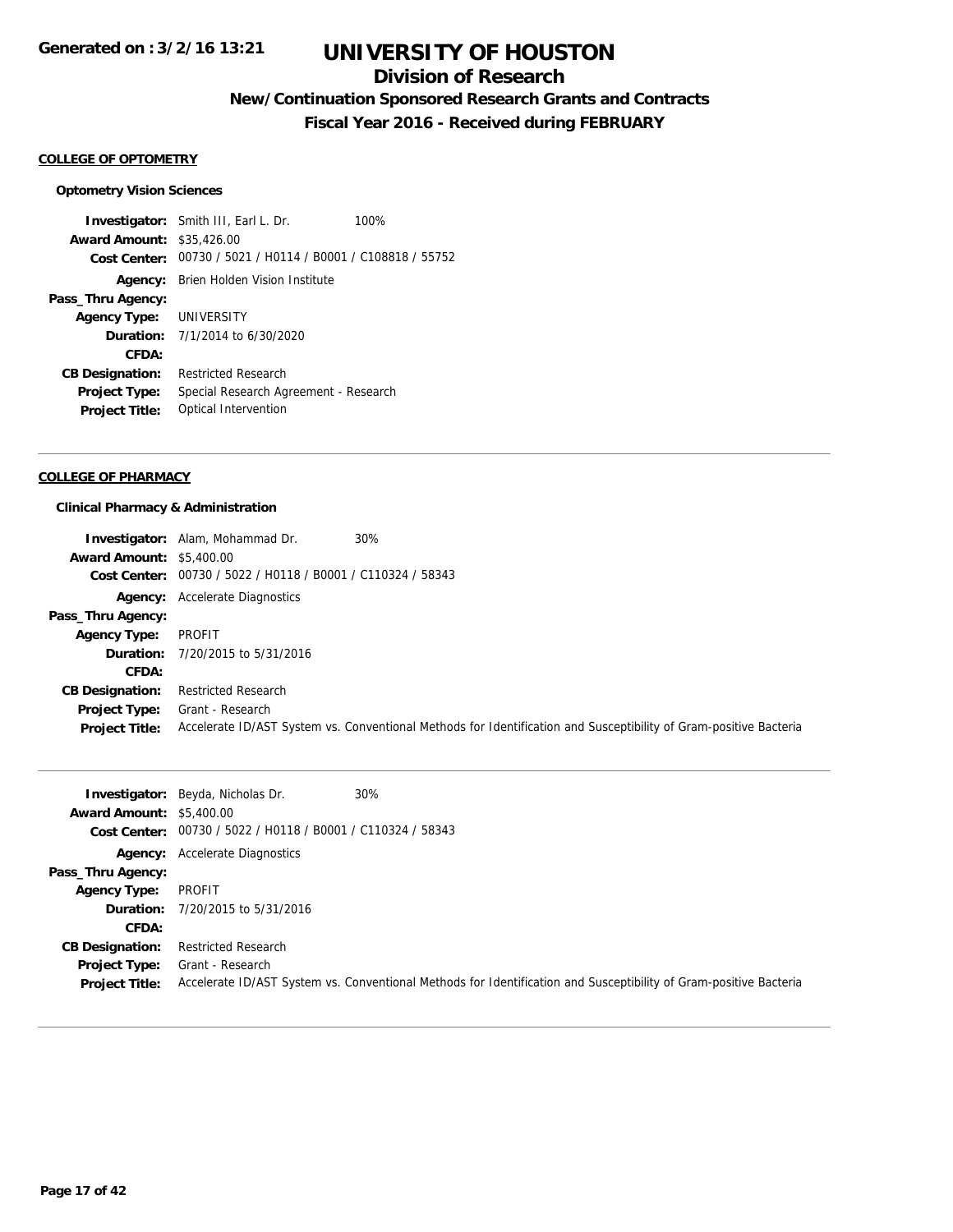### **Division of Research**

## **New/Continuation Sponsored Research Grants and Contracts**

**Fiscal Year 2016 - Received during FEBRUARY**

#### **COLLEGE OF PHARMACY**

### **Clinical Pharmacy & Administration**

**Investigator:** Garey, Kevin Dr. 40% **Award Amount:** \$7,200.00 **Cost Center:** 00730 / 5022 / H0118 / B0001 / C110324 / 58343 **Agency:** Accelerate Diagnostics **Pass\_Thru Agency: Agency Type:** PROFIT **Duration:** 7/20/2015 to 5/31/2016 **CFDA: CB Designation:** Restricted Research **Project Type:** Grant - Research **Project Title:** Accelerate ID/AST System vs. Conventional Methods for Identification and Susceptibility of Gram-positive Bacteria

| <b>Award Amount: \$6,000.00</b>               | 60%<br><b>Investigator:</b> Garey, Kevin Dr.<br>Cost Center: 00730 / 5022 / H0118 / B0001 / C111258 / 58659              |
|-----------------------------------------------|--------------------------------------------------------------------------------------------------------------------------|
| Pass_Thru Agency:                             | <b>Agency:</b> HealthySole, LLC                                                                                          |
| <b>Agency Type:</b>                           | PROFIT                                                                                                                   |
|                                               | <b>Duration:</b> 2/1/2016 to 2/1/2017                                                                                    |
| <b>CFDA:</b>                                  |                                                                                                                          |
| <b>CB Designation:</b>                        | Restricted Research                                                                                                      |
| <b>Project Type:</b><br><b>Project Title:</b> | Grant - Research<br>Systematic review of Environmental Contamination of Healthcare Associated Pathogens via Shoe Bottoms |

| <b>Award Amount: \$4,000.00</b>                                                         | <b>Investigator:</b> Alam, Mohammad Dr.<br>40%<br>Cost Center: 00730 / 5022 / H0118 / B0001 / C111258 / 58659                                          |
|-----------------------------------------------------------------------------------------|--------------------------------------------------------------------------------------------------------------------------------------------------------|
| Pass_Thru Agency:                                                                       | <b>Agency:</b> HealthySole, LLC                                                                                                                        |
| <b>Agency Type:</b>                                                                     | PROFIT<br><b>Duration:</b> 2/1/2016 to 2/1/2017                                                                                                        |
| <b>CFDA:</b><br><b>CB Designation:</b><br><b>Project Type:</b><br><b>Project Title:</b> | <b>Restricted Research</b><br>Grant - Research<br>Systematic review of Environmental Contamination of Healthcare Associated Pathogens via Shoe Bottoms |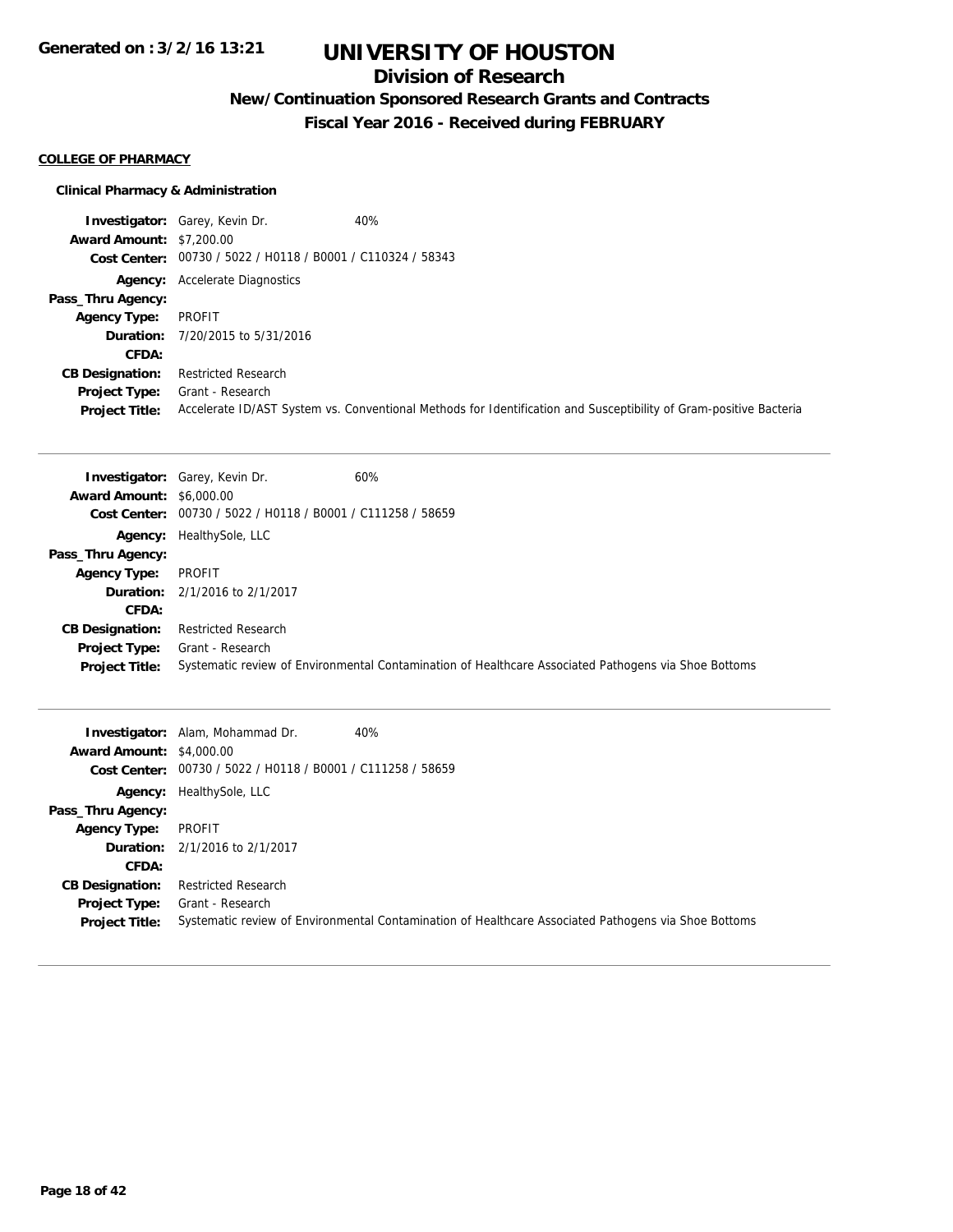## **Division of Research**

## **New/Continuation Sponsored Research Grants and Contracts**

**Fiscal Year 2016 - Received during FEBRUARY**

#### **COLLEGE OF PHARMACY**

### **Clinical Pharmacy & Administration**

**Investigator:** Sofjan, Amelia Dr. 100% **Award Amount:** \$10,000.00 **Cost Center:** 00730 / 5021 / H0118 / B0001 / C111112 / 58849 **Agency:** American Association of Colleges of Pharmacy **Pass\_Thru Agency: Agency Type:** NON PROFIT **Duration:** 1/1/2016 to 12/31/2016 **CFDA: CB Designation:** Restricted Research **Project Type:** Grant - Research **Project Title:** Changing Epidemiology in Cirrhotic Patients with Spontaneous Bacterial Peritonitis

|                                  | <b>Investigator:</b> Garey, Kevin Dr.                       | 40%                                                                                                                   |
|----------------------------------|-------------------------------------------------------------|-----------------------------------------------------------------------------------------------------------------------|
| <b>Award Amount: \$10,459.64</b> |                                                             |                                                                                                                       |
|                                  | Cost Center: 00730 / 5022 / H0118 / B0001 / C110473 / 58381 |                                                                                                                       |
|                                  | Agency: Merck & Co. Inc.                                    |                                                                                                                       |
| Pass_Thru Agency:                |                                                             |                                                                                                                       |
| <b>Agency Type:</b>              | PROFIT                                                      |                                                                                                                       |
|                                  | <b>Duration:</b> 11/3/2015 to 11/2/2016                     |                                                                                                                       |
| <b>CFDA:</b>                     |                                                             |                                                                                                                       |
| <b>CB Designation:</b>           | <b>Restricted Research</b>                                  |                                                                                                                       |
| <b>Project Type:</b>             | Grant - Research                                            |                                                                                                                       |
| <b>Project Title:</b>            |                                                             | Incidence, risk factors, and outcomes of Clostridium difficile infection (CDI) in patients with chronic liver disease |

| <b>Award Amount: \$7,844.73</b> | <b>Investigator:</b> Shah, Dhara Dr.<br>Cost Center: 00730 / 5022 / H0118 / B0001 / C110473 / 58381 | 30%                                                                                                                   |
|---------------------------------|-----------------------------------------------------------------------------------------------------|-----------------------------------------------------------------------------------------------------------------------|
|                                 | <b>Agency:</b> Merck & Co. Inc.                                                                     |                                                                                                                       |
| Pass_Thru Agency:               |                                                                                                     |                                                                                                                       |
| Agency Type:                    | PROFIT                                                                                              |                                                                                                                       |
|                                 | <b>Duration:</b> 11/3/2015 to 11/2/2016                                                             |                                                                                                                       |
| CFDA:                           |                                                                                                     |                                                                                                                       |
| <b>CB Designation:</b>          | <b>Restricted Research</b>                                                                          |                                                                                                                       |
| Project Type:                   | Grant - Research                                                                                    |                                                                                                                       |
| <b>Project Title:</b>           |                                                                                                     | Incidence, risk factors, and outcomes of Clostridium difficile infection (CDI) in patients with chronic liver disease |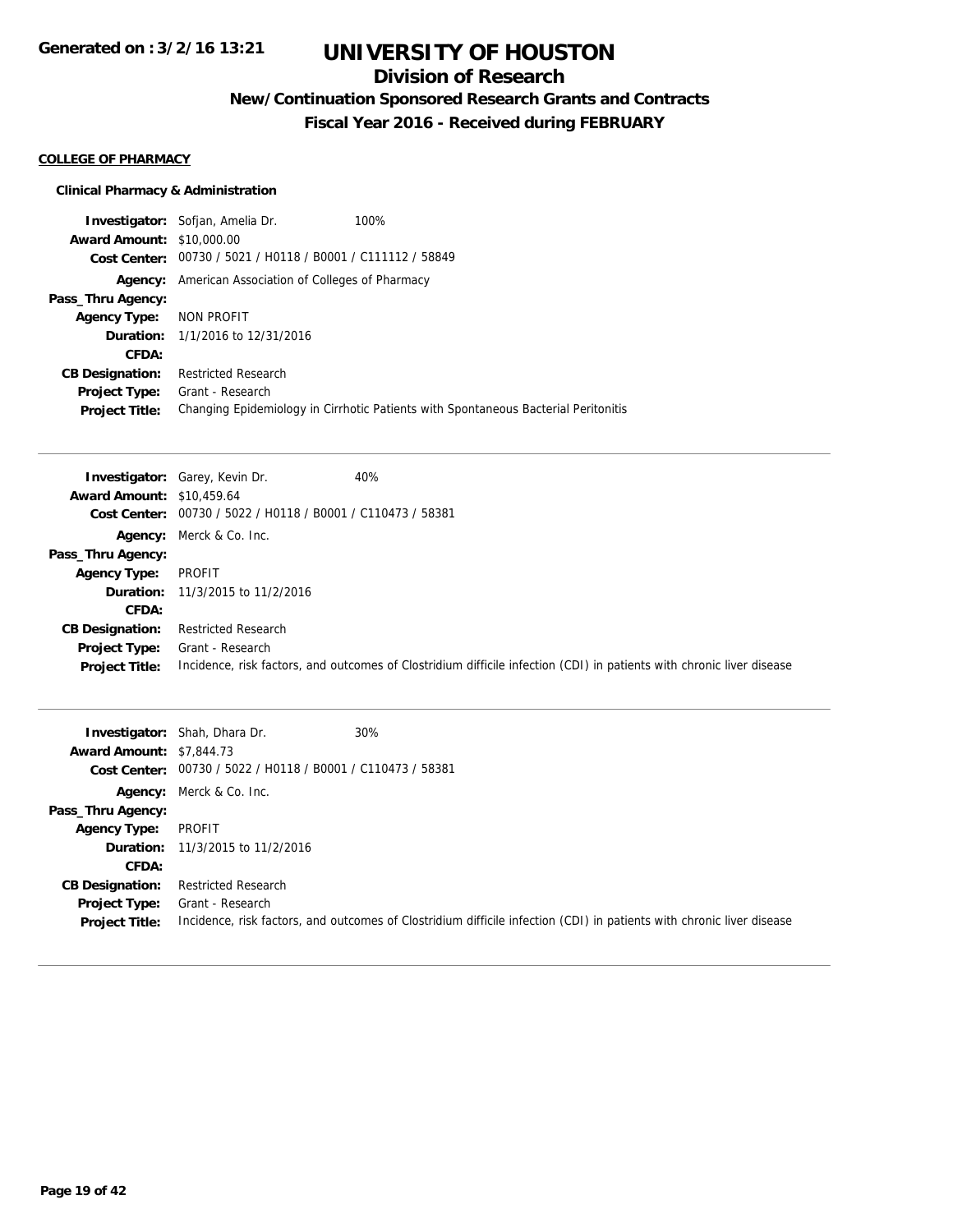### **Division of Research**

### **New/Continuation Sponsored Research Grants and Contracts**

**Fiscal Year 2016 - Received during FEBRUARY**

#### **COLLEGE OF PHARMACY**

### **Clinical Pharmacy & Administration**

**Investigator:** Sofjan, Amelia Dr. 30% **Award Amount:** \$7,844.73 **Cost Center:** 00730 / 5022 / H0118 / B0001 / C110473 / 58381 **Agency:** Merck & Co. Inc. **Pass\_Thru Agency: Agency Type:** PROFIT **Duration:** 11/3/2015 to 11/2/2016 **CFDA: CB Designation:** Restricted Research **Project Type:** Grant - Research **Project Title:** Incidence, risk factors, and outcomes of Clostridium difficile infection (CDI) in patients with chronic liver disease

#### **Heart and Kidney Institute**

|                                 | 5%<br><b>Investigator:</b> McConnell, Bradley Dr.                          |
|---------------------------------|----------------------------------------------------------------------------|
| <b>Award Amount: \$3,500.00</b> |                                                                            |
|                                 | Cost Center: 00730 / 5021 / H0117 / B0001 / C108899 / 56910                |
|                                 | <b>Agency:</b> American Heart Association-SouthWest Affiliate              |
| Pass_Thru Agency:               |                                                                            |
| Agency Type: NON PROFIT         |                                                                            |
|                                 | <b>Duration:</b> 1/1/2015 to 12/31/2016                                    |
| CFDA:                           |                                                                            |
| <b>CB Designation:</b>          | <b>Restricted Research</b>                                                 |
| <b>Project Type:</b>            | Grant - Research                                                           |
| <b>Project Title:</b>           | Probes to Elucidate the Role of BMP Signaling in Vasculature Calcification |
|                                 |                                                                            |

#### **Pharmacological and Pharmaceutical Sciences**

|                                   | <b>Investigator:</b> Das, Joydip Dr.                              | 62.5%                                                                 |
|-----------------------------------|-------------------------------------------------------------------|-----------------------------------------------------------------------|
| <b>Award Amount: \$250,015.00</b> |                                                                   |                                                                       |
|                                   | Cost Center: 00730 / 5013 / H0117 / B0001 / G108391 / 57162       |                                                                       |
|                                   | <b>Agency:</b> National Institute on Alcohol Abuse and Alcoholism |                                                                       |
| Pass_Thru Agency:                 |                                                                   |                                                                       |
| <b>Agency Type:</b>               | FEDERAL                                                           |                                                                       |
|                                   | <b>Duration:</b> 3/20/2015 to 2/29/2020                           |                                                                       |
| <b>CFDA:</b>                      | 93.077                                                            | Family Smoking Prevention and Tobacco Control Act Regulatory Research |
| <b>CB Designation:</b>            | <b>Restricted Research</b>                                        |                                                                       |
| <b>Project Type:</b>              | Grant - Research                                                  |                                                                       |
| <b>Project Title:</b>             |                                                                   | Role of Munc13-1 as a Presynaptic Effector of Ethanol Action          |
|                                   |                                                                   |                                                                       |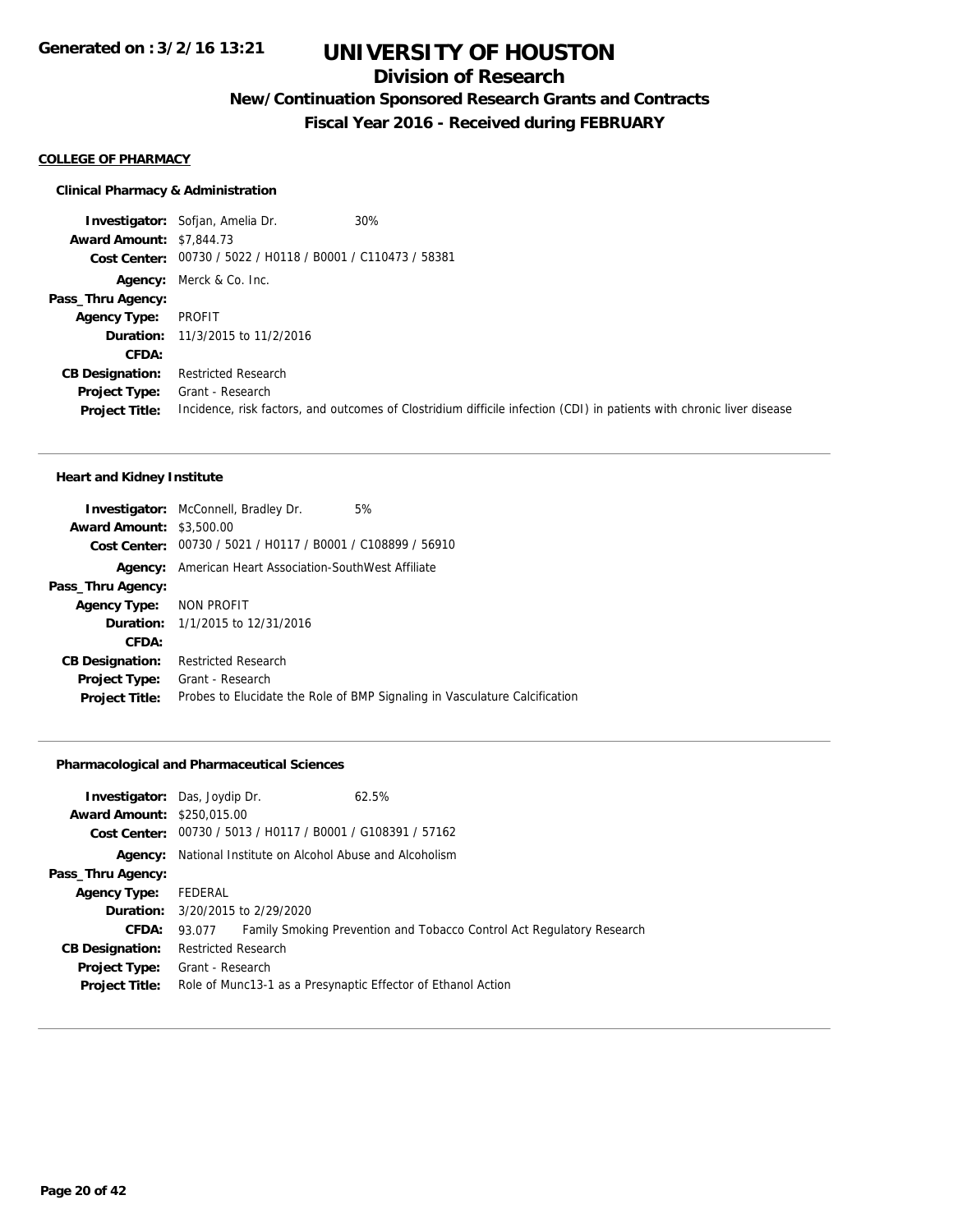## **Division of Research**

**New/Continuation Sponsored Research Grants and Contracts**

**Fiscal Year 2016 - Received during FEBRUARY**

### **COLLEGE OF PHARMACY**

### **Pharmacological and Pharmaceutical Sciences**

|                                 | <b>Investigator:</b> McConnell, Bradley Dr.                 | 5%                                                                         |
|---------------------------------|-------------------------------------------------------------|----------------------------------------------------------------------------|
| <b>Award Amount: \$3,500.00</b> |                                                             |                                                                            |
|                                 | Cost Center: 00730 / 5021 / H0117 / B0001 / C108899 / 56910 |                                                                            |
| Agency:                         | American Heart Association-SouthWest Affiliate              |                                                                            |
| Pass_Thru Agency:               |                                                             |                                                                            |
| Agency Type: NON PROFIT         |                                                             |                                                                            |
|                                 | <b>Duration:</b> 1/1/2015 to 12/31/2016                     |                                                                            |
| CFDA:                           |                                                             |                                                                            |
| <b>CB Designation:</b>          | <b>Restricted Research</b>                                  |                                                                            |
| <b>Project Type:</b>            | Grant - Research                                            |                                                                            |
| <b>Project Title:</b>           |                                                             | Probes to Elucidate the Role of BMP Signaling in Vasculature Calcification |

|                        | <b>Investigator:</b> Udugamasooriya, Damith Dr.<br>100%     |
|------------------------|-------------------------------------------------------------|
| <b>Award Amount:</b>   | \$45,072.00                                                 |
| Cost Center:           | 00730 / 5016 / H0117 / B0001 / G110541 / 58613              |
| Agency:                | University of Texas Southwestern Medical Center at Dallas   |
| Pass_Thru Agency:      |                                                             |
| <b>Agency Type:</b>    | <b>STATE</b>                                                |
|                        | <b>Duration:</b> 9/1/2015 to 8/31/2016                      |
| CFDA:                  |                                                             |
| <b>CB Designation:</b> | Restricted Research                                         |
| <b>Project Type:</b>   | Grant - Research                                            |
| <b>Project Title:</b>  | Peptoid Ligands that Target the Pro-Synaptic EphB2 Receptor |

|                                  | <b>Investigator:</b> Cuny, Gregory Dr.                      | 90%                                                                        |
|----------------------------------|-------------------------------------------------------------|----------------------------------------------------------------------------|
| <b>Award Amount: \$63,000.00</b> |                                                             |                                                                            |
|                                  | Cost Center: 00730 / 5021 / H0117 / B0001 / C108899 / 56910 |                                                                            |
| Agency:                          | American Heart Association-SouthWest Affiliate              |                                                                            |
| Pass_Thru Agency:                |                                                             |                                                                            |
| <b>Agency Type:</b>              | NON PROFIT                                                  |                                                                            |
|                                  | <b>Duration:</b> 1/1/2015 to 12/31/2016                     |                                                                            |
| CFDA:                            |                                                             |                                                                            |
| <b>CB Designation:</b>           | <b>Restricted Research</b>                                  |                                                                            |
| <b>Project Type:</b>             | Grant - Research                                            |                                                                            |
| <b>Project Title:</b>            |                                                             | Probes to Elucidate the Role of BMP Signaling in Vasculature Calcification |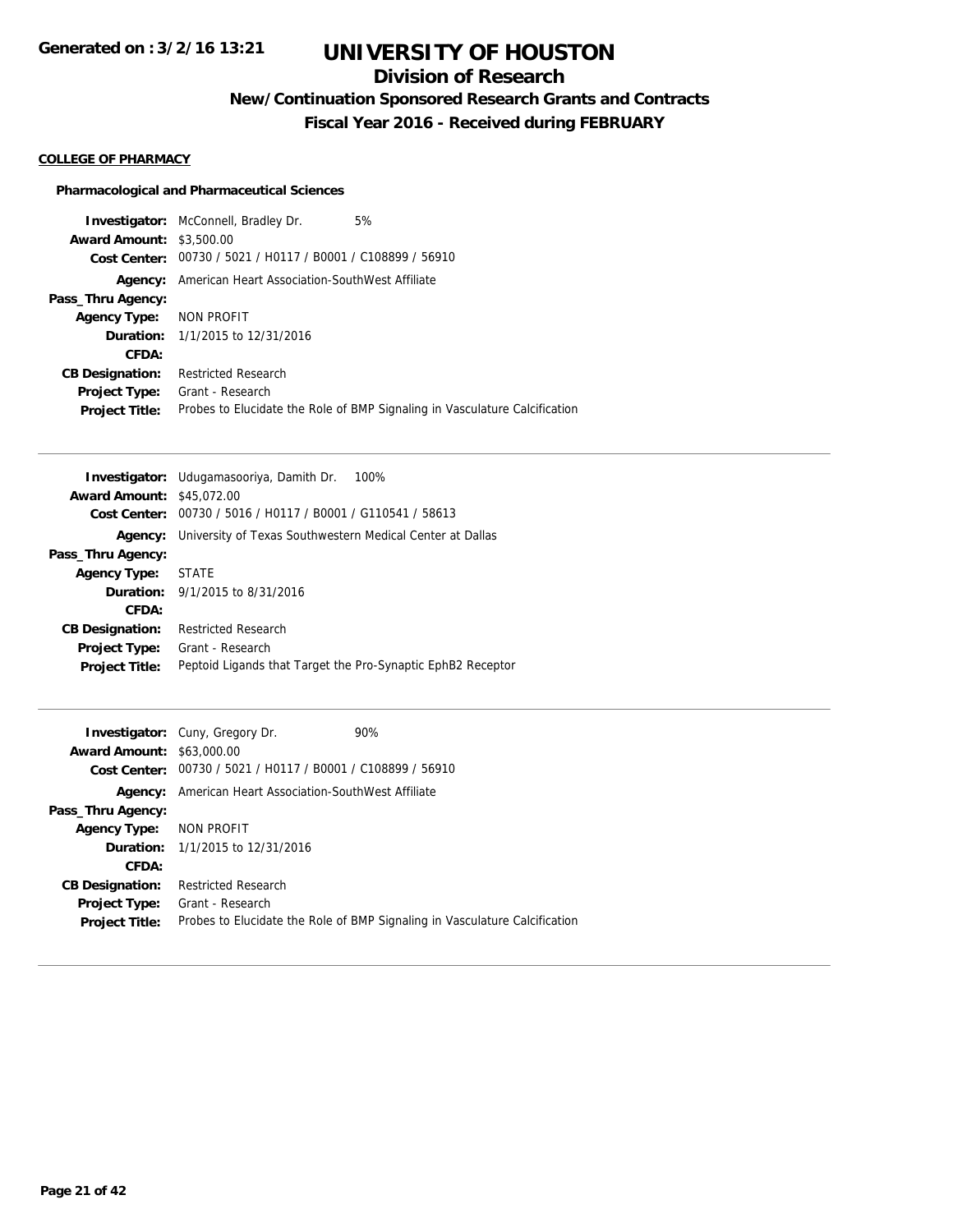## **Division of Research**

**New/Continuation Sponsored Research Grants and Contracts**

**Fiscal Year 2016 - Received during FEBRUARY**

### **CULLEN COLLEGE OF ENGINEERING**

### **Biomedical Engineering**

|                                  | <b>Investigator:</b> Mohan, Chandra Dr.                     | 100% |
|----------------------------------|-------------------------------------------------------------|------|
| <b>Award Amount: \$50,000.00</b> |                                                             |      |
|                                  | Cost Center: 00730 / 5021 / H0071 / B0001 / C107502 / 54358 |      |
|                                  | <b>Agency:</b> Lupus Research Institute                     |      |
| Pass_Thru Agency:                |                                                             |      |
| Agency Type: NON PROFIT          |                                                             |      |
|                                  | <b>Duration:</b> 6/28/2013 to 12/31/2015                    |      |
| CFDA:                            |                                                             |      |
| <b>CB Designation:</b>           | <b>Restricted Research</b>                                  |      |
| Project Type:                    | Grant - Research                                            |      |
| <b>Project Title:</b>            | Novel Insights into Cerebral Lupus                          |      |

| <b>Investigator:</b> Wu, Tianfu Dr. |                                                             | 80% |
|-------------------------------------|-------------------------------------------------------------|-----|
| <b>Award Amount: \$40,000.00</b>    |                                                             |     |
|                                     | Cost Center: 00730 / 5021 / H0071 / B0001 / C110273 / 58832 |     |
|                                     | <b>Agency:</b> Lupus Research Institute                     |     |
| Pass_Thru Agency:                   |                                                             |     |
| Agency Type: NON PROFIT             |                                                             |     |
|                                     | <b>Duration:</b> 1/15/2016 to 1/14/2019                     |     |
| CFDA:                               |                                                             |     |
| <b>CB Designation:</b>              | Restricted Research                                         |     |
| <b>Project Type:</b>                | Grant - Research                                            |     |
| <b>Project Title:</b>               | PLK1, a potential novel therapeutic target of lupus         |     |

| <b>Award Amount: \$10,000.00</b> | <b>Investigator:</b> Mohan, Chandra Dr.<br>Cost Center: 00730 / 5021 / H0071 / B0001 / C110273 / 58832 | 20% |
|----------------------------------|--------------------------------------------------------------------------------------------------------|-----|
|                                  | <b>Agency:</b> Lupus Research Institute                                                                |     |
| Pass_Thru Agency:                |                                                                                                        |     |
| Agency Type: NON PROFIT          |                                                                                                        |     |
|                                  | <b>Duration:</b> 1/15/2016 to 1/14/2019                                                                |     |
| CFDA:                            |                                                                                                        |     |
| <b>CB Designation:</b>           | <b>Restricted Research</b>                                                                             |     |
| <b>Project Type:</b>             | Grant - Research                                                                                       |     |
| <b>Project Title:</b>            | PLK1, a potential novel therapeutic target of lupus                                                    |     |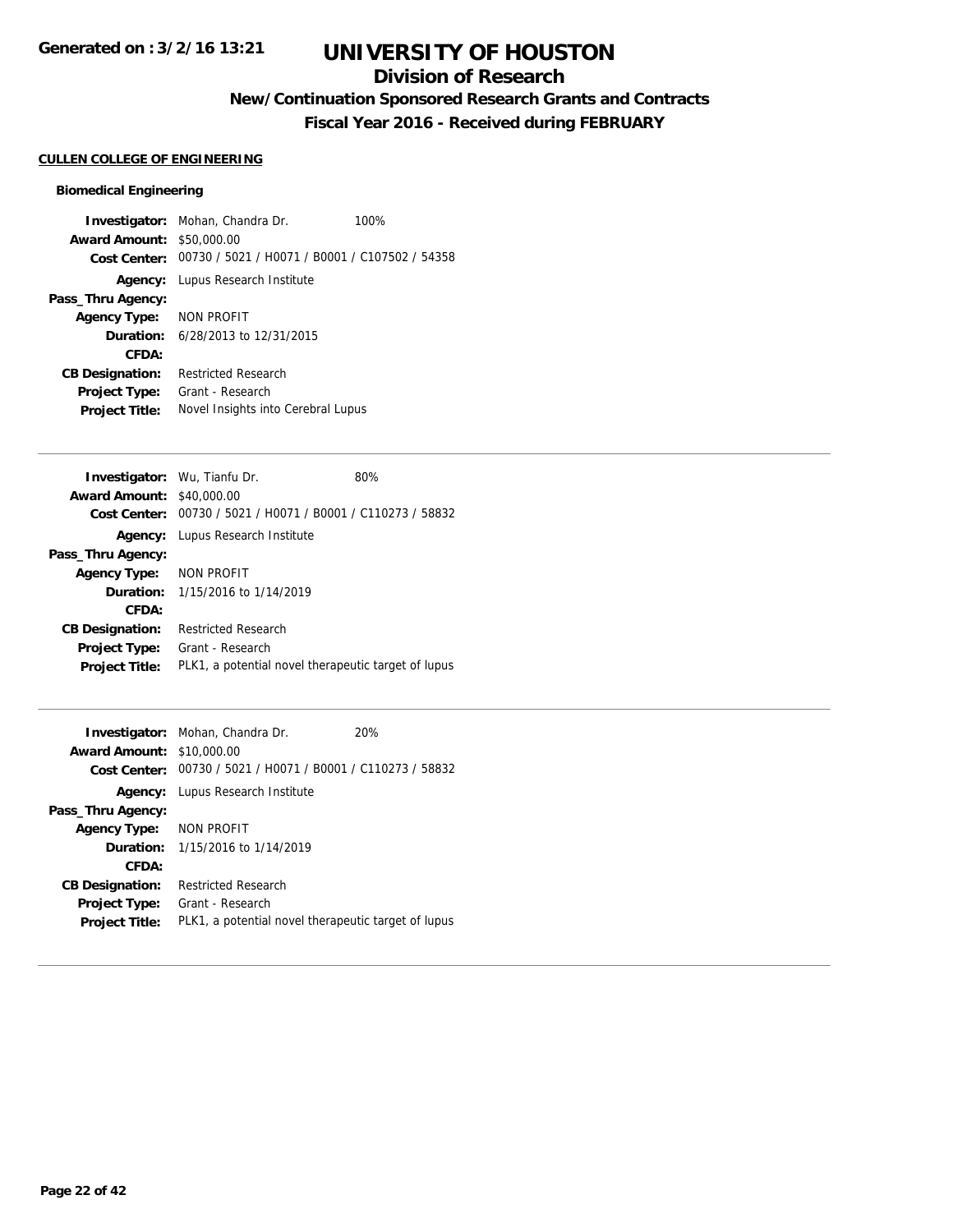## **Division of Research**

**New/Continuation Sponsored Research Grants and Contracts**

**Fiscal Year 2016 - Received during FEBRUARY**

### **CULLEN COLLEGE OF ENGINEERING**

### **Biomedical Engineering**

|                                   | 100%<br><b>Investigator:</b> Mohan, Chandra Dr.                                                            |
|-----------------------------------|------------------------------------------------------------------------------------------------------------|
| <b>Award Amount: \$125,000.00</b> |                                                                                                            |
|                                   | Cost Center: 00730 / 5022 / H0071 / B0001 / C108530 / 55665                                                |
|                                   | <b>Agency:</b> Pharmacyclics, Inc.                                                                         |
| Pass_Thru Agency:                 |                                                                                                            |
| <b>Agency Type:</b>               | PROFIT                                                                                                     |
|                                   | <b>Duration:</b> 6/12/2014 to 6/11/2017                                                                    |
| CFDA:                             |                                                                                                            |
| <b>CB Designation:</b>            | <b>Restricted Research</b>                                                                                 |
| <b>Project Type:</b>              | Grant - Research                                                                                           |
| <b>Project Title:</b>             | Effect of Btk-B in Autoimmune Disease Models of Lupus, Nephritis, Sjogren's Disease and Systemic Sclerosis |

| <b>Investigator: Naash, Muna</b>  |                                                | 100%            |  |
|-----------------------------------|------------------------------------------------|-----------------|--|
| <b>Award Amount: \$212,013.00</b> |                                                |                 |  |
| Cost Center:                      | 00730 / 5013 / H0071 / B0001 / G111443 / 58804 |                 |  |
| Agency:                           | National Eye Institute                         |                 |  |
| Pass_Thru Agency:                 |                                                |                 |  |
| Agency Type: FEDERAL              |                                                |                 |  |
|                                   | <b>Duration:</b> 12/1/2015 to 6/30/2017        |                 |  |
| CFDA:                             | 93.867                                         | Vision Research |  |
| <b>CB Designation:</b>            | <b>Restricted Research</b>                     |                 |  |
| <b>Project Type:</b>              | Grant - Research                               |                 |  |
| <b>Project Title:</b>             | Compacted DNA Nanoparticles for Ocular Therapy |                 |  |

### **Center for Innovative Grouting Materials and Tech**

| <b>Award Amount: \$11,000.00</b> | <b>Investigator:</b> Vipulanandan, Cumaraswamy Di40%<br>Cost Center: 00730 / 5016 / H0069 / B0001 / G110403 / 58683    |
|----------------------------------|------------------------------------------------------------------------------------------------------------------------|
|                                  | <b>Agency:</b> Texas Hazardous Waste Research Center                                                                   |
| Pass_Thru Agency:                |                                                                                                                        |
| <b>Agency Type:</b>              | STATE                                                                                                                  |
|                                  | <b>Duration:</b> 9/1/2015 to 7/15/2017                                                                                 |
| CFDA:                            |                                                                                                                        |
| <b>CB Designation:</b>           | <b>Restricted Research</b>                                                                                             |
| <b>Project Type:</b>             | Grant - Research                                                                                                       |
| <b>Project Title:</b>            | Recycling of Hydraulic Fracturing Wastewater Using Integrated New Microbial Fuel Cell (MFC) Technology and<br>Modelina |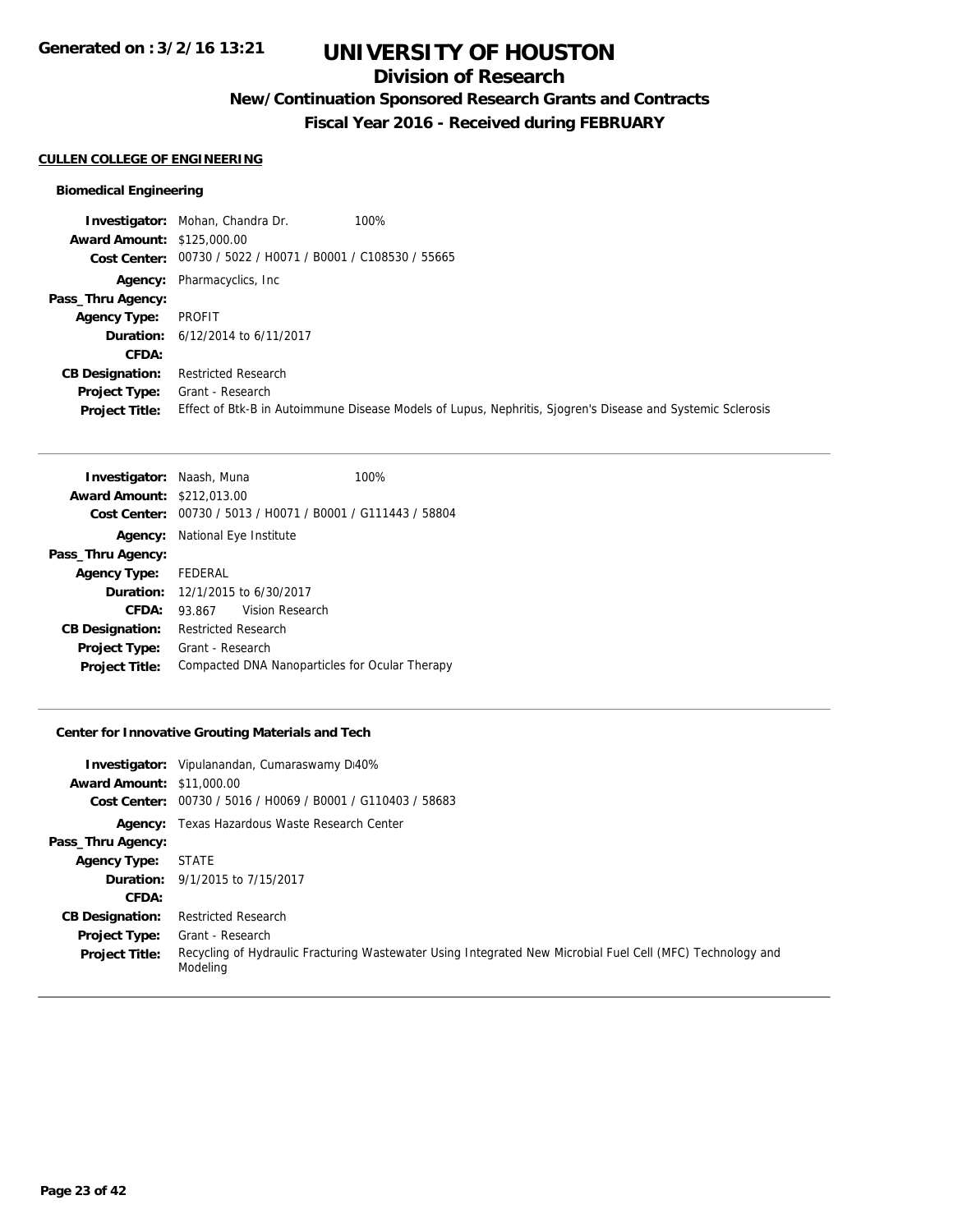## **Division of Research**

**New/Continuation Sponsored Research Grants and Contracts**

**Fiscal Year 2016 - Received during FEBRUARY**

### **CULLEN COLLEGE OF ENGINEERING**

### **Chemical Engineering**

|                                  | Investigator: Kourentzi, Ekaterini Dr.<br>10%                          |                                                   |
|----------------------------------|------------------------------------------------------------------------|---------------------------------------------------|
| <b>Award Amount: \$22,575.00</b> |                                                                        |                                                   |
|                                  | Cost Center: 00730 / 5013 / H0067 / B0001 / G108761 / 56852            |                                                   |
| Agency:                          | National Institute of Allergy and Infectious Diseases                  |                                                   |
| Pass_Thru Agency:                |                                                                        |                                                   |
| <b>Agency Type:</b>              | FEDERAL                                                                |                                                   |
|                                  | <b>Duration:</b> 2/1/2015 to 1/31/2017                                 |                                                   |
| <b>CFDA:</b>                     | 93.855                                                                 | Allergy, Immunology, and Transplantation Research |
| <b>CB Designation:</b>           | <b>Restricted Research</b>                                             |                                                   |
| <b>Project Type:</b>             | Grant - Research                                                       |                                                   |
| <b>Project Title:</b>            | Viral nanoparticles as ultrasensitive reporters in lateral-flow assays |                                                   |

|                                  | <b>Investigator:</b> Rimer, Jeffrey Dr.        | 100% |
|----------------------------------|------------------------------------------------|------|
| <b>Award Amount: \$25,000.00</b> |                                                |      |
| Cost Center:                     | 00730 / 5022 / H0067 / B0001 / C110139 / 58706 |      |
| Agency:                          | Chevron Phillips Chemical Company LP           |      |
| Pass_Thru Agency:                |                                                |      |
| <b>Agency Type:</b>              | <b>PROFIT</b>                                  |      |
|                                  | <b>Duration:</b> 1/1/2016 to 7/1/2016          |      |
| <b>CFDA:</b>                     |                                                |      |
| <b>CB Designation:</b>           | Restricted Research                            |      |
| <b>Project Type:</b>             | Contract - Research                            |      |
| <b>Project Title:</b>            | 2015 Project between UH and CP-Chem            |      |
|                                  |                                                |      |

| <b>Award Amount: \$45,300.00</b> | 50%<br><b>Investigator:</b> Robertson, Megan Dr.                                                             |
|----------------------------------|--------------------------------------------------------------------------------------------------------------|
|                                  | Cost Center: 00730 / 5022 / H0067 / B0001 / C109425 / 56560                                                  |
|                                  | <b>Agency:</b> ExxonMobil Chemical Company                                                                   |
| Pass_Thru Agency:                |                                                                                                              |
| <b>Agency Type:</b>              | PROFIT                                                                                                       |
|                                  | <b>Duration:</b> 12/1/2014 to 11/30/2016                                                                     |
| CFDA:                            |                                                                                                              |
| <b>CB Designation:</b>           | <b>Restricted Research</b>                                                                                   |
| <b>Project Type:</b>             | Contract - Research                                                                                          |
| <b>Project Title:</b>            | Thermodynamic Interactions and Dynamics of Phase Separation in Model Diene - Diene and Diene - Olefin Blends |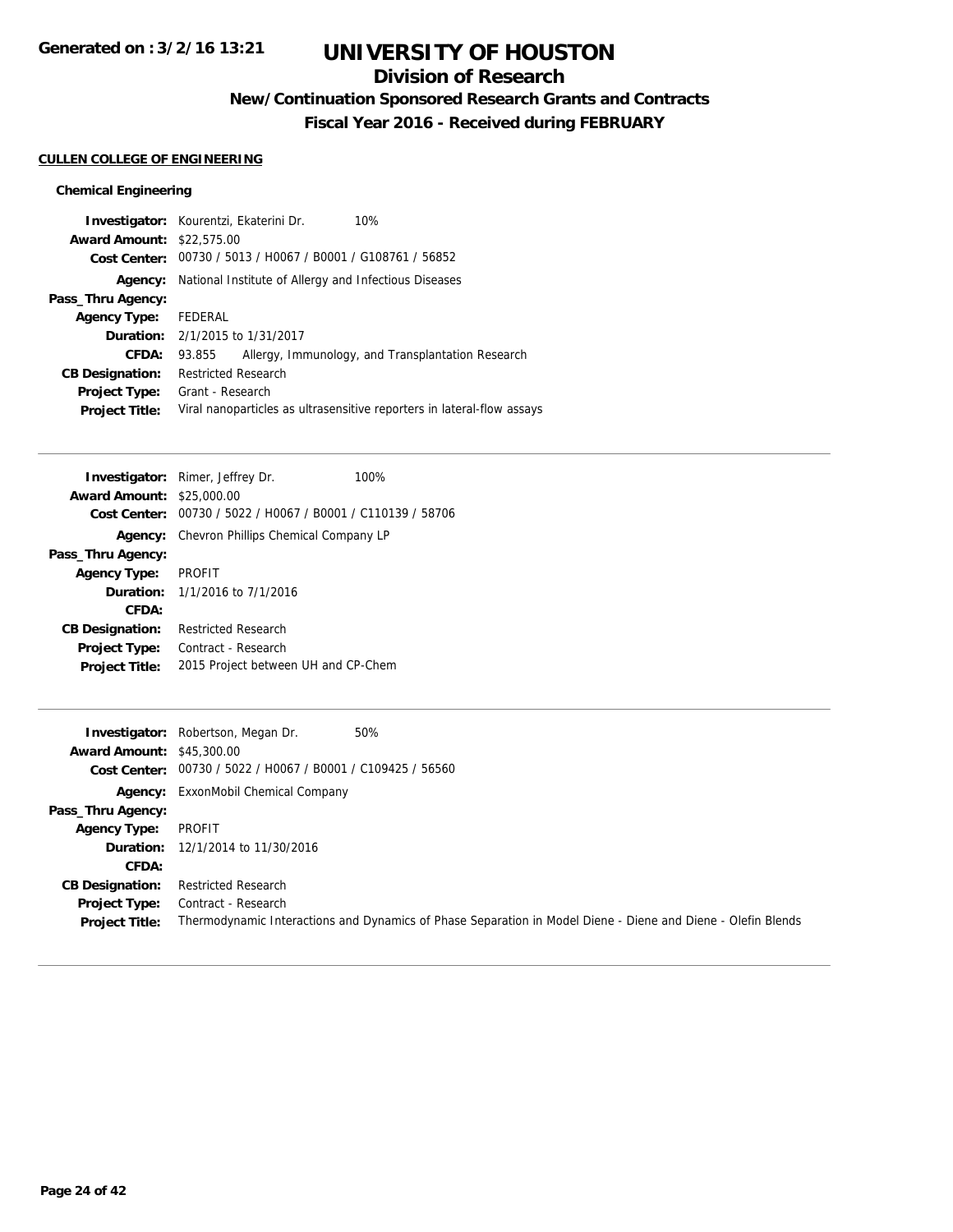## **Division of Research**

**New/Continuation Sponsored Research Grants and Contracts**

**Fiscal Year 2016 - Received during FEBRUARY**

### **CULLEN COLLEGE OF ENGINEERING**

### **Chemical Engineering**

|                                  | <b>Investigator:</b> Krishnamoorti, Ramanan Dr.<br>50%                                                       |
|----------------------------------|--------------------------------------------------------------------------------------------------------------|
| <b>Award Amount: \$45,300.00</b> |                                                                                                              |
|                                  | Cost Center: 00730 / 5022 / H0067 / B0001 / C109425 / 56560                                                  |
|                                  | <b>Agency:</b> ExxonMobil Chemical Company                                                                   |
| Pass_Thru Agency:                |                                                                                                              |
| <b>Agency Type:</b>              | PROFIT                                                                                                       |
|                                  | <b>Duration:</b> 12/1/2014 to 11/30/2016                                                                     |
| <b>CFDA:</b>                     |                                                                                                              |
| <b>CB Designation:</b>           | <b>Restricted Research</b>                                                                                   |
| <b>Project Type:</b>             | Contract - Research                                                                                          |
| <b>Project Title:</b>            | Thermodynamic Interactions and Dynamics of Phase Separation in Model Diene - Diene and Diene - Olefin Blends |

| <b>Investigator:</b> Willson, Richard Dr.       | 100%                                                            |  |
|-------------------------------------------------|-----------------------------------------------------------------|--|
| <b>Award Amount: \$10,088,00</b>                |                                                                 |  |
| 00730 / 5043 / H0067 / B0001 / C109255 / 58681  |                                                                 |  |
| Johns Hopkins University                        |                                                                 |  |
| Pass_Thru Agency: National Institutes of Health |                                                                 |  |
| FEDERAL                                         |                                                                 |  |
| <b>Duration:</b> 10/21/2015 to 4/30/2016        |                                                                 |  |
| Biomedical Imaging Research<br>93.286           |                                                                 |  |
| <b>Restricted Research</b>                      |                                                                 |  |
| Contract - Research                             |                                                                 |  |
|                                                 | A smartphone-based point-of-care test for Chlamydia trachomatis |  |
|                                                 |                                                                 |  |

| <b>Investigator:</b> Conrad, Jacinta Dr. |                            |                                                             | 20%                                                                    |
|------------------------------------------|----------------------------|-------------------------------------------------------------|------------------------------------------------------------------------|
| <b>Award Amount: \$45,150.00</b>         |                            |                                                             |                                                                        |
|                                          |                            | Cost Center: 00730 / 5013 / H0067 / B0001 / G108761 / 56852 |                                                                        |
| Agency:                                  |                            |                                                             | National Institute of Allergy and Infectious Diseases                  |
| Pass_Thru Agency:                        |                            |                                                             |                                                                        |
| <b>Agency Type:</b>                      | FEDERAL                    |                                                             |                                                                        |
| <b>Duration:</b> 2/1/2015 to 1/31/2017   |                            |                                                             |                                                                        |
| CFDA:                                    | 93.855                     |                                                             | Allergy, Immunology, and Transplantation Research                      |
| <b>CB Designation:</b>                   | <b>Restricted Research</b> |                                                             |                                                                        |
| <b>Project Type:</b>                     | Grant - Research           |                                                             |                                                                        |
| <b>Project Title:</b>                    |                            |                                                             | Viral nanoparticles as ultrasensitive reporters in lateral-flow assays |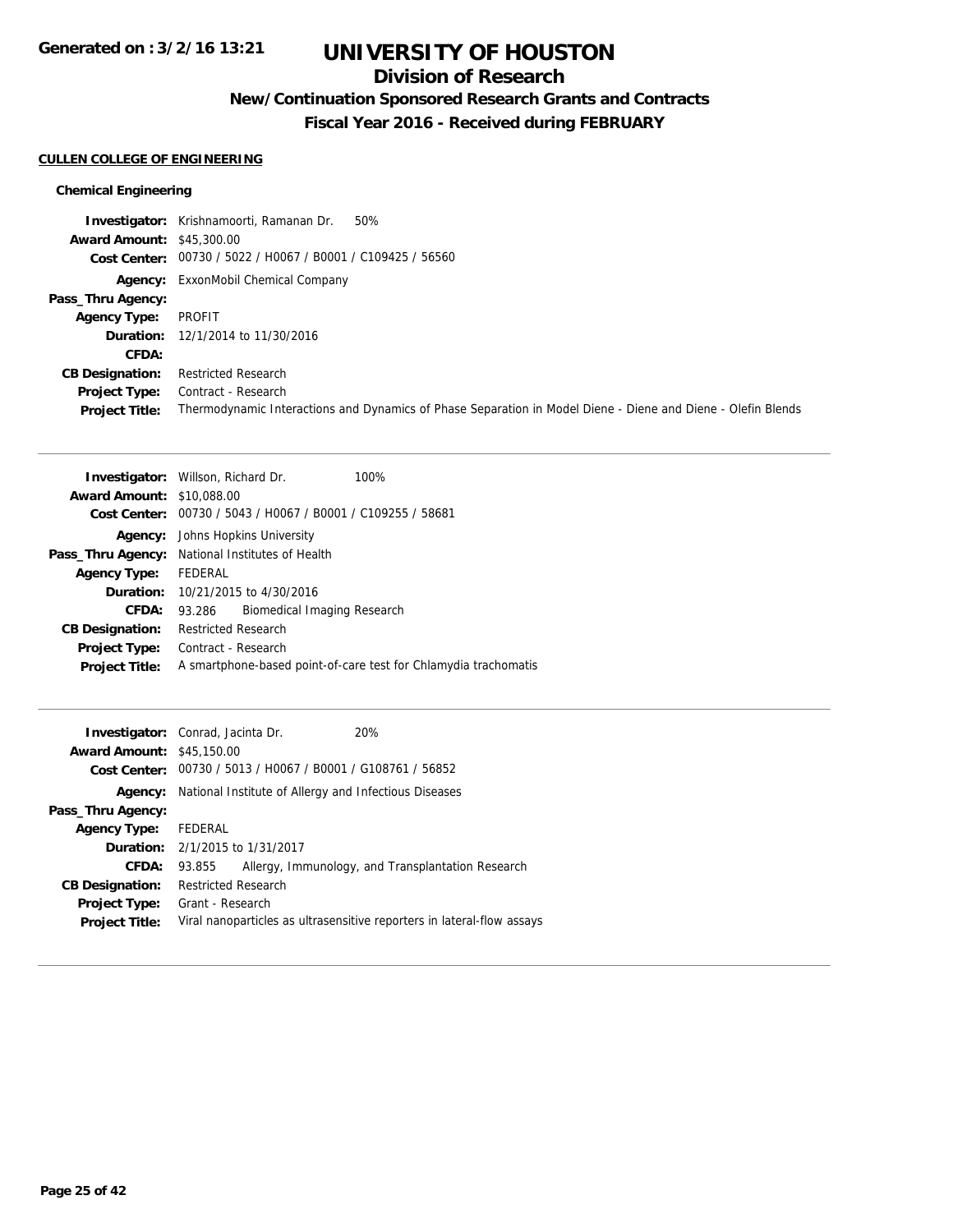## **Division of Research**

**New/Continuation Sponsored Research Grants and Contracts**

**Fiscal Year 2016 - Received during FEBRUARY**

### **CULLEN COLLEGE OF ENGINEERING**

### **Chemical Engineering**

| <b>Investigator:</b> Willson, Richard Dr. |                            |                                                             | 60%                                                                    |
|-------------------------------------------|----------------------------|-------------------------------------------------------------|------------------------------------------------------------------------|
| <b>Award Amount: \$135,450.00</b>         |                            |                                                             |                                                                        |
|                                           |                            | Cost Center: 00730 / 5013 / H0067 / B0001 / G108761 / 56852 |                                                                        |
|                                           |                            |                                                             | <b>Agency:</b> National Institute of Allergy and Infectious Diseases   |
| Pass_Thru Agency:                         |                            |                                                             |                                                                        |
| <b>Agency Type:</b>                       | FEDERAL                    |                                                             |                                                                        |
|                                           |                            | <b>Duration:</b> 2/1/2015 to 1/31/2017                      |                                                                        |
| CFDA:                                     | 93.855                     |                                                             | Allergy, Immunology, and Transplantation Research                      |
| <b>CB Designation:</b>                    | <b>Restricted Research</b> |                                                             |                                                                        |
| <b>Project Type:</b>                      | Grant - Research           |                                                             |                                                                        |
| <b>Project Title:</b>                     |                            |                                                             | Viral nanoparticles as ultrasensitive reporters in lateral-flow assays |
|                                           |                            |                                                             |                                                                        |

| <b>Award Amount: \$8,250.00</b> | 30%<br><b>Investigator:</b> Nakshatrala, Kalyana Dr.<br>Cost Center: 00730 / 5016 / H0069 / B0001 / G110403 / 58683    |
|---------------------------------|------------------------------------------------------------------------------------------------------------------------|
|                                 | <b>Agency:</b> Texas Hazardous Waste Research Center                                                                   |
| Pass_Thru Agency:               |                                                                                                                        |
| <b>Agency Type:</b>             | STATE                                                                                                                  |
|                                 | <b>Duration:</b> 9/1/2015 to 7/15/2017                                                                                 |
| CFDA:                           |                                                                                                                        |
| <b>CB Designation:</b>          | <b>Restricted Research</b>                                                                                             |
| <b>Project Type:</b>            | Grant - Research                                                                                                       |
| <b>Project Title:</b>           | Recycling of Hydraulic Fracturing Wastewater Using Integrated New Microbial Fuel Cell (MFC) Technology and<br>Modeling |

| <b>Investigator:</b> Hu, Yandi Dr.<br><b>Award Amount: \$27,500.00</b> | 100%                                                                                                           |  |
|------------------------------------------------------------------------|----------------------------------------------------------------------------------------------------------------|--|
|                                                                        | Cost Center: 00730 / 5016 / H0068 / B0001 / G110264 / 58685                                                    |  |
|                                                                        | <b>Agency:</b> Lamar University (THWRC)                                                                        |  |
| Pass_Thru Agency:                                                      |                                                                                                                |  |
| <b>Agency Type:</b>                                                    | <b>STATE</b>                                                                                                   |  |
|                                                                        | <b>Duration:</b> 9/1/2015 to 7/15/2017                                                                         |  |
| CFDA:                                                                  |                                                                                                                |  |
| <b>CB Designation:</b>                                                 | Restricted Research                                                                                            |  |
| <b>Project Type:</b><br><b>Project Title:</b>                          | Grant - Research<br>Understanding and controlling radioactive (Ba, Ra)SO4 precipitation on oil-field equipment |  |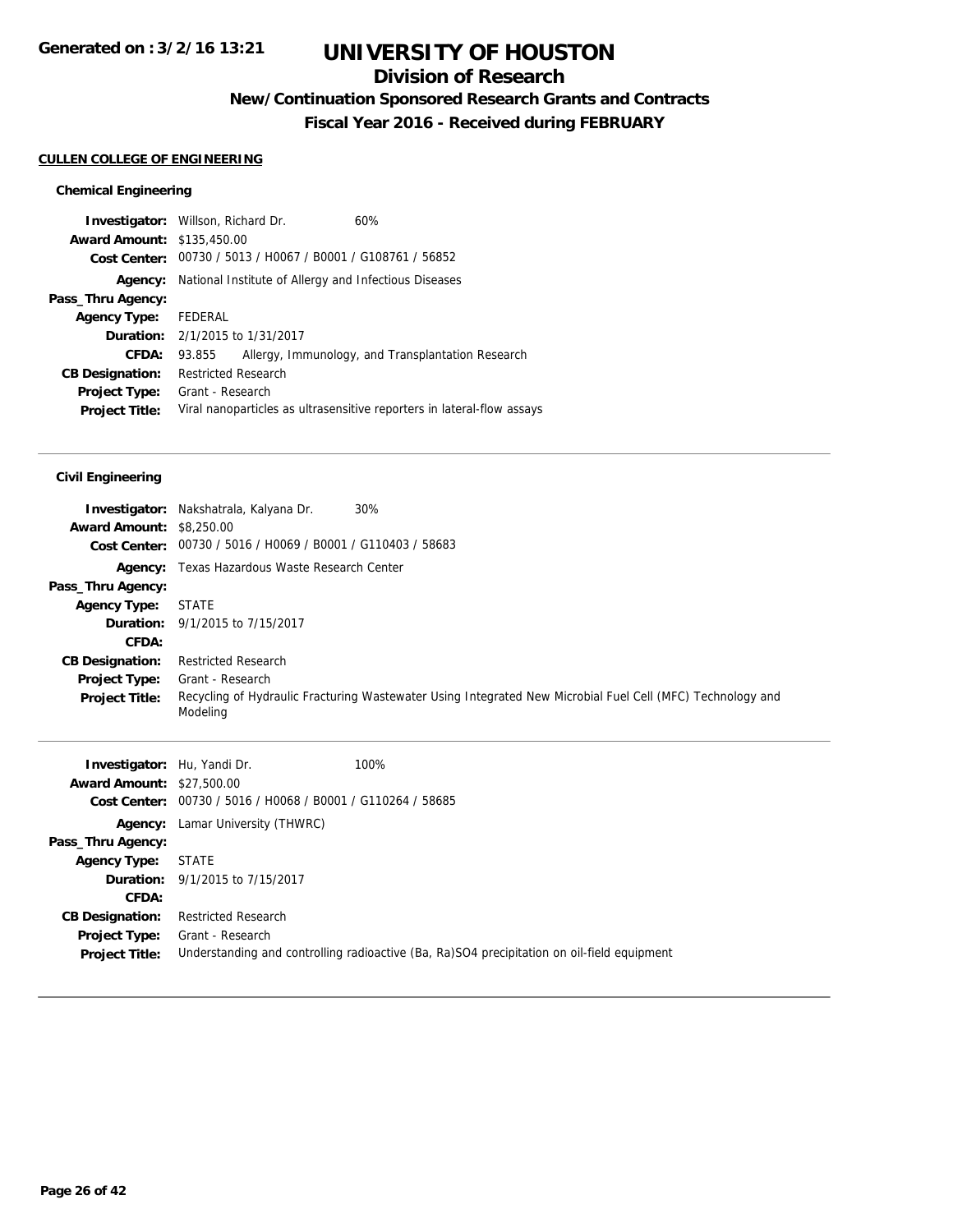## **Division of Research**

## **New/Continuation Sponsored Research Grants and Contracts**

**Fiscal Year 2016 - Received during FEBRUARY**

### **CULLEN COLLEGE OF ENGINEERING**

|                                  | 100%<br><b>Investigator:</b> Rodrigues, Debora Dr.          |                                                                                                            |
|----------------------------------|-------------------------------------------------------------|------------------------------------------------------------------------------------------------------------|
| <b>Award Amount: \$31,000.00</b> |                                                             |                                                                                                            |
|                                  | Cost Center: 00730 / 5016 / H0068 / B0001 / G110263 / 58686 |                                                                                                            |
|                                  | <b>Agency:</b> Lamar University (THWRC)                     |                                                                                                            |
| Pass_Thru Agency:                |                                                             |                                                                                                            |
| <b>Agency Type:</b>              | STATE                                                       |                                                                                                            |
|                                  | <b>Duration:</b> 9/1/2015 to 7/15/2017                      |                                                                                                            |
| CFDA:                            |                                                             |                                                                                                            |
| <b>CB Designation:</b>           | <b>Restricted Research</b>                                  |                                                                                                            |
| <b>Project Type:</b>             | Grant - Research                                            |                                                                                                            |
| <b>Project Title:</b>            |                                                             | Multifunctional graphene-oxide nanocomposite beads for removal of water contaminants in packed bed columns |

|                                  | <b>Investigator:</b> Rixey, William G. Dr.     | 100%                                                                                    |
|----------------------------------|------------------------------------------------|-----------------------------------------------------------------------------------------|
| <b>Award Amount: \$20,000.00</b> |                                                |                                                                                         |
| Cost Center:                     | 00730 / 5016 / H0068 / B0001 / G110261 / 58682 |                                                                                         |
|                                  | <b>Agency:</b> Lamar University (THWRC)        |                                                                                         |
| Pass_Thru Agency:                |                                                |                                                                                         |
| <b>Agency Type:</b>              | <b>STATE</b>                                   |                                                                                         |
|                                  | <b>Duration:</b> 9/1/2015 to 7/15/2017         |                                                                                         |
| CFDA:                            |                                                |                                                                                         |
| <b>CB Designation:</b>           | Restricted Research                            |                                                                                         |
| <b>Project Type:</b>             | Grant - Research                               |                                                                                         |
| <b>Project Title:</b>            |                                                | Long-term Groundwater Impacts of Unsaturated Zone Releases of Fuels Containing Alcohols |

| <b>Award Amount: \$60,000.00</b> | <b>Investigator:</b> Rixey, William G. Dr.                  | 100%                                                                                |
|----------------------------------|-------------------------------------------------------------|-------------------------------------------------------------------------------------|
|                                  |                                                             |                                                                                     |
|                                  | Cost Center: 00730 / 5021 / H0068 / B0001 / G111227 / 58678 |                                                                                     |
|                                  | <b>Agency:</b> American Petroleum Institute                 |                                                                                     |
| Pass_Thru Agency:                |                                                             |                                                                                     |
| Agency Type: NON PROFIT          |                                                             |                                                                                     |
|                                  | <b>Duration:</b> 1/19/2016 to 12/31/2016                    |                                                                                     |
| CFDA:                            |                                                             |                                                                                     |
| <b>CB Designation:</b>           | <b>Restricted Research</b>                                  |                                                                                     |
| <b>Project Type:</b>             | Grant - Research                                            |                                                                                     |
| <b>Project Title:</b>            |                                                             | Pilot-scale Aquifer Releases to Investigate Pore Water Impacts of Alternative Fuels |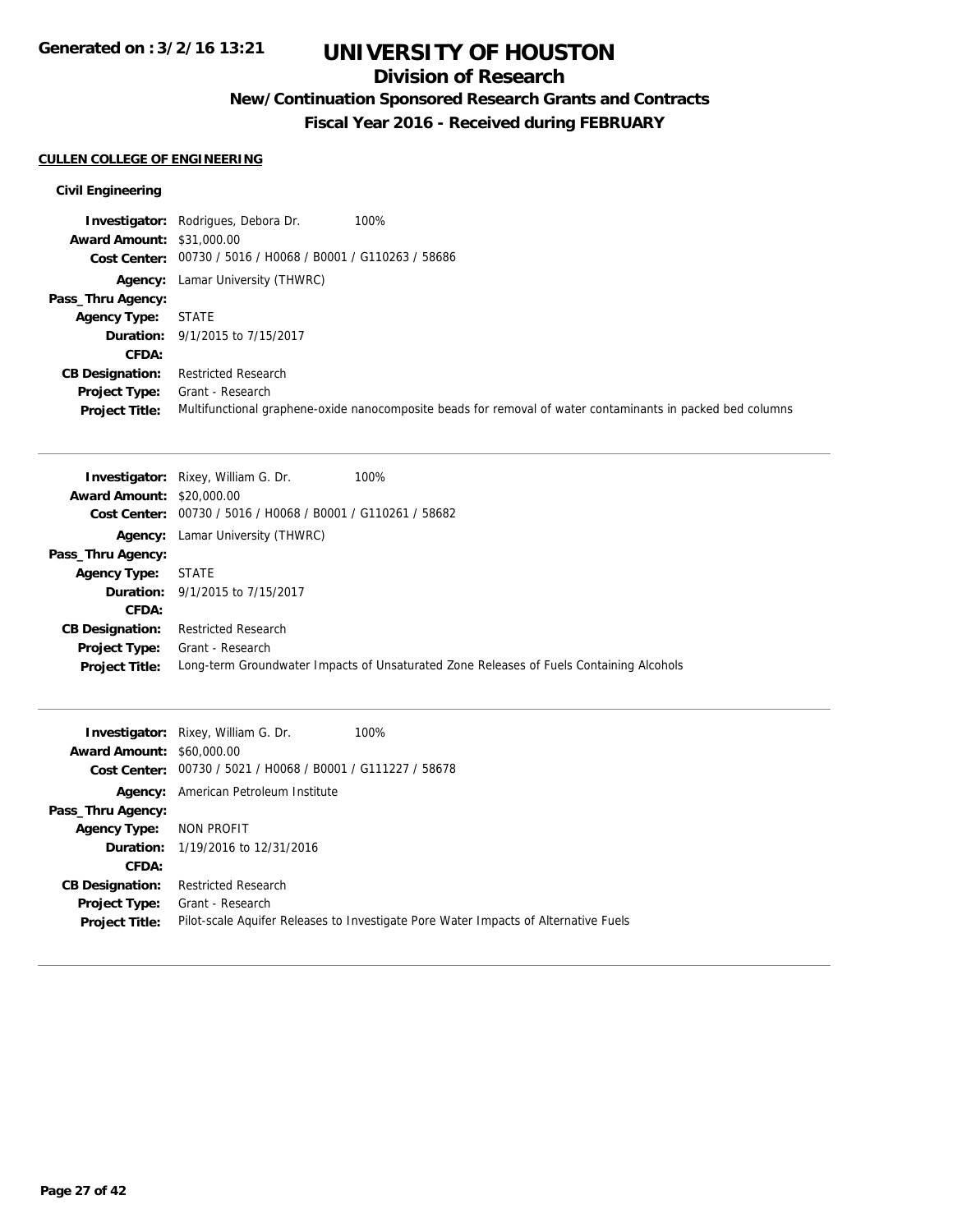## **Division of Research**

## **New/Continuation Sponsored Research Grants and Contracts**

**Fiscal Year 2016 - Received during FEBRUARY**

### **CULLEN COLLEGE OF ENGINEERING**

|                                  | <b>Investigator:</b> Rodrigues, Debora Dr.<br>100%                                     |
|----------------------------------|----------------------------------------------------------------------------------------|
| <b>Award Amount: \$82,865,00</b> |                                                                                        |
|                                  | Cost Center: 00730 / 5013 / H0068 / B0001 / G104093 / 50203                            |
|                                  | <b>Agency:</b> National Science Foundation                                             |
| Pass_Thru Agency:                |                                                                                        |
| <b>Agency Type:</b>              | FEDERAL                                                                                |
|                                  | <b>Duration:</b> 1/15/2012 to 12/31/2016                                               |
| <b>CFDA:</b>                     | Engineering Grants<br>47.041                                                           |
| <b>CB Designation:</b>           | <b>Restricted Research</b>                                                             |
| <b>Project Type:</b>             | Grant - Research                                                                       |
| <b>Project Title:</b>            | CAREER: Toxicology of graphene-based nanomaterials: A molecular biotechnology approach |

| <b>Investigator:</b> Hu, Yandi Dr.                 |                            | 100%                                                                      |
|----------------------------------------------------|----------------------------|---------------------------------------------------------------------------|
| <b>Award Amount: \$78,710.00</b>                   |                            |                                                                           |
| Cost Center:                                       |                            | 00730 / 5043 / H0068 / B0001 / G109613 / 57158                            |
|                                                    |                            | <b>Agency:</b> University of California - Lawrence Berkeley Laboratory    |
| <b>Pass_Thru Agency:</b> U.S. Department of Energy |                            |                                                                           |
| <b>Agency Type:</b>                                | FEDERAL                    |                                                                           |
|                                                    |                            | <b>Duration:</b> 3/19/2015 to 2/28/2017                                   |
| <b>CFDA:</b>                                       | 81.000                     | Department of Energy                                                      |
| <b>CB Designation:</b>                             | <b>Restricted Research</b> |                                                                           |
| <b>Project Type:</b>                               | Contract - Research        |                                                                           |
| <b>Project Title:</b>                              |                            | Investigating Calcium Carbonate Growth at Close to Equilibrium Conditions |
|                                                    |                            |                                                                           |

| <b>Award Amount: \$17,267.20</b> | <b>Investigator:</b> Dawood, Mina Dr.                       | 40%                                                              |
|----------------------------------|-------------------------------------------------------------|------------------------------------------------------------------|
|                                  | Cost Center: 00730 / 5016 / H0068 / B0001 / G111006 / 58698 |                                                                  |
| Agency:                          | Texas Department of Transportation                          |                                                                  |
| Pass_Thru Agency:                |                                                             |                                                                  |
| <b>Agency Type: STATE</b>        |                                                             |                                                                  |
|                                  | <b>Duration:</b> 1/1/2016 to 8/31/2016                      |                                                                  |
| CFDA:                            |                                                             |                                                                  |
| <b>CB Designation:</b>           | <b>Restricted Research</b>                                  |                                                                  |
| Project Type:                    | Grant - Research                                            |                                                                  |
| <b>Project Title:</b>            |                                                             | Synthesis of Concrete Bridge Piles Prestressed with CFRP Systems |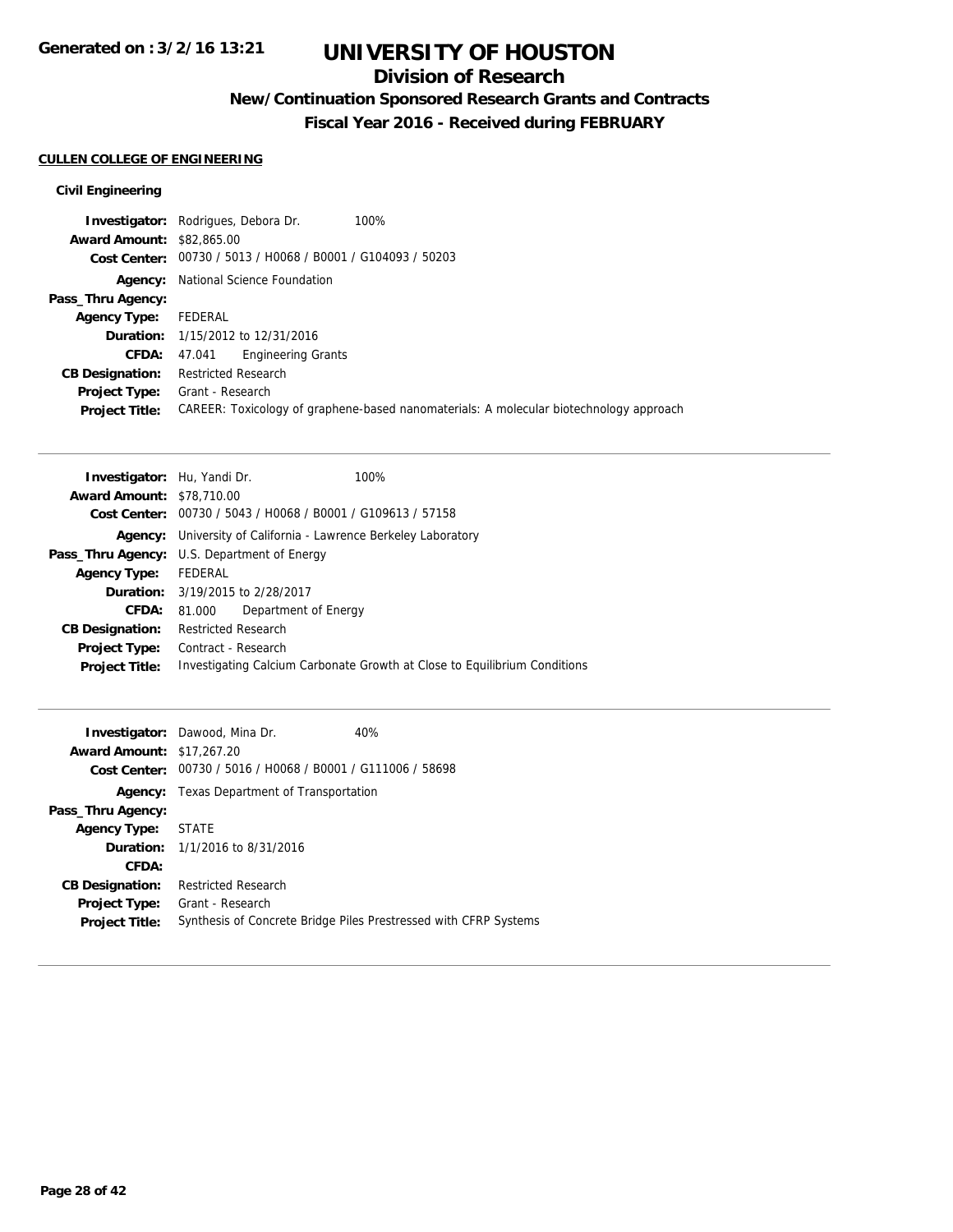## **Division of Research**

**New/Continuation Sponsored Research Grants and Contracts**

**Fiscal Year 2016 - Received during FEBRUARY**

### **CULLEN COLLEGE OF ENGINEERING**

| <b>Award Amount: \$25,900.80</b> | <b>Investigator:</b> Belarbi, Abdeldjelil Dr.<br>Cost Center: 00730 / 5016 / H0068 / B0001 / G111006 / 58698 | 60%                                                              |
|----------------------------------|--------------------------------------------------------------------------------------------------------------|------------------------------------------------------------------|
|                                  | <b>Agency:</b> Texas Department of Transportation                                                            |                                                                  |
| Pass_Thru Agency:                |                                                                                                              |                                                                  |
| Agency Type: STATE               |                                                                                                              |                                                                  |
|                                  | <b>Duration:</b> 1/1/2016 to 8/31/2016                                                                       |                                                                  |
| CFDA:                            |                                                                                                              |                                                                  |
| <b>CB Designation:</b>           | <b>Restricted Research</b>                                                                                   |                                                                  |
| Project Type:                    | Grant - Research                                                                                             |                                                                  |
| <b>Project Title:</b>            |                                                                                                              | Synthesis of Concrete Bridge Piles Prestressed with CFRP Systems |

|                                   | <b>Investigator:</b> Mo, Yi-Lung Dr.              | 50%                                                       |
|-----------------------------------|---------------------------------------------------|-----------------------------------------------------------|
| <b>Award Amount: \$101,916.00</b> |                                                   |                                                           |
| Cost Center:                      | 00730 / 5016 / H0068 / B0001 / G110946 / 58696    |                                                           |
|                                   | <b>Agency:</b> Texas Department of Transportation |                                                           |
| Pass_Thru Agency:                 |                                                   |                                                           |
| <b>Agency Type:</b>               | STATE                                             |                                                           |
|                                   | <b>Duration:</b> $1/1/2016$ to $8/31/2016$        |                                                           |
| CFDA:                             |                                                   |                                                           |
| <b>CB Designation:</b>            | <b>Restricted Research</b>                        |                                                           |
| <b>Project Type:</b>              | Grant - Research                                  |                                                           |
| <b>Project Title:</b>             |                                                   | PERFORMANCE OF SKEW REINFORCING IN INVERTED-T BRIDGE CAPS |
|                                   |                                                   |                                                           |

|                                   | <b>Investigator:</b> Hsu, Thomas T. C. Dr.                  | 50%                                                       |
|-----------------------------------|-------------------------------------------------------------|-----------------------------------------------------------|
| <b>Award Amount: \$101,916.00</b> |                                                             |                                                           |
|                                   | Cost Center: 00730 / 5016 / H0068 / B0001 / G110946 / 58696 |                                                           |
| Agency:                           | Texas Department of Transportation                          |                                                           |
| Pass_Thru Agency:                 |                                                             |                                                           |
| <b>Agency Type: STATE</b>         |                                                             |                                                           |
|                                   | <b>Duration:</b> $1/1/2016$ to $8/31/2016$                  |                                                           |
| CFDA:                             |                                                             |                                                           |
| <b>CB Designation:</b>            | <b>Restricted Research</b>                                  |                                                           |
| <b>Project Type:</b>              | Grant - Research                                            |                                                           |
| <b>Project Title:</b>             |                                                             | PERFORMANCE OF SKEW REINFORCING IN INVERTED-T BRIDGE CAPS |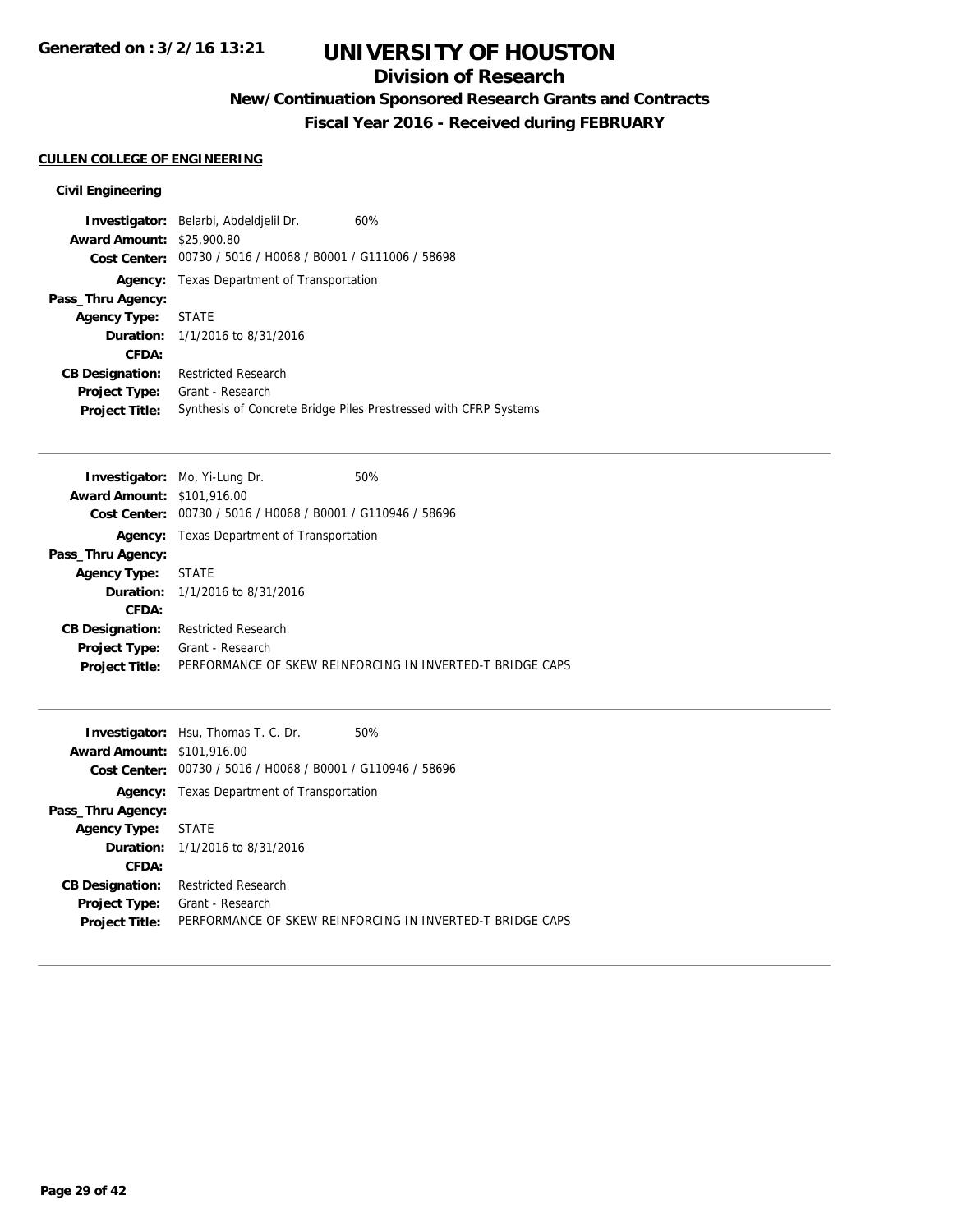## **Division of Research**

## **New/Continuation Sponsored Research Grants and Contracts**

**Fiscal Year 2016 - Received during FEBRUARY**

### **CULLEN COLLEGE OF ENGINEERING**

|                                   | 50%<br><b>Investigator:</b> Hsu, Thomas T. C. Dr.               |
|-----------------------------------|-----------------------------------------------------------------|
| <b>Award Amount: \$100,816,00</b> |                                                                 |
|                                   | Cost Center: 00730 / 5016 / H0068 / B0001 / G110945 / 58700     |
|                                   | <b>Agency:</b> Texas Department of Transportation               |
| Pass_Thru Agency:                 |                                                                 |
| <b>Agency Type: STATE</b>         |                                                                 |
|                                   | <b>Duration:</b> 1/26/2016 to 8/31/2016                         |
| CFDA:                             |                                                                 |
| <b>CB Designation:</b>            | <b>Restricted Research</b>                                      |
| <b>Project Type:</b>              | Grant - Research                                                |
| <b>Project Title:</b>             | NON-CONTACT SPLICES AT DRILLED SHAFT TO BRIDGE COLUMN INTERFACE |

| <b>Investigator:</b> Mo, Yi-Lung Dr.           | 50%                                                             |
|------------------------------------------------|-----------------------------------------------------------------|
| <b>Award Amount: \$100,816,00</b>              |                                                                 |
| 00730 / 5016 / H0068 / B0001 / G110945 / 58700 |                                                                 |
| Texas Department of Transportation             |                                                                 |
|                                                |                                                                 |
| STATE                                          |                                                                 |
| <b>Duration:</b> 1/26/2016 to 8/31/2016        |                                                                 |
|                                                |                                                                 |
| <b>Restricted Research</b>                     |                                                                 |
| Grant - Research                               |                                                                 |
|                                                | NON-CONTACT SPLICES AT DRILLED SHAFT TO BRIDGE COLUMN INTERFACE |
|                                                |                                                                 |

| <b>Investigator:</b> Li, Mo Dr.<br><b>Award Amount: \$13,736.40</b> | Cost Center: 00730 / 5022 / H0073 / B0001 / C110868 / 58794 | 30%                                                                                                   |
|---------------------------------------------------------------------|-------------------------------------------------------------|-------------------------------------------------------------------------------------------------------|
| Agency: Cameron                                                     |                                                             |                                                                                                       |
| Pass_Thru Agency:                                                   |                                                             |                                                                                                       |
| <b>Agency Type:</b>                                                 | PROFIT                                                      |                                                                                                       |
|                                                                     | <b>Duration:</b> 9/1/2015 to 8/31/2016                      |                                                                                                       |
| <b>CFDA:</b>                                                        |                                                             |                                                                                                       |
| <b>CB Designation:</b>                                              | Restricted Research                                         |                                                                                                       |
| <b>Project Type:</b>                                                | Contract - Research                                         |                                                                                                       |
| <b>Project Title:</b>                                               |                                                             | Calibrate Piezoceramic Based Approach for Bolt Pre-load Monitoring Using Smart Bolt with Embedded FoS |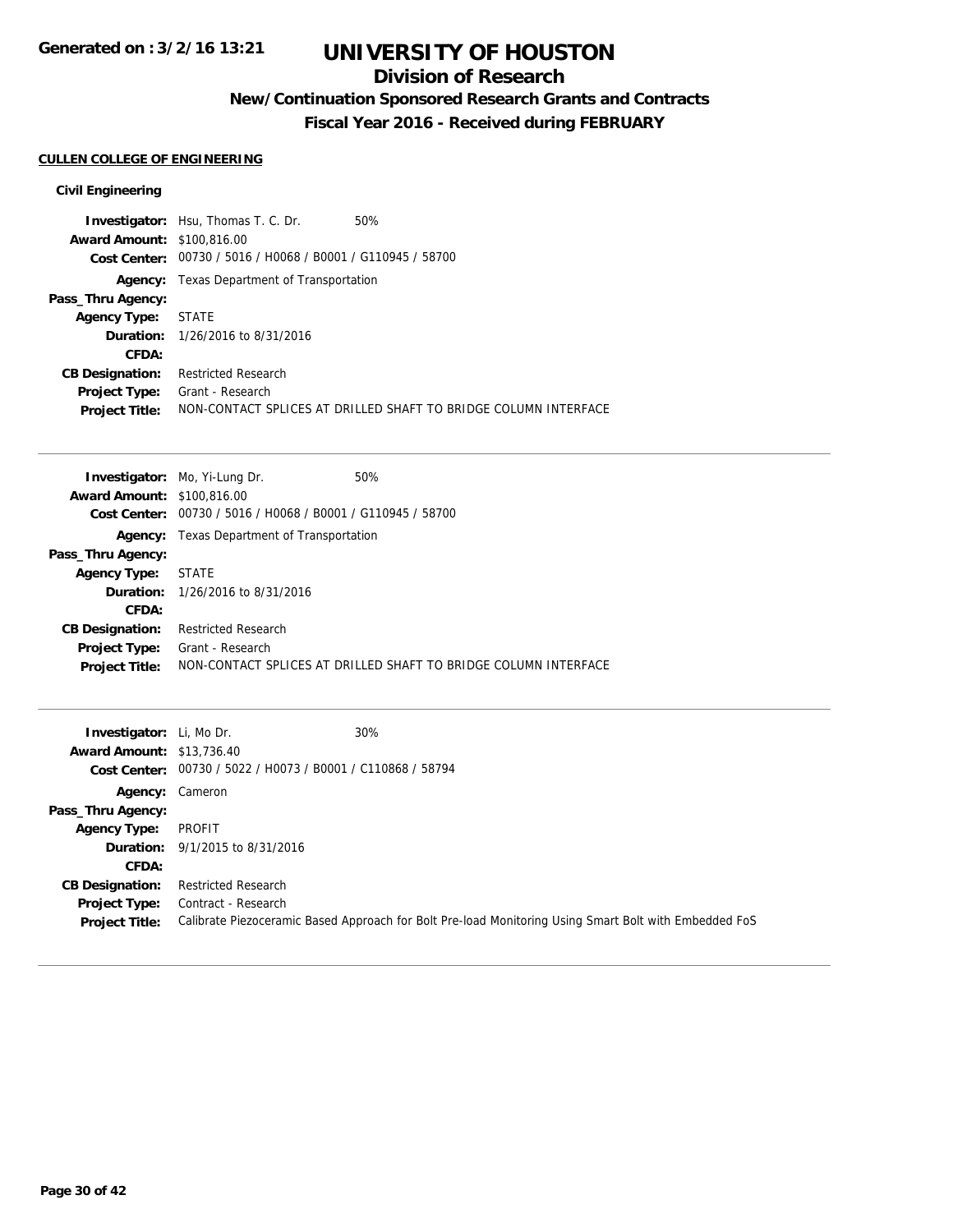## **Division of Research**

**New/Continuation Sponsored Research Grants and Contracts**

**Fiscal Year 2016 - Received during FEBRUARY**

### **CULLEN COLLEGE OF ENGINEERING**

### **Civil Engineering**

|                                 | <b>Investigator:</b> Vipulanandan, Cumaraswamy Di10%                                                                   |
|---------------------------------|------------------------------------------------------------------------------------------------------------------------|
| <b>Award Amount: \$2,750.00</b> |                                                                                                                        |
|                                 | Cost Center: 00730 / 5016 / H0069 / B0001 / G110403 / 58683                                                            |
|                                 | <b>Agency:</b> Texas Hazardous Waste Research Center                                                                   |
| Pass_Thru Agency:               |                                                                                                                        |
| <b>Agency Type:</b>             | <b>STATE</b>                                                                                                           |
|                                 | <b>Duration:</b> 9/1/2015 to 7/15/2017                                                                                 |
| <b>CFDA:</b>                    |                                                                                                                        |
| <b>CB Designation:</b>          | <b>Restricted Research</b>                                                                                             |
| <b>Project Type:</b>            | Grant - Research                                                                                                       |
| <b>Project Title:</b>           | Recycling of Hydraulic Fracturing Wastewater Using Integrated New Microbial Fuel Cell (MFC) Technology and<br>Modeling |

#### **Electrical & Computer Engineering**

| <b>Investigator:</b> Chen, Ji Dr.<br><b>Award Amount: \$80,000.00</b> | Cost Center: 00730 / 5021 / H0070 / B0001 / C111419 / 58812 | 100% |
|-----------------------------------------------------------------------|-------------------------------------------------------------|------|
|                                                                       | <b>Agency:</b> St. Jude Medical                             |      |
| Pass_Thru Agency:                                                     |                                                             |      |
| Agency Type: NON PROFIT                                               |                                                             |      |
|                                                                       | <b>Duration:</b> $1/1/2016$ to $12/31/2018$                 |      |
| CFDA:                                                                 |                                                             |      |
| <b>CB Designation:</b>                                                | Restricted Research                                         |      |
|                                                                       | <b>Project Type:</b> Grant - Research                       |      |
| <b>Project Title:</b>                                                 | Pathway study                                               |      |

| <b>Award Amount: \$140,000.00</b><br>Cost Center: | <b>Investigator:</b> Chen, Yuhua Dr.<br>00730 / 5022 / H0070 / B0001 / C107488 / 54232 | 100%                                                       |
|---------------------------------------------------|----------------------------------------------------------------------------------------|------------------------------------------------------------|
|                                                   | <b>Agency:</b> Halliburton Company                                                     |                                                            |
| Pass_Thru Agency:                                 |                                                                                        |                                                            |
| <b>Agency Type:</b>                               | PROFIT                                                                                 |                                                            |
|                                                   | <b>Duration:</b> 8/1/2013 to 7/31/2016                                                 |                                                            |
| CFDA:                                             |                                                                                        |                                                            |
| <b>CB Designation:</b>                            | <b>Restricted Research</b>                                                             |                                                            |
| <b>Project Type:</b>                              | Grant - Research                                                                       |                                                            |
| <b>Project Title:</b>                             |                                                                                        | High Speed Ethernet Communications with Low End Processors |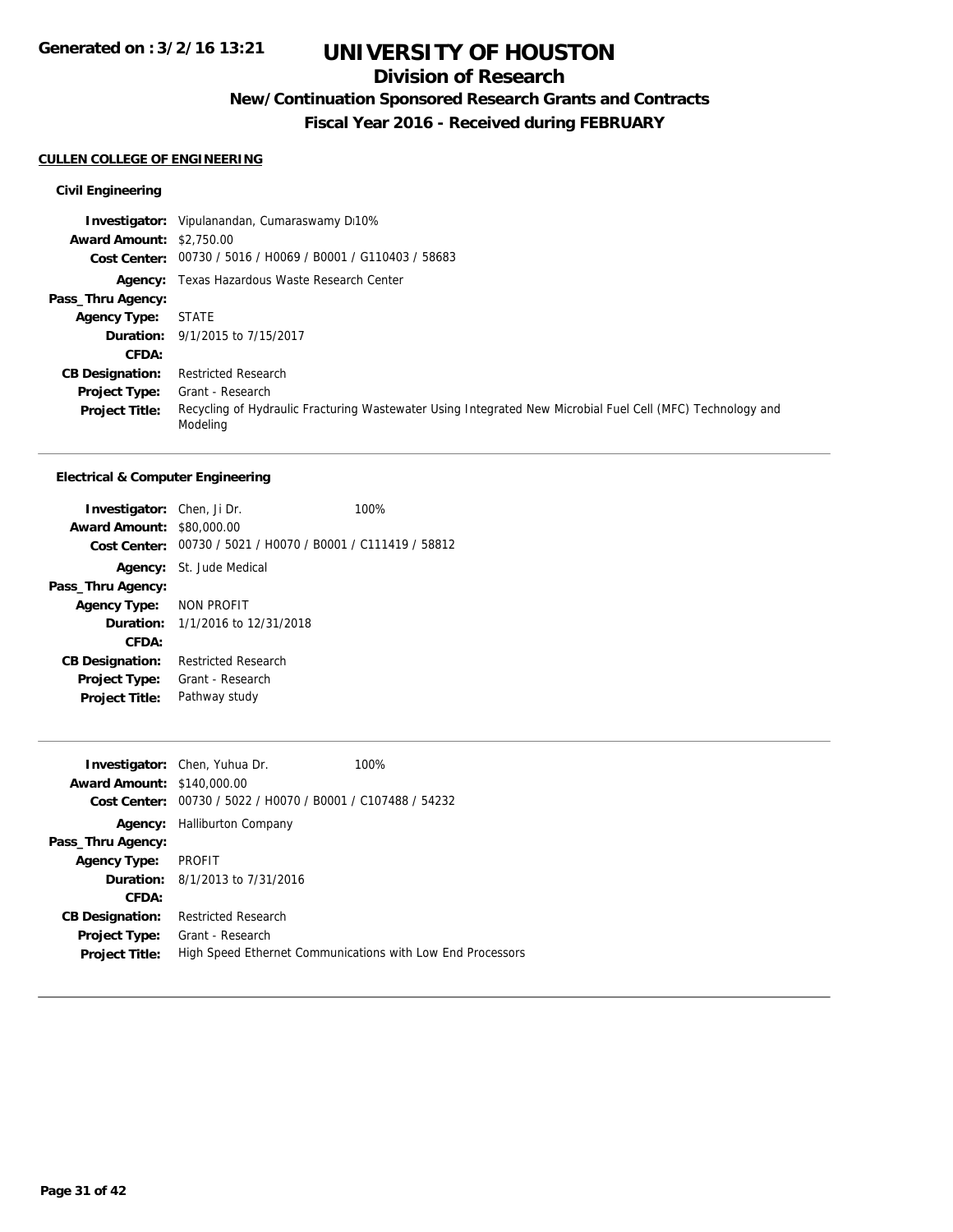## **Division of Research**

**New/Continuation Sponsored Research Grants and Contracts**

**Fiscal Year 2016 - Received during FEBRUARY**

## **CULLEN COLLEGE OF ENGINEERING**

### **Electrical & Computer Engineering**

|                                  | <b>Investigator:</b> Roysam, Badrinath Dr.                  | 100%                                                                              |
|----------------------------------|-------------------------------------------------------------|-----------------------------------------------------------------------------------|
| <b>Award Amount: \$59,944.00</b> |                                                             |                                                                                   |
|                                  | Cost Center: 00730 / 5013 / H0070 / B0001 / G108842 / 56944 |                                                                                   |
| Agency:                          | MicroBrightField, Inc                                       |                                                                                   |
|                                  | Pass_Thru Agency: National Institutes of Health             |                                                                                   |
| <b>Agency Type:</b>              | FEDERAL                                                     |                                                                                   |
|                                  | <b>Duration:</b> 9/11/2014 to 8/31/2016                     |                                                                                   |
| CFDA:                            | 93.242 Mental Health Research Grants                        |                                                                                   |
| <b>CB Designation:</b>           | <b>Restricted Research</b>                                  |                                                                                   |
| <b>Project Type:</b>             | Grant - Research                                            |                                                                                   |
| <b>Project Title:</b>            |                                                             | FASTCOUNT Next Generation Stereology Platform for Fast, Accurate 3D Cell Counting |
|                                  |                                                             |                                                                                   |

### **Industrial Engineering**

| <b>Award Amount: \$90,000.00</b>              | <b>Investigator:</b> Lim, Gino Jinho Dr.<br>100%<br>Cost Center: 00730 / 5016 / H0072 / B0001 / G107260 / 54601                                 |
|-----------------------------------------------|-------------------------------------------------------------------------------------------------------------------------------------------------|
|                                               | <b>Agency:</b> University of Texas MD Anderson Cancer Center                                                                                    |
| Pass_Thru Agency:                             |                                                                                                                                                 |
| Agency Type:                                  | <b>STATE</b>                                                                                                                                    |
|                                               | <b>Duration:</b> 11/16/2013 to 11/15/2016                                                                                                       |
| CFDA:                                         |                                                                                                                                                 |
| <b>CB Designation:</b>                        | <b>Restricted Research</b>                                                                                                                      |
| <b>Project Type:</b><br><b>Project Title:</b> | Other Support - Research<br>Optimization of intensity-modulated proton therapy incorporating physical and biological characteristics of protons |

| <b>Award Amount: \$29,136.00</b> | <b>Investigator:</b> Lim, Gino Jinho Dr.<br>100%<br>Cost Center: 00730 / 5016 / H0072 / B0100 / G111138 / 58684         |
|----------------------------------|-------------------------------------------------------------------------------------------------------------------------|
|                                  |                                                                                                                         |
|                                  | <b>Agency:</b> University of Texas MD Anderson Cancer Center                                                            |
| Pass_Thru Agency:                |                                                                                                                         |
| <b>Agency Type:</b>              | <b>STATE</b>                                                                                                            |
|                                  | <b>Duration:</b> 1/16/2016 to 1/15/2017                                                                                 |
| <b>CFDA:</b>                     |                                                                                                                         |
| <b>CB Designation:</b>           | <b>Restricted Research</b>                                                                                              |
| <b>Project Type:</b>             | Grant - Research                                                                                                        |
| <b>Project Title:</b>            | Mathematical models and computational algorithms considering Relative Biological Effects for IMPT Treatment<br>Planning |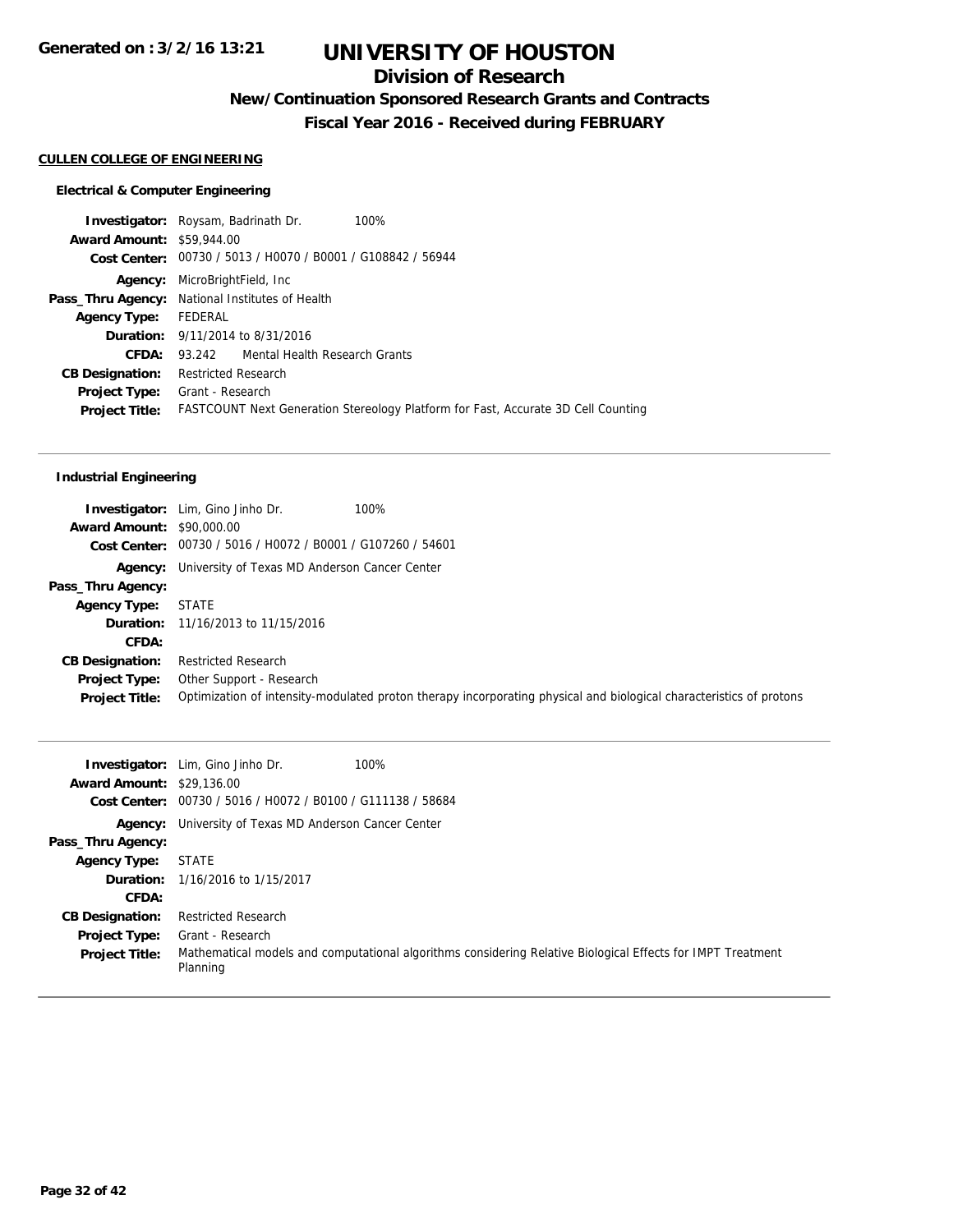## **Division of Research**

**New/Continuation Sponsored Research Grants and Contracts**

**Fiscal Year 2016 - Received during FEBRUARY**

### **CULLEN COLLEGE OF ENGINEERING**

### **Mechanical Engineering**

|                                  | <b>Investigator:</b> Ardebili, Haleh Dr.       | 30%                                                           |
|----------------------------------|------------------------------------------------|---------------------------------------------------------------|
| <b>Award Amount: \$24,680.40</b> |                                                |                                                               |
| Cost Center:                     | 00730 / 5022 / H0073 / B0001 / C111453 / 58806 |                                                               |
| Agency:                          | <b>Halliburton Company</b>                     |                                                               |
| Pass_Thru Agency:                |                                                |                                                               |
| <b>Agency Type:</b>              | <b>PROFIT</b>                                  |                                                               |
| Duration:                        | 1/18/2016 to 12/31/2016                        |                                                               |
| CFDA:                            |                                                |                                                               |
| <b>CB Designation:</b>           | <b>Restricted Research</b>                     |                                                               |
| <b>Project Type:</b>             | Grant - Research                               |                                                               |
| <b>Project Title:</b>            |                                                | Characterization of Magnet Insert Epoxy: Testing and Modeling |

|                        | <b>Investigator:</b> Song, Gangbing Dr.        | 70%                                                           |
|------------------------|------------------------------------------------|---------------------------------------------------------------|
| <b>Award Amount:</b>   | \$57,587.60                                    |                                                               |
| Cost Center:           | 00730 / 5022 / H0073 / B0001 / C111453 / 58806 |                                                               |
| Agency:                | <b>Halliburton Company</b>                     |                                                               |
| Pass_Thru Agency:      |                                                |                                                               |
| <b>Agency Type:</b>    | <b>PROFIT</b>                                  |                                                               |
|                        | <b>Duration:</b> 1/18/2016 to 12/31/2016       |                                                               |
| CFDA:                  |                                                |                                                               |
| <b>CB Designation:</b> | Restricted Research                            |                                                               |
| <b>Project Type:</b>   | Grant - Research                               |                                                               |
| <b>Project Title:</b>  |                                                | Characterization of Magnet Insert Epoxy: Testing and Modeling |
|                        |                                                |                                                               |

|                                  | <b>Investigator:</b> Franchek, Matthew Dr.<br>100%                                      |
|----------------------------------|-----------------------------------------------------------------------------------------|
| <b>Award Amount: \$20,880.00</b> |                                                                                         |
|                                  | Cost Center: 00730 / 5016 / H0073 / B0001 / G110182 / 57490                             |
|                                  | <b>Agency:</b> Texas A&M Engineering Experiment Station                                 |
|                                  | <b>Pass_Thru Agency:</b> Qatar National Research Fund                                   |
| <b>Agency Type:</b>              | FOUNDATION                                                                              |
|                                  | <b>Duration:</b> 2/1/2015 to 1/31/2017                                                  |
| <b>CFDA:</b>                     |                                                                                         |
| <b>CB Designation:</b>           | <b>Restricted Research</b>                                                              |
| <b>Project Type:</b>             | Grant - Research                                                                        |
| <b>Project Title:</b>            | High Integrity Pipeline Protection Sytem Architecture Optimization Using Compact Models |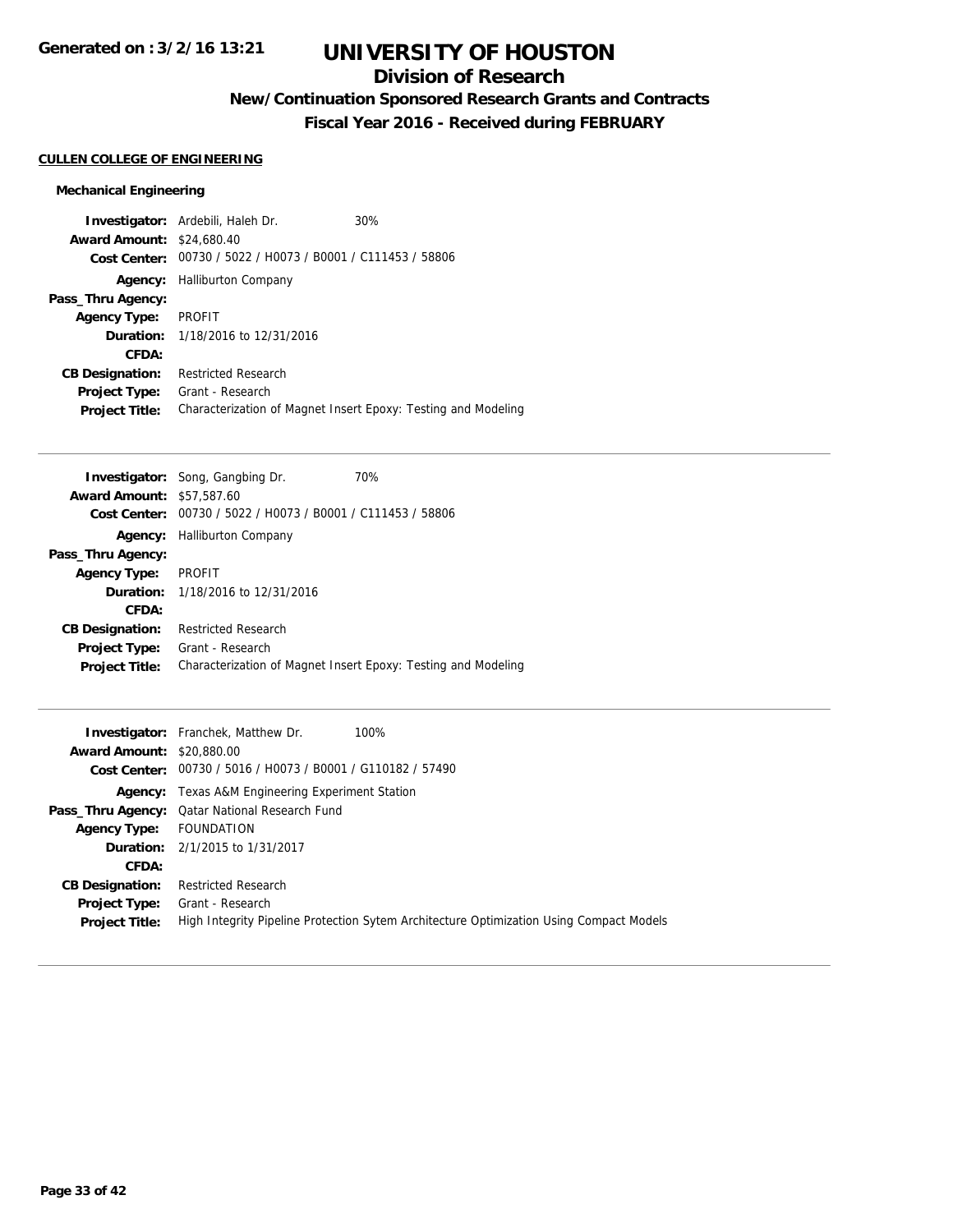## **Division of Research**

**New/Continuation Sponsored Research Grants and Contracts**

**Fiscal Year 2016 - Received during FEBRUARY**

### **CULLEN COLLEGE OF ENGINEERING**

### **Mechanical Engineering**

|                                  | <b>Investigator:</b> Song, Gangbing Dr.                     | 100%                                                                                                   |
|----------------------------------|-------------------------------------------------------------|--------------------------------------------------------------------------------------------------------|
| <b>Award Amount: \$18,910.00</b> |                                                             |                                                                                                        |
|                                  | Cost Center: 00730 / 5022 / H0073 / B0001 / C110975 / 58484 |                                                                                                        |
|                                  | Agency: Cameron                                             |                                                                                                        |
| Pass_Thru Agency:                |                                                             |                                                                                                        |
| <b>Agency Type:</b>              | PROFIT                                                      |                                                                                                        |
|                                  | <b>Duration:</b> 11/1/2015 to 10/1/2016                     |                                                                                                        |
| CFDA:                            |                                                             |                                                                                                        |
| <b>CB Designation:</b>           | <b>Restricted Research</b>                                  |                                                                                                        |
| <b>Project Type:</b>             | Grant - Research                                            |                                                                                                        |
| <b>Project Title:</b>            |                                                             | Impedance based real time bolt pre-load monitoring of flanged structures using smart piezoceramic tape |

| <b>Investigator:</b> Sun, Li Dr.<br><b>Award Amount: \$12,793.00</b> |                                                     | 100% |
|----------------------------------------------------------------------|-----------------------------------------------------|------|
| Cost Center:                                                         | 00730 / 5022 / H0073 / B0001 / C110974 / 58499      |      |
| Agency:                                                              | Cameron                                             |      |
| Pass_Thru Agency:                                                    |                                                     |      |
| <b>Agency Type:</b>                                                  | <b>PROFIT</b>                                       |      |
|                                                                      | <b>Duration:</b> $10/1/2015$ to $5/1/2016$          |      |
| CFDA:                                                                |                                                     |      |
| <b>CB Designation:</b>                                               | <b>Restricted Research</b>                          |      |
| <b>Project Type:</b>                                                 | Grant - Research                                    |      |
| <b>Project Title:</b>                                                | Elastomer Characterization for Oil and Gas Industry |      |
|                                                                      |                                                     |      |

|                                  | <b>Investigator:</b> Song, Gangbing Dr.                     | 70%                                                                                                   |
|----------------------------------|-------------------------------------------------------------|-------------------------------------------------------------------------------------------------------|
| <b>Award Amount: \$32,051.60</b> |                                                             |                                                                                                       |
|                                  | Cost Center: 00730 / 5022 / H0073 / B0001 / C110868 / 58794 |                                                                                                       |
| Agency: Cameron                  |                                                             |                                                                                                       |
| Pass_Thru Agency:                |                                                             |                                                                                                       |
| <b>Agency Type:</b>              | PROFIT                                                      |                                                                                                       |
|                                  | <b>Duration:</b> 9/1/2015 to 8/31/2016                      |                                                                                                       |
| <b>CFDA:</b>                     |                                                             |                                                                                                       |
| <b>CB Designation:</b>           | <b>Restricted Research</b>                                  |                                                                                                       |
| <b>Project Type:</b>             | Contract - Research                                         |                                                                                                       |
| <b>Project Title:</b>            |                                                             | Calibrate Piezoceramic Based Approach for Bolt Pre-load Monitoring Using Smart Bolt with Embedded FoS |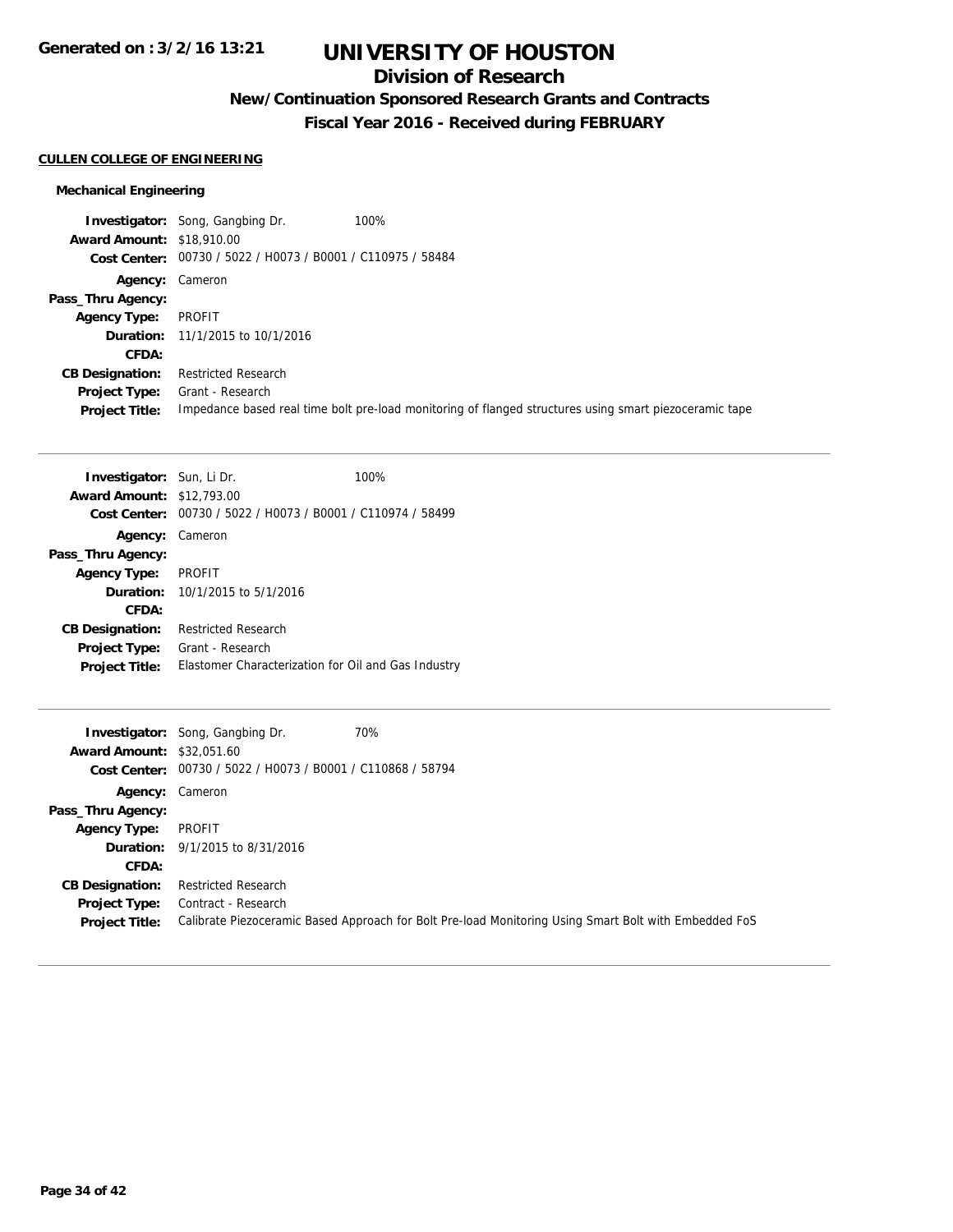## **Division of Research**

**New/Continuation Sponsored Research Grants and Contracts**

**Fiscal Year 2016 - Received during FEBRUARY**

#### **CULLEN COLLEGE OF ENGINEERING**

#### **Texas Hurricane Center for Innovative Technology**

**Investigator:** Vipulanandan, Cumaraswamy Di20% **Award Amount:** \$5,500.00 **Cost Center:** 00730 / 5016 / H0069 / B0001 / G110403 / 58683 **Agency:** Texas Hazardous Waste Research Center **Pass\_Thru Agency: Agency Type:** STATE **Duration:** 9/1/2015 to 7/15/2017 **CFDA: CB Designation:** Restricted Research **Project Type:** Grant - Research **Project Title:** Recycling of Hydraulic Fracturing Wastewater Using Integrated New Microbial Fuel Cell (MFC) Technology and Modeling

#### **DIVISION OF RESEARCH**

#### **Center for Advanced Computing and Data Systems**

| <b>Award Amount: \$300.00</b> | 3%<br><b>Investigator:</b> Miciak, Jeremy Dr.<br>Cost Center: 00730 / 5021 / H0288 / B0001 / C111316 / 58680 |                                                                                             |
|-------------------------------|--------------------------------------------------------------------------------------------------------------|---------------------------------------------------------------------------------------------|
|                               | <b>Agency:</b> Aid to Victims of Domestic Abuse                                                              |                                                                                             |
| Pass_Thru Agency:             |                                                                                                              |                                                                                             |
| <b>Agency Type:</b>           | NON PROFIT                                                                                                   |                                                                                             |
|                               | <b>Duration:</b> 12/1/2015 to 11/30/2016                                                                     |                                                                                             |
| CFDA:                         |                                                                                                              |                                                                                             |
| <b>CB Designation:</b>        | <b>Restricted Research</b>                                                                                   |                                                                                             |
| <b>Project Type:</b>          | Contract - Research                                                                                          |                                                                                             |
| <b>Project Title:</b>         |                                                                                                              | Technical Assistance and Evaluation Services: AVDA Batterer Intervention Prevention Program |

|                        | 7%<br><b>Investigator:</b> Francis, David Dr.                                               |
|------------------------|---------------------------------------------------------------------------------------------|
| Award Amount: \$700.00 |                                                                                             |
|                        | Cost Center: 00730 / 5021 / H0288 / B0001 / C111316 / 58680                                 |
|                        | <b>Agency:</b> Aid to Victims of Domestic Abuse                                             |
| Pass_Thru Agency:      |                                                                                             |
| <b>Agency Type:</b>    | NON PROFIT                                                                                  |
|                        | <b>Duration:</b> 12/1/2015 to 11/30/2016                                                    |
| CFDA:                  |                                                                                             |
| <b>CB Designation:</b> | <b>Restricted Research</b>                                                                  |
| <b>Project Type:</b>   | Contract - Research                                                                         |
| <b>Project Title:</b>  | Technical Assistance and Evaluation Services: AVDA Batterer Intervention Prevention Program |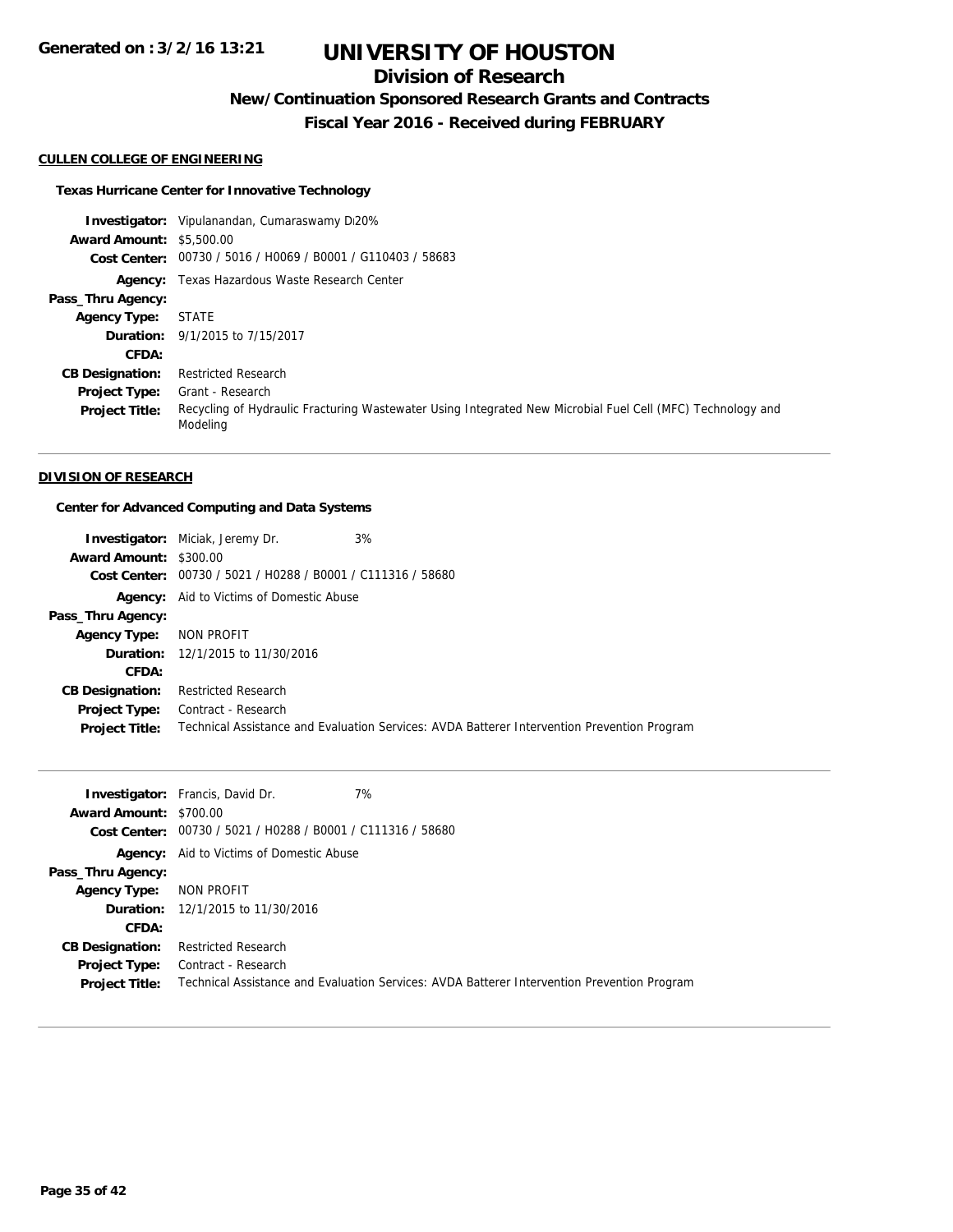## **Division of Research**

**New/Continuation Sponsored Research Grants and Contracts**

**Fiscal Year 2016 - Received during FEBRUARY**

#### **DIVISION OF RESEARCH**

### **Center for Advanced Computing and Data Systems**

**Investigator:** Chapman, Barbara M. Dr. 50% **Award Amount:** \$36,682.50 **Cost Center:** 00730 / 5043 / H0246 / B0001 / G111278 / 58695 **Agency:** Los Alamos National Laboratories **Pass\_Thru Agency: Agency Type:** FEDERAL **Duration:** 2/1/2016 to 4/30/2016 **CFDA:** 81.000 Department of Energy **CB Designation:** Restricted Research **Project Type:** Contract - Research **Project Title:** OpenSHMEM: Advanced Communication for Exascale Programming

### **TcSUH**

| <b>Award Amount: \$15,000.00</b> | <b>Investigator:</b> Ren, Zhifeng Dr.<br>50%<br>Cost Center: 00730 / 5013 / H0452 / B0001 / G110372 / 57855  |  |
|----------------------------------|--------------------------------------------------------------------------------------------------------------|--|
|                                  | <b>Agency:</b> Boise State University                                                                        |  |
|                                  | Pass_Thru Agency: U.S. Department of Energy                                                                  |  |
| <b>Agency Type:</b>              | FEDERAL                                                                                                      |  |
|                                  | <b>Duration:</b> 7/1/2015 to 12/31/2016                                                                      |  |
|                                  | Nuclear Energy Research, Development and Demonstration<br><b>CFDA:</b> 81.121                                |  |
| <b>CB Designation:</b>           | <b>Restricted Research</b>                                                                                   |  |
| <b>Project Type:</b>             | Grant - Research                                                                                             |  |
| <b>Project Title:</b>            | Nanostructured Bulk Thermoelectric Generator for Efficient Power Harvesting for Self-powered Sensor Networks |  |

| <b>Investigator:</b> Bassler, Kevin E. Dr. |                            |                                                | 40%                                                                  |
|--------------------------------------------|----------------------------|------------------------------------------------|----------------------------------------------------------------------|
| <b>Award Amount: \$129,600.00</b>          |                            |                                                |                                                                      |
| Cost Center:                               |                            | 00730 / 5013 / H0112 / B0001 / G109287 / 58576 |                                                                      |
| Agency:                                    |                            | National Science Foundation                    |                                                                      |
| Pass_Thru Agency:                          |                            |                                                |                                                                      |
| <b>Agency Type:</b>                        | FEDERAL                    |                                                |                                                                      |
|                                            |                            | <b>Duration:</b> 1/15/2016 to 12/31/2018       |                                                                      |
| CFDA:                                      | 47.049                     | Mathematical and Physical Sciences             |                                                                      |
| <b>CB Designation:</b>                     | <b>Restricted Research</b> |                                                |                                                                      |
| <b>Project Type:</b> Grant - Research      |                            |                                                |                                                                      |
| <b>Project Title:</b>                      |                            |                                                | Non-Equilibrium Statistical Mechanics of Co-Evolving Complex Systems |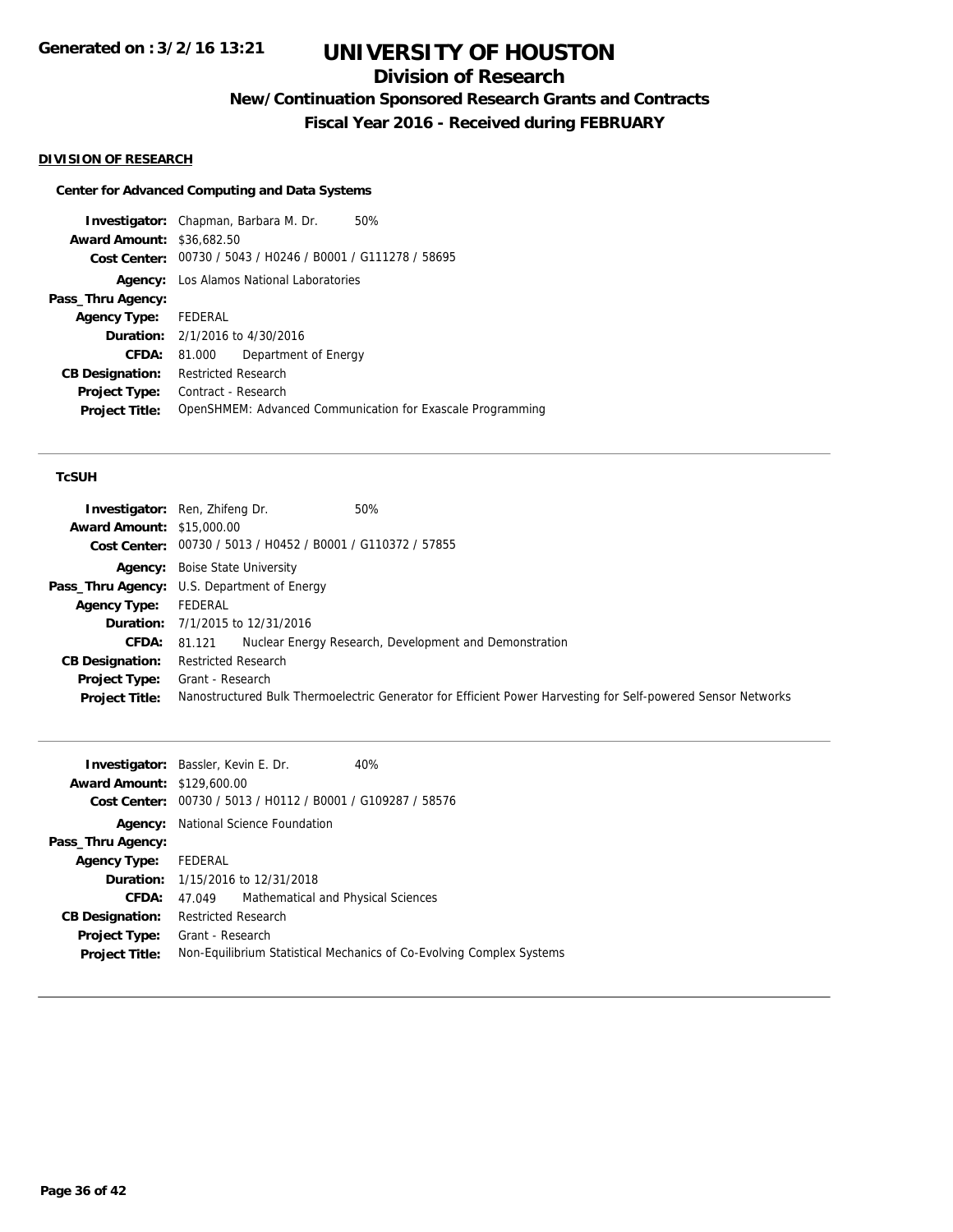## **Division of Research**

## **New/Continuation Sponsored Research Grants and Contracts**

**Fiscal Year 2016 - Received during FEBRUARY**

#### **DIVISION OF RESEARCH**

## **TIMES**

|                                   | <b>Investigator:</b> Kakadiaris, Ioannis Dr.<br>100%        |
|-----------------------------------|-------------------------------------------------------------|
| <b>Award Amount: \$639,584.00</b> |                                                             |
|                                   | Cost Center: 00730 / 5013 / H0288 / B0001 / G111322 / 58651 |
|                                   | <b>Agency:</b> U.S. Department of Homeland Security         |
| Pass_Thru Agency:                 |                                                             |
| Agency Type: FEDERAL              |                                                             |
|                                   | <b>Duration:</b> $1/16/2016$ to $6/30/2016$                 |
| CFDA:                             | Centers for Homeland Security<br>97.061                     |
| <b>CB Designation:</b>            | Restricted Research                                         |
| <b>Project Type:</b>              | Grant - Research                                            |
| <b>Project Title:</b>             | <b>CBTIR: External Projects and Sub-Recipients</b>          |
|                                   |                                                             |

|                                 | <b>Investigator:</b> Miciak, Jeremy Dr.<br>21%                                              |
|---------------------------------|---------------------------------------------------------------------------------------------|
| <b>Award Amount: \$2,100.00</b> |                                                                                             |
|                                 | Cost Center: 00730 / 5021 / H0288 / B0001 / C111316 / 58680                                 |
|                                 | <b>Agency:</b> Aid to Victims of Domestic Abuse                                             |
| Pass_Thru Agency:               |                                                                                             |
| <b>Agency Type:</b>             | NON PROFIT                                                                                  |
|                                 | <b>Duration:</b> 12/1/2015 to 11/30/2016                                                    |
| CFDA:                           |                                                                                             |
| <b>CB Designation:</b>          | <b>Restricted Research</b>                                                                  |
|                                 | <b>Project Type:</b> Contract - Research                                                    |
| <b>Project Title:</b>           | Technical Assistance and Evaluation Services: AVDA Batterer Intervention Prevention Program |
|                                 |                                                                                             |

|                                 | 49%<br><b>Investigator:</b> Francis, David Dr.                                              |
|---------------------------------|---------------------------------------------------------------------------------------------|
| <b>Award Amount: \$4,900.00</b> |                                                                                             |
|                                 | Cost Center: 00730 / 5021 / H0288 / B0001 / C111316 / 58680                                 |
|                                 | <b>Agency:</b> Aid to Victims of Domestic Abuse                                             |
| Pass_Thru Agency:               |                                                                                             |
| <b>Agency Type:</b>             | NON PROFIT                                                                                  |
|                                 | <b>Duration:</b> 12/1/2015 to 11/30/2016                                                    |
| CFDA:                           |                                                                                             |
| <b>CB Designation:</b>          | <b>Restricted Research</b>                                                                  |
| <b>Project Type:</b>            | Contract - Research                                                                         |
| <b>Project Title:</b>           | Technical Assistance and Evaluation Services: AVDA Batterer Intervention Prevention Program |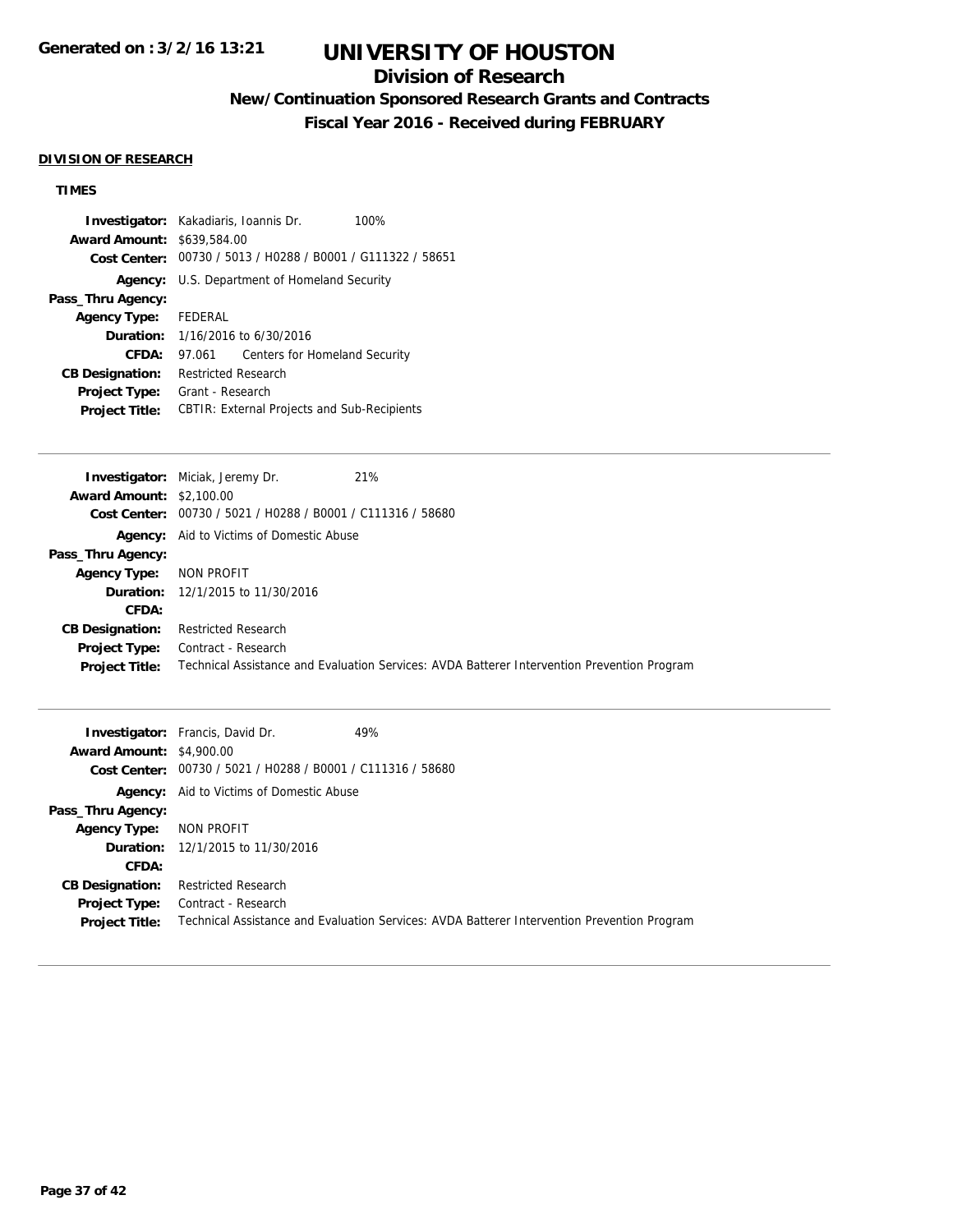## **Division of Research**

## **New/Continuation Sponsored Research Grants and Contracts**

**Fiscal Year 2016 - Received during FEBRUARY**

#### **DIVISION OF RESEARCH**

## **TIMES**

| <b>Investigator:</b> Shah, Shishir Dr. |                            |                                                     | 50%                                                                        |
|----------------------------------------|----------------------------|-----------------------------------------------------|----------------------------------------------------------------------------|
| <b>Award Amount: \$73,341.00</b>       |                            |                                                     |                                                                            |
|                                        |                            |                                                     | Cost Center: 00730 / 5013 / H0288 / B0001 / G111252 / 58810                |
|                                        |                            | <b>Agency:</b> U.S. Department of Homeland Security |                                                                            |
| Pass_Thru Agency:                      |                            |                                                     |                                                                            |
| Agency Type: FEDERAL                   |                            |                                                     |                                                                            |
|                                        |                            | <b>Duration:</b> 1/15/2016 to 6/30/2016             |                                                                            |
| <b>CFDA:</b>                           |                            | 97.061 Centers for Homeland Security                |                                                                            |
| <b>CB Designation:</b>                 | <b>Restricted Research</b> |                                                     |                                                                            |
| <b>Project Type:</b>                   | Grant - Research           |                                                     |                                                                            |
| <b>Project Title:</b>                  |                            |                                                     | CBTIR: Image and Video Person Identification in an Operational Environment |

|                                  | <b>Investigator:</b> Kakadiaris, Ioannis Dr.<br>50%                        |
|----------------------------------|----------------------------------------------------------------------------|
| <b>Award Amount: \$73,341,00</b> |                                                                            |
| <b>Cost Center:</b>              | 00730 / 5013 / H0288 / B0001 / G111252 / 58810                             |
|                                  | <b>Agency:</b> U.S. Department of Homeland Security                        |
| Pass_Thru Agency:                |                                                                            |
| <b>Agency Type:</b>              | FEDERAL                                                                    |
|                                  | <b>Duration:</b> 1/15/2016 to 6/30/2016                                    |
| CFDA:                            | 97.061 Centers for Homeland Security                                       |
| <b>CB Designation:</b>           | <b>Restricted Research</b>                                                 |
| <b>Project Type:</b>             | Grant - Research                                                           |
| <b>Project Title:</b>            | CBTIR: Image and Video Person Identification in an Operational Environment |
|                                  |                                                                            |

| <b>Investigator:</b> Mehta, Paras Dr.<br><b>Award Amount: \$21,044.10</b> |                            |                                                                   | 70% |
|---------------------------------------------------------------------------|----------------------------|-------------------------------------------------------------------|-----|
|                                                                           |                            | Cost Center: 00730 / 5013 / H0288 / B0001 / G111135 / 58692       |     |
|                                                                           |                            | <b>Agency:</b> Michael E. DeBakey Veterans Affairs Medical Center |     |
| Pass_Thru Agency:                                                         |                            |                                                                   |     |
| Agency Type: FEDERAL                                                      |                            |                                                                   |     |
|                                                                           |                            | <b>Duration:</b> 10/1/2015 to 9/30/2016                           |     |
| CFDA:                                                                     | 64.000                     | Department of Veterans Affairs                                    |     |
| <b>CB Designation:</b>                                                    | <b>Restricted Research</b> |                                                                   |     |
| <b>Project Type:</b>                                                      | Grant - Research           |                                                                   |     |
| <b>Project Title:</b>                                                     |                            | Peer Facilities VISN Contract FY 15-16                            |     |
|                                                                           |                            |                                                                   |     |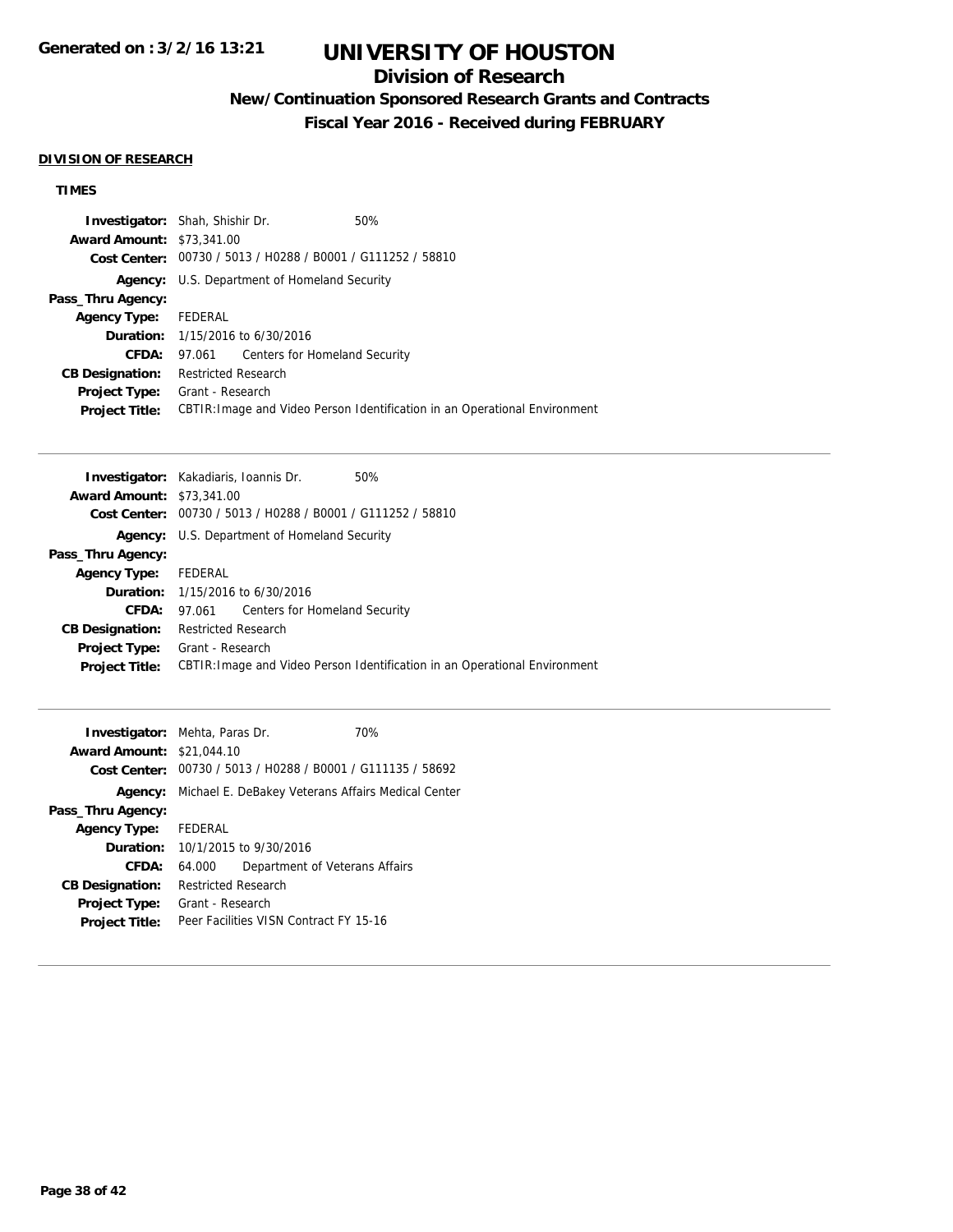## **Division of Research**

## **New/Continuation Sponsored Research Grants and Contracts**

**Fiscal Year 2016 - Received during FEBRUARY**

### **DIVISION OF RESEARCH**

## **TIMES**

|                                   | 100%<br><b>Investigator:</b> Kakadiaris, Ioannis Dr.                            |
|-----------------------------------|---------------------------------------------------------------------------------|
| <b>Award Amount: \$502,622.00</b> |                                                                                 |
|                                   | Cost Center: 00730 / 5013 / H0288 / B0001 / G109103 / 57572                     |
|                                   | <b>Agency:</b> U.S. Department of Homeland Security                             |
| Pass_Thru Agency:                 |                                                                                 |
| <b>Agency Type:</b>               | FEDERAL                                                                         |
|                                   | <b>Duration:</b> $5/1/2015$ to $6/30/2016$                                      |
| CFDA:                             | 97.061 Centers for Homeland Security                                            |
| <b>CB Designation:</b>            | Restricted Research                                                             |
| <b>Project Type:</b>              | Grant - Research                                                                |
| <b>Project Title:</b>             | Center for Borders, Trade, and Immigration Research: A DHS Center of Excellence |

|                                  | <b>Investigator:</b> Pavlidis, Ioannis Dr.                  | 50% |
|----------------------------------|-------------------------------------------------------------|-----|
| <b>Award Amount: \$17,500.40</b> |                                                             |     |
|                                  | Cost Center: 00730 / 5022 / H0288 / B0001 / G106793 / 55148 |     |
|                                  | <b>Agency:</b> Toyota Motor Corporation                     |     |
| Pass_Thru Agency:                | <b>Texas Transportation Institute</b>                       |     |
| <b>Agency Type:</b>              | <b>STATE</b>                                                |     |
|                                  | <b>Duration:</b> 1/17/2014 to 4/30/2016                     |     |
| CFDA:                            |                                                             |     |
| <b>CB Designation:</b>           | <b>Restricted Research</b>                                  |     |
| <b>Project Type:</b>             | Contract - Research                                         |     |
| <b>Project Title:</b>            | Toyota Economic Loss Settlement Safety Research             |     |

| <b>Award Amount: \$15,000.00</b> | <b>Investigator:</b> Vilalta, Ricardo Dr.                   | 50% |
|----------------------------------|-------------------------------------------------------------|-----|
|                                  | Cost Center: 00730 / 5022 / H0288 / B0001 / C106149 / 54079 |     |
|                                  | <b>Agency:</b> Repsol Services Company                      |     |
| Pass_Thru Agency:                |                                                             |     |
| <b>Agency Type:</b>              | <b>PROFIT</b>                                               |     |
|                                  | <b>Duration:</b> $5/1/2013$ to $12/31/2015$                 |     |
| CFDA:                            |                                                             |     |
| <b>CB Designation:</b>           | <b>Restricted Research</b>                                  |     |
| <b>Project Type:</b>             | Grant - Research                                            |     |
| <b>Project Title:</b>            | Data Mining Techniques Applied to Seismic Data              |     |
|                                  |                                                             |     |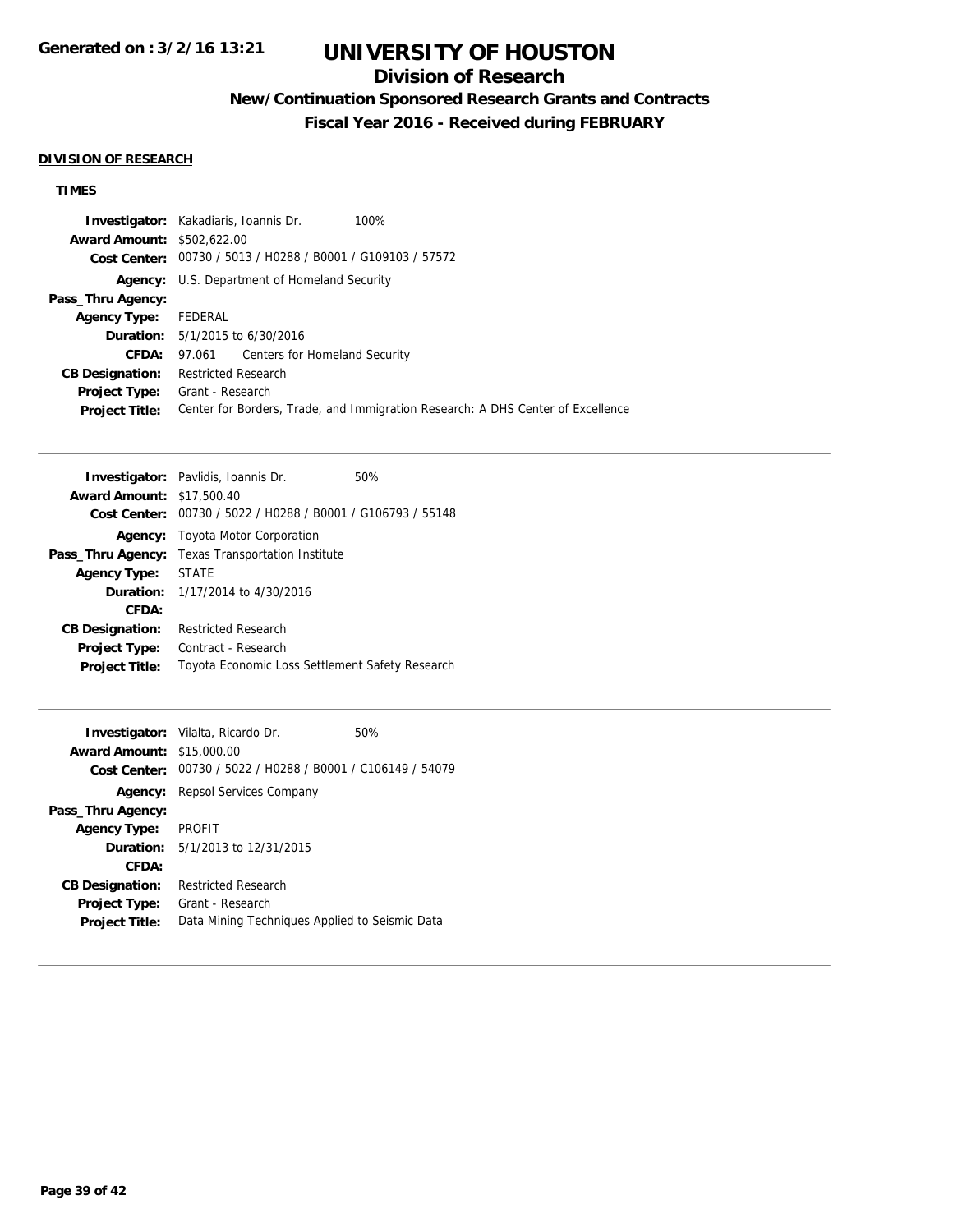### **Division of Research**

**New/Continuation Sponsored Research Grants and Contracts**

**Fiscal Year 2016 - Received during FEBRUARY**

#### **GRADUATE COLLEGE OF SOCIAL WORK**

#### **Child & Family for Innovative Research**

**Investigator:** Hill, Larry Dr. 100% **Award Amount:** \$22,262.00 **Cost Center:** 00730 / 5043 / H0509 / C0001 / G111061 / 58640 **Agency:** SER Jobs for Progress **Pass\_Thru Agency:** U.S. Department of Labor **Agency Type:** FEDERAL **Duration:** 1/1/2016 to 1/1/2018 **CFDA:** 17.274 YouthBuild **CB Designation:** Non Research **Project Type:** Contract - Public Service **Project Title:** YOUTHBUILD

#### **SENIOR V.P. FOR ACADEMIC AFFAIRS AND PROVOST**

#### **UH Energy**

|                                  | <b>Investigator:</b> Krishnamoorti, Ramanan Dr.<br>40%                                                                   |
|----------------------------------|--------------------------------------------------------------------------------------------------------------------------|
| <b>Award Amount: \$80,000.00</b> |                                                                                                                          |
|                                  | Cost Center: 00730 / 5045 / H0567 / B0001 / G108266 / 56286                                                              |
|                                  | <b>Agency:</b> Texas A&M University                                                                                      |
|                                  | <b>Pass_Thru Agency:</b> U.S. Department of the Interior - Bureau of Ocean Energy Management, Regulation and Enforcement |
| <b>Agency Type:</b>              | FEDERAL                                                                                                                  |
|                                  | <b>Duration:</b> 1/1/2014 to 12/31/2016                                                                                  |
| <b>CFDA:</b> $15.441$            | Safety & Environmental Enforcement Research & Data Collection for Offshore Energy & Mineral Activities                   |
| <b>CB Designation:</b>           | <b>Restricted Research</b>                                                                                               |
|                                  | <b>Project Type:</b> Contract - Research                                                                                 |
| <b>Project Title:</b>            | Operation and Maintenance of the Ocean Energy Safety Institute (OESI)                                                    |

|                                  | 20%<br><b>Investigator:</b> Rifai, Hanadi Dr.                                                                     |                                                                                                        |  |
|----------------------------------|-------------------------------------------------------------------------------------------------------------------|--------------------------------------------------------------------------------------------------------|--|
| <b>Award Amount: \$40,000.00</b> |                                                                                                                   |                                                                                                        |  |
|                                  | Cost Center: 00730 / 5045 / H0567 / B0001 / G108266 / 56286                                                       |                                                                                                        |  |
|                                  | <b>Agency:</b> Texas A&M University                                                                               |                                                                                                        |  |
|                                  | Pass_Thru Agency: U.S. Department of the Interior - Bureau of Ocean Energy Management, Regulation and Enforcement |                                                                                                        |  |
| <b>Agency Type:</b>              | FEDERAL                                                                                                           |                                                                                                        |  |
|                                  | <b>Duration:</b> 1/1/2014 to 12/31/2016                                                                           |                                                                                                        |  |
| CFDA:                            | 15.441                                                                                                            | Safety & Environmental Enforcement Research & Data Collection for Offshore Energy & Mineral Activities |  |
| <b>CB Designation:</b>           | <b>Restricted Research</b>                                                                                        |                                                                                                        |  |
| <b>Project Type:</b>             | Contract - Research                                                                                               |                                                                                                        |  |
| <b>Project Title:</b>            | Operation and Maintenance of the Ocean Energy Safety Institute (OESI)                                             |                                                                                                        |  |
|                                  |                                                                                                                   |                                                                                                        |  |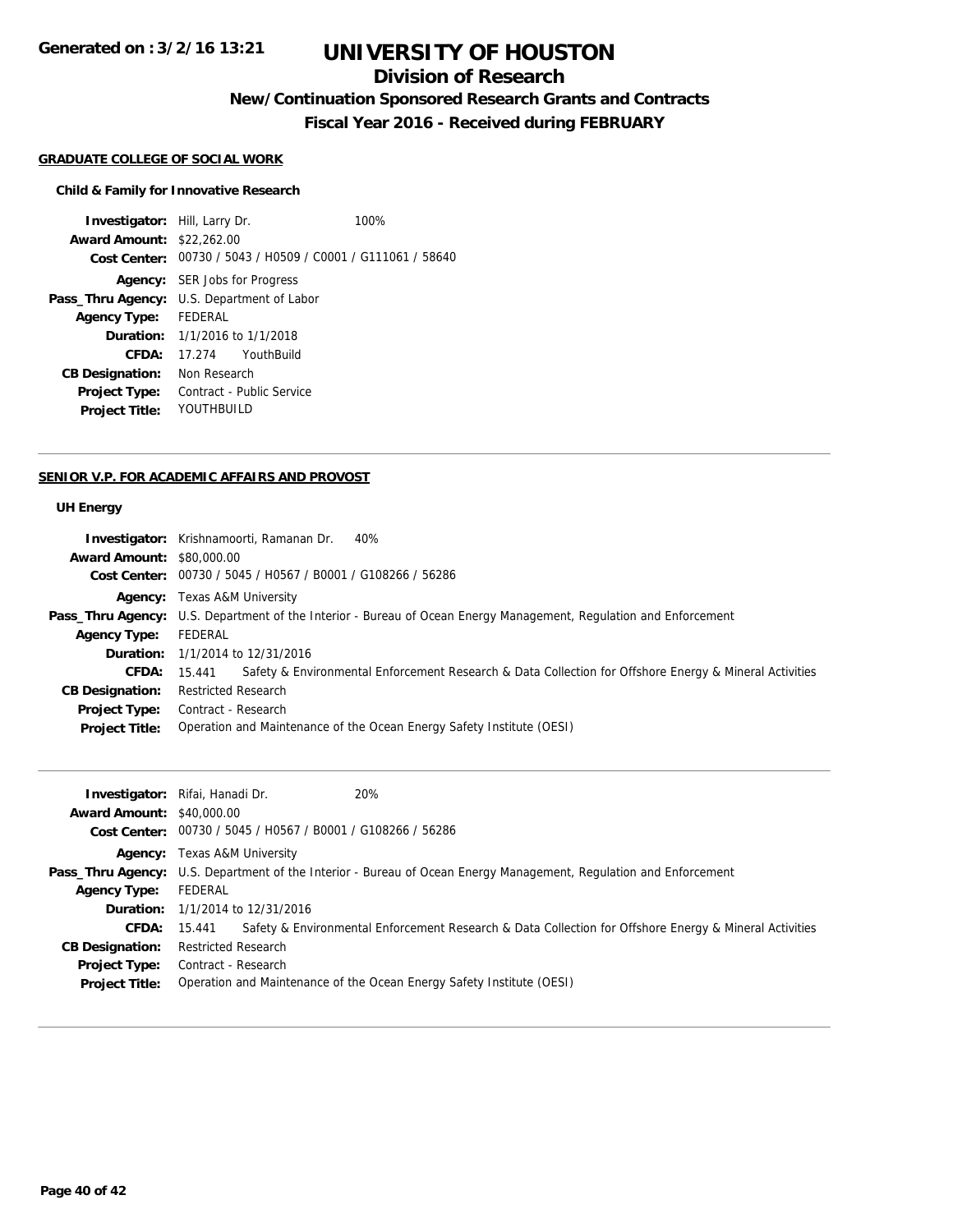## **Division of Research**

## **New/Continuation Sponsored Research Grants and Contracts**

**Fiscal Year 2016 - Received during FEBRUARY**

#### **SENIOR V.P. FOR ACADEMIC AFFAIRS AND PROVOST**

### **UH Energy**

| 20%<br><b>Investigator:</b> Lee, T. Randall Dr.                                                                          |  |  |
|--------------------------------------------------------------------------------------------------------------------------|--|--|
| <b>Award Amount: \$40,000.00</b>                                                                                         |  |  |
| Cost Center: 00730 / 5045 / H0567 / B0001 / G108266 / 56286                                                              |  |  |
| <b>Agency:</b> Texas A&M University                                                                                      |  |  |
| <b>Pass_Thru Agency:</b> U.S. Department of the Interior - Bureau of Ocean Energy Management, Regulation and Enforcement |  |  |
| FEDERAL                                                                                                                  |  |  |
| <b>Duration:</b> 1/1/2014 to 12/31/2016                                                                                  |  |  |
| Safety & Environmental Enforcement Research & Data Collection for Offshore Energy & Mineral Activities<br>15.441         |  |  |
| <b>Restricted Research</b>                                                                                               |  |  |
| Contract - Research<br><b>Project Type:</b>                                                                              |  |  |
| Operation and Maintenance of the Ocean Energy Safety Institute (OESI)                                                    |  |  |
|                                                                                                                          |  |  |

|                                  | 20%<br><b>Investigator:</b> Cline, Raymond Dr.                                                                           |  |  |
|----------------------------------|--------------------------------------------------------------------------------------------------------------------------|--|--|
| <b>Award Amount: \$40,000.00</b> |                                                                                                                          |  |  |
|                                  | Cost Center: 00730 / 5045 / H0567 / B0001 / G108266 / 56286                                                              |  |  |
|                                  | <b>Agency:</b> Texas A&M University                                                                                      |  |  |
|                                  | <b>Pass_Thru Agency:</b> U.S. Department of the Interior - Bureau of Ocean Energy Management, Regulation and Enforcement |  |  |
| <b>Agency Type:</b>              | FEDERAL                                                                                                                  |  |  |
|                                  | <b>Duration:</b> 1/1/2014 to 12/31/2016                                                                                  |  |  |
| <b>CFDA:</b>                     | Safety & Environmental Enforcement Research & Data Collection for Offshore Energy & Mineral Activities<br>15.441         |  |  |
| <b>CB Designation:</b>           | <b>Restricted Research</b>                                                                                               |  |  |
| <b>Project Type:</b>             | Contract - Research                                                                                                      |  |  |
| <b>Project Title:</b>            | Operation and Maintenance of the Ocean Energy Safety Institute (OESI)                                                    |  |  |